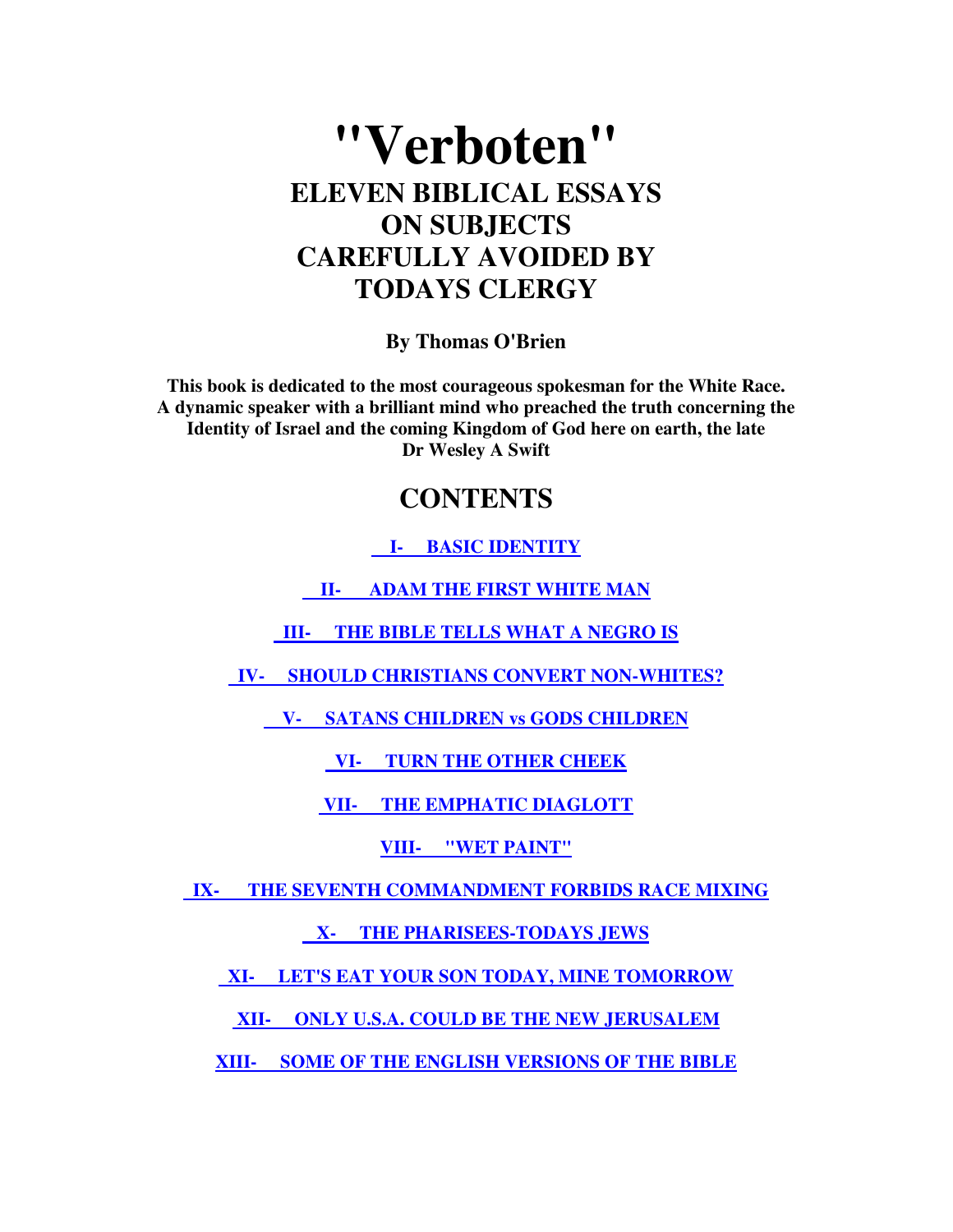## **THE BASIC IDENTITY MESSAGE**

**The message of the Bible, as taught by most of today's churches, is not Christianity at all; but a nameless, faceless, irreligious, Satanic philosophy. It is a liberal, one-world, one-race, Godless, sexless, homogenized hodgepodge of propaganda dissemi- nated by the Anti-Christ and their millions of Christian lackeys who have had their brains dirtied and contaminated by the constant stream of vicious, soul destroying lies, half-truths and innuendoes fed to the public, twenty-four hours a day, three hundred and sixty-five days a year. The only unforgiveable sin in the eyes of these liberals is discrimination, when actually,** *the inability to discriminate is a sure sign of feeble mindedness.*

**Has the lack of sound answers to the following questions turned you**  away from the Bible? **1. Was Adam and Eve the first man and woman? 2. Was it a serpent that beguiled Eve? 3. Was Eve's transgression physical or moral? 4. Why, after killing Abel, did Cain say to God "You are casting me off the face of the earth," when God merely sent him out of Eden into the** land of Nod? **5. Why did Cain say "Everywhere I go, men shall seek to slay me"?**  What men? **6. If Adam, Eve and Cain were the only three left, where did Cain find a a wife? 7. Why would Cain build a city for just himself and his wife? 8. Did all races come from Adam and Eve? 9. Was everyone destroyed in the flood except Noah and his family?**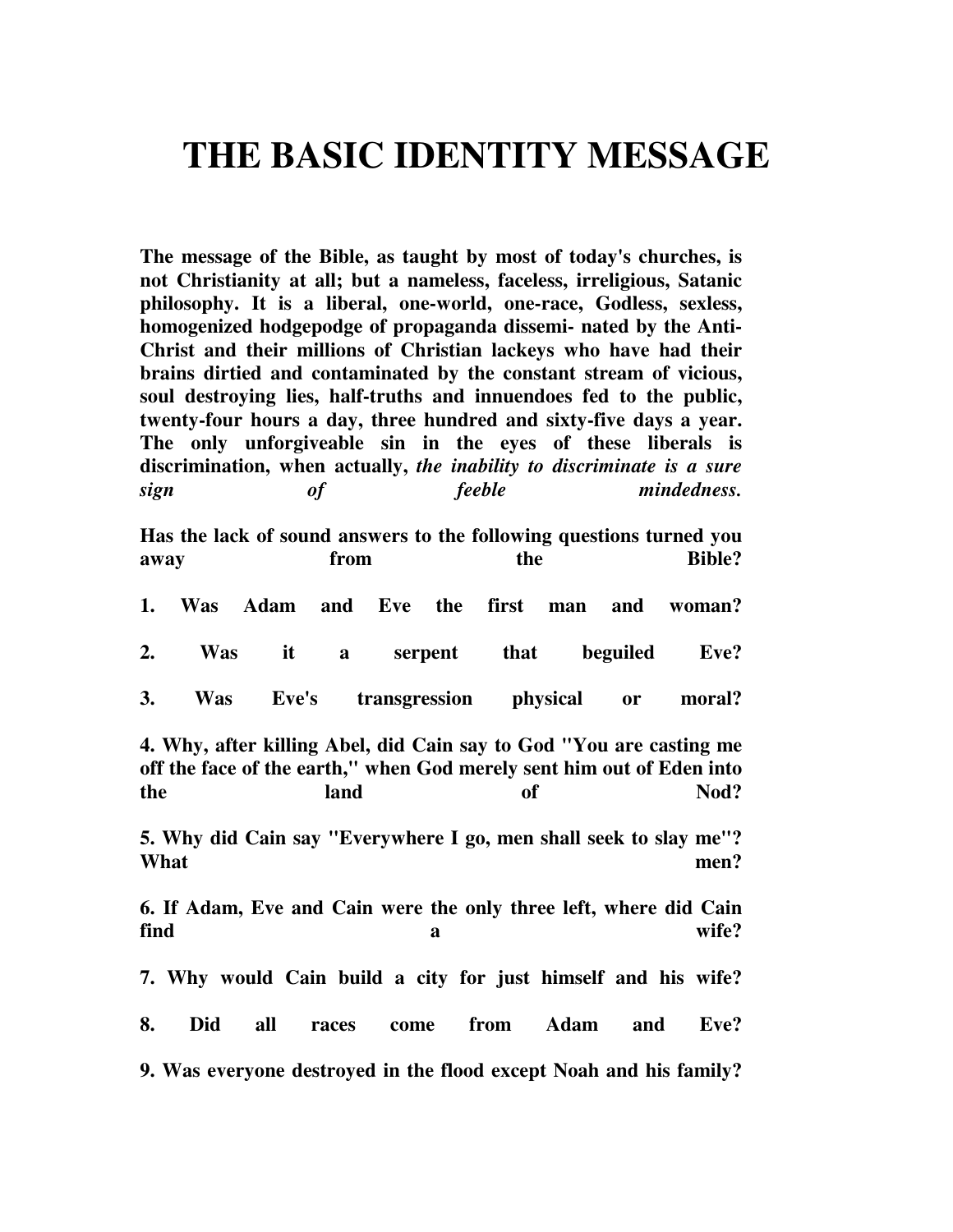**10. If so, were the colored races produced again, this time by Noah's sons?** 

**1 1. How could two of every species be accommodatedon the Ark for 265 days, to say nothing of the tons of food required, when it was less than half the size of modern ocean liners?** 

**12. Why cannot a child of unwed parents (bastard) be accepted by**  God when it is definitely not the child's fault?

**13. Are the Jews the tribes of Israel?** 

**If all these questions, plus the fact that your church does not have the answers, have bothered you, perhaps it is time to at least approach the Israel Identity Message with an open mind and see if you can find reasonable and acceptable answers. br> Space does not permit explanations for the following statements, however there is plenty of well documented material on the subject and more becoming available every day. We will merely conduct an experiment, asking that you accept these statements, then return to the thirteen questions and see if you can answer them. Are your answers clear, concise and reasonable? Do the pieces of the jig-saw fall into place?** 

**First, a few mistransiated words: day means era or cycle of time; Adam means white man; earth means place or land (Georgia, Michigan, etc.); beguiled means physical seduction; bastard means**  mongrel or mixed seed.

**In the first five eras, or cycles of time, God (re-) formed this planet and everything upon it, including life, vegetable, animal, fish, etc.** 

**During the sixth era, He created male and female, who were definitely a Pre-Adamic people. He created everything after its kind, whose seed was in itself, and saw that it was good. This is God's Divine Law, every species must procreate only with its own kind. LIKE BEGETS LIKE.** 

**During the seventh era, God rested. He looked downl and saw that the created male and female had not progressed; there was no agriculture, no advanced civilization.They were just beings, living exactly as they did when He created them . God decided a superior species was necessary to bring forth His**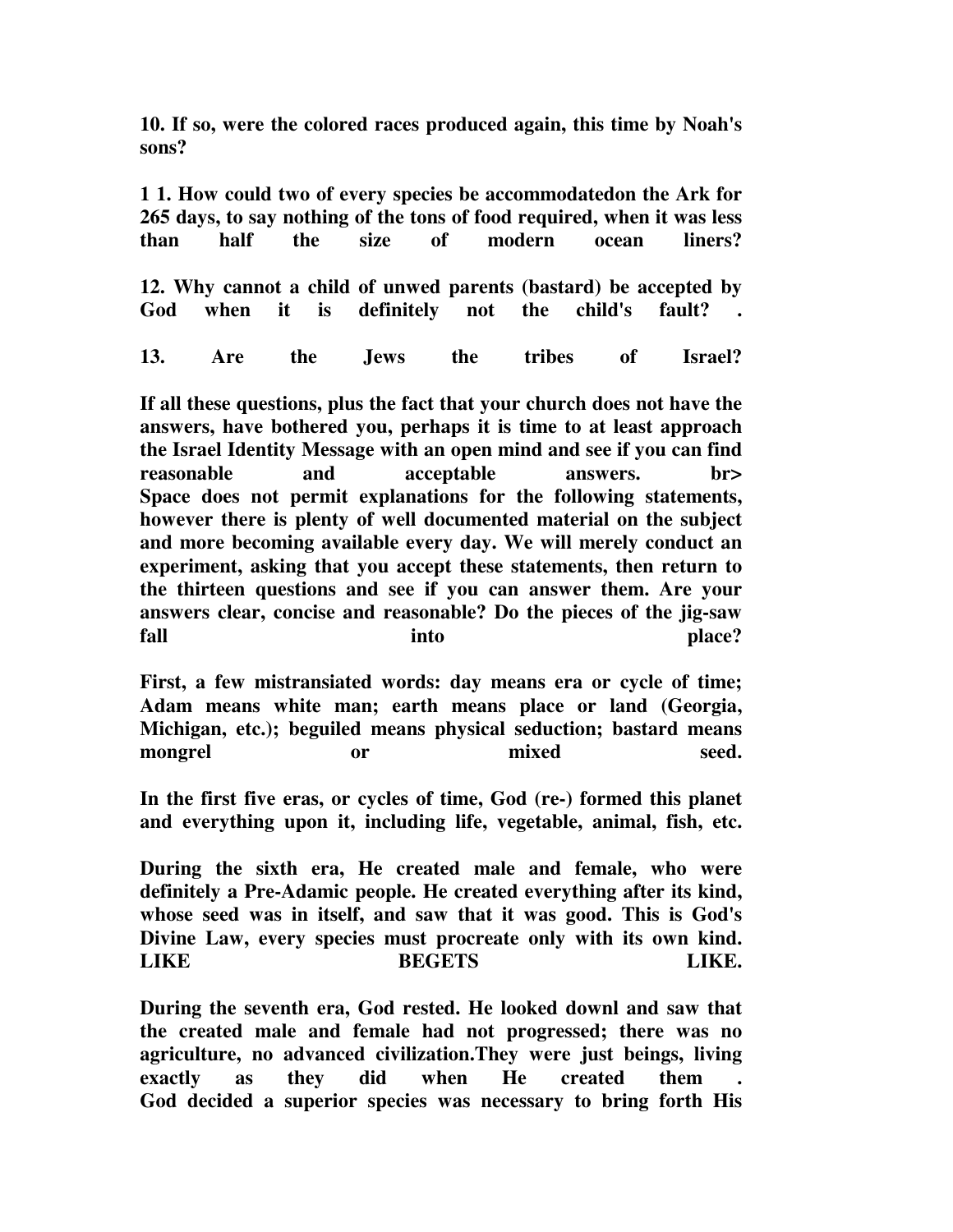**Kingdom on this earth. He formed Adam out of the dust of the ground and breathed His Living Spirit into him, and Adam became a living soul. God did not do this with Pre-Adamic man. This is the prime difference between you, the white man, and all the Pre-Adamic people, including the Asiatic and negro. The color of their skin is merely a uniform. You and you alone are the physical offspring of God, possessing His ever-living Spirit.** 

**To build a race Adam needed a mate, so God made Eve, a wife and help-mate for him. The previously created females were not acceptable, being of different seed and without God's Spirit.** 

#### **AS ADAM AND EVE HAD ONLY THEIR OWN SEED WITHIN THEMSELVES, THEY COULD NOT POSSIBLY PRODUCE ANYTH I NG BUT PURE WH ITE OFFSPRING.**

**God placed them in the garden of Eden, stating that everything in it was theirs to eat except that they should not even sample fruit from the tree that had knowledge of good and evil. This was a racial tree. Throughout the Bible the word tree is used synonymously with race, even Christ is referred to, as a tree.** 

**Satan appeared to Eve as a beautiful white god and beguiled (seduced) her. The offspring of this union was Cain, who genetically inherited all the evil of his father, Satan. Eve then seduced Adam producing Abel who of course inherited only good from his father Adam. This had to be a twin conception as Cain and Abel came of age on the same day, offering their sacrifices to God. Cain did not have God in his heart, so his sacrifice was refused. Cain then slew Abel. God did not cast him off the face of the earth, he merely sent him out of Eden Into the land of Nod where he settled among the many thousands of Asiatics living there, took an Asiatic wife and produced the first white mongrels.** 

**Doubtless, after Abel, Adam and Eve had several children but none were acceptable to carry on the line until Seth was born, as Eve had been contaminated by Satan and nature's cleansing process required seven gestation periods. (The genesis in your Bible skips from Abel to Seth.) As the white race grew and multiplied, segments drifted off, settled and established cities and communities all over the area.** 

**Most of them lived among themselves and had nothing to do with the Pre-Adamic races. Some however mixed with other races as did their**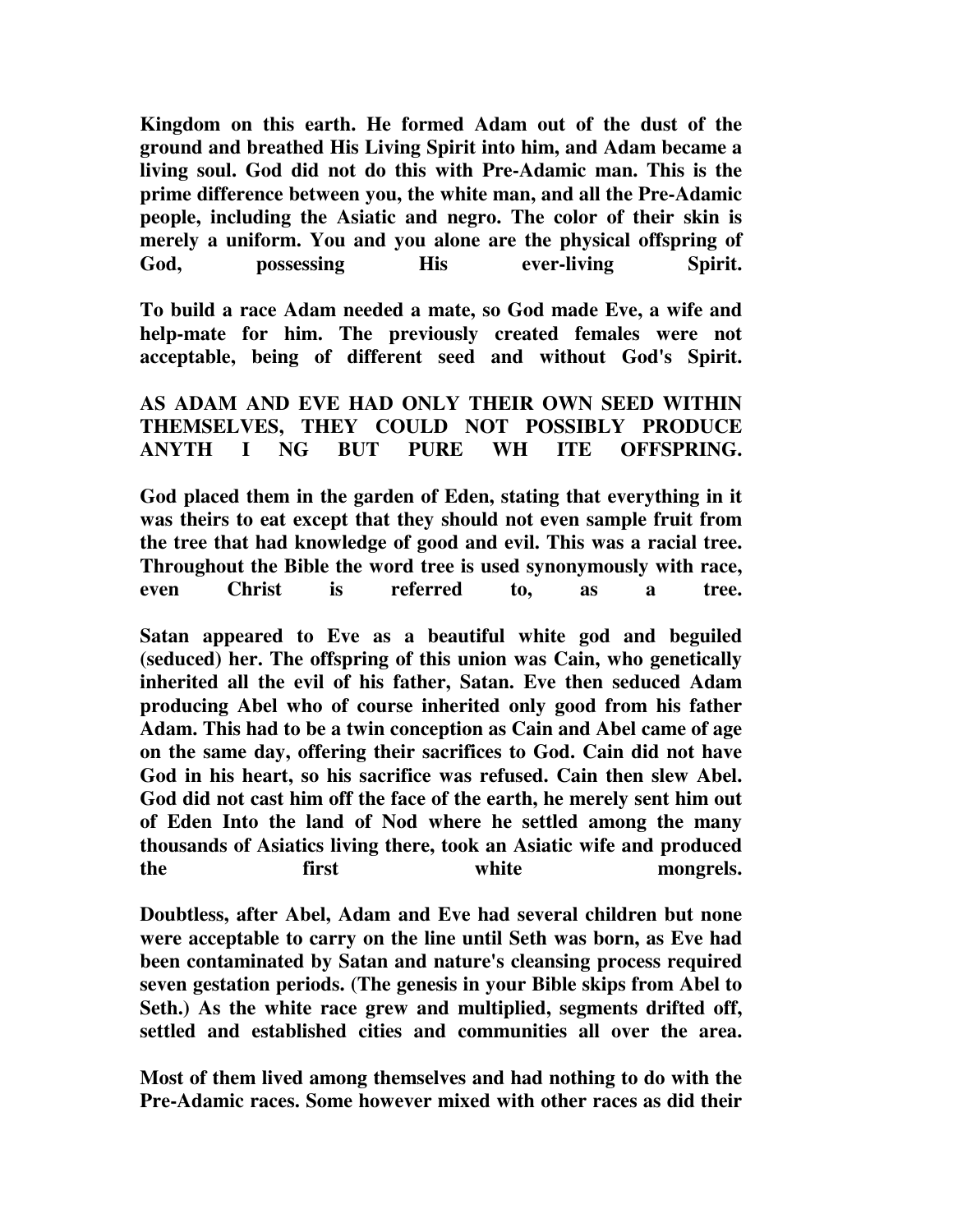**mother Eve. They even took to fornicating with the colored races, producing mongrels in violation of God's Divine Law. A great multitude of these people, ancestors of yours and mine, settled in the upper Tarim Basin, north of India. God looked down upon these people and saw that all of them were worshipping false gods and mongrelizing, except Noah and his family. Noah built the Ark, 450 feet long, 75 feet wide and 45 feet in depth. Along with his family he took the domesticated animals, horses, cows, sheep, chickens, etc., a pair of each, necessary to continue his farm after the flood. The flood was localized in this Tarim Basin, and the rest of the earth was not affected. It did not interfere with the Chinese and Egyptian civilizations. The Hwang Ho river runs from this basin into China and they wrote of this river overflowing its banks and washing many homes away. The Great Pyramid of Egypt was built before the flood and there is not a water mark on it. Actually, this was just another tragedy similar to Sodom and Gomorrha. Perhaps tragedy is the wrong word here, because the people deserved it:** 

**The two greatest sins that we can commit - one is spiritual, worshipping a false god-. the second is physical, mongrelizing. Deut. 23: 2:** *"A mongrel* **(bastard)** *shall not enter the congregation of the Lord, even unto the tenth generation, nay even forever. "* **(Many translations leave out these last three words.)** 

**The Bible is the genesis of, the history of, and the prophecy for, the WHITE RACE only. It gives no genesis for the black, yellow or mongrelized races, which of course includes the Jews. John 17: 9:** *"I pray for them. I pray NOT for the WORLD, but for them whom thou has given me; for they are thine. "*

**The Jews are not the Hebrews of the Bible, they are not the tribes of Israel and Christ was not a Jew. They are the mongrelized descendants of Satan through Gain, as Christ tells them specifically in John 8: 44:** *"Ye are of your father, the devil, and the lusts of your father ye will do. "* **I John 3: 12:** *"Not as Cain, who was of that wicked one and killed his brother. "* **In the 23rd Chapter of Matthew, Christ tells the Jews they are responsible for all that have been killed upon this earth, even unto the righteous Abel. As Christ does not lie, He could not make this statement, if the Jews were not descendants of Cain.** 

**The word "serpent" is used symbolically throughout the Bible when referring to Satan, so it follows that Christ would use identical**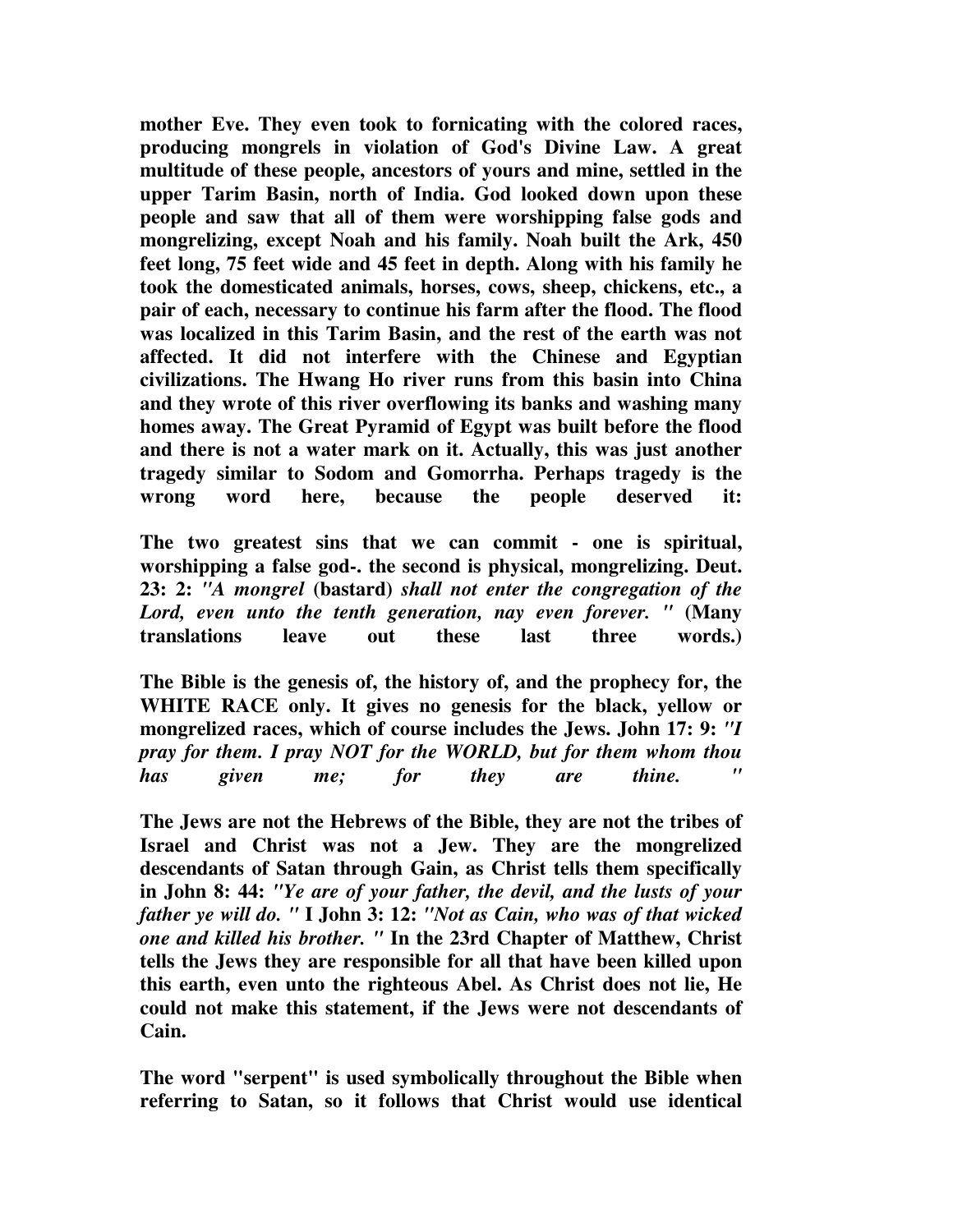**nomenclature for Satan's children, the Jews. Matt. 23. 31-33:** *"Where re, ye are witnesses against yourselves, that ye are the sons of them who killed the prophets. Fill up then, the measure of your fathers. Ye serpents, ye generation* **[race]** *of vipers, how can ye escape the damnation of hell?"*

**To conclude this little journey into the Bible, please return to the thirteen questions at the beginning of this essay. Really, they were not difficult questions at all. Were they? For deeper study, please check the rest of the articles on this website for other material available.** 

## **ADAM THE FIRST WHITE MAN**

**Adam is translated from the Hebrew word "AWDAWM" and means White Man. The basic derivative means:** *"Ruddy complexion, show blood in the face, transparent white skin. "* **The skin of the black and yellow races is not transparent nor is it with mongrels.** 

**Even the ability to blush (show blood in the face) is confined to the White Race. This is caused by your sub-conscious which only God controls, as He breathed His Living Spirit into Adam who passed it on to you, his White descendants. You are an infinitesimal projection of your Creator, so when you do or say something embarrassing, your sub-conscious rushes excess blood to your face. The colored races, not having been. endowed with God's Spirit, have no abstract sense of right or wrong, consequently are never embarrassed.** 

#### **NON- WHITES EXISTED BEFORE ADAM**

**When referring to Adam. the Hebrew always says "THE AWDAWM" (the White Man). When speaking of his descendants, the Hebrew just uses the word "AWDAWM" (White Man). Another word from the Hebrew is "ENOSH" which is used to imply an inferior, evil or wicked man, and is also used when referring to a pre-Adamic man. Psalms 10: 18:** *"To judge the fatherless, and the oppressed, that the ENOSH MAN may no more oppress. "* **Proverbs 28: 5:** *"Evil men* **(ENOSH MEN)** *understood not justice, but they that seek*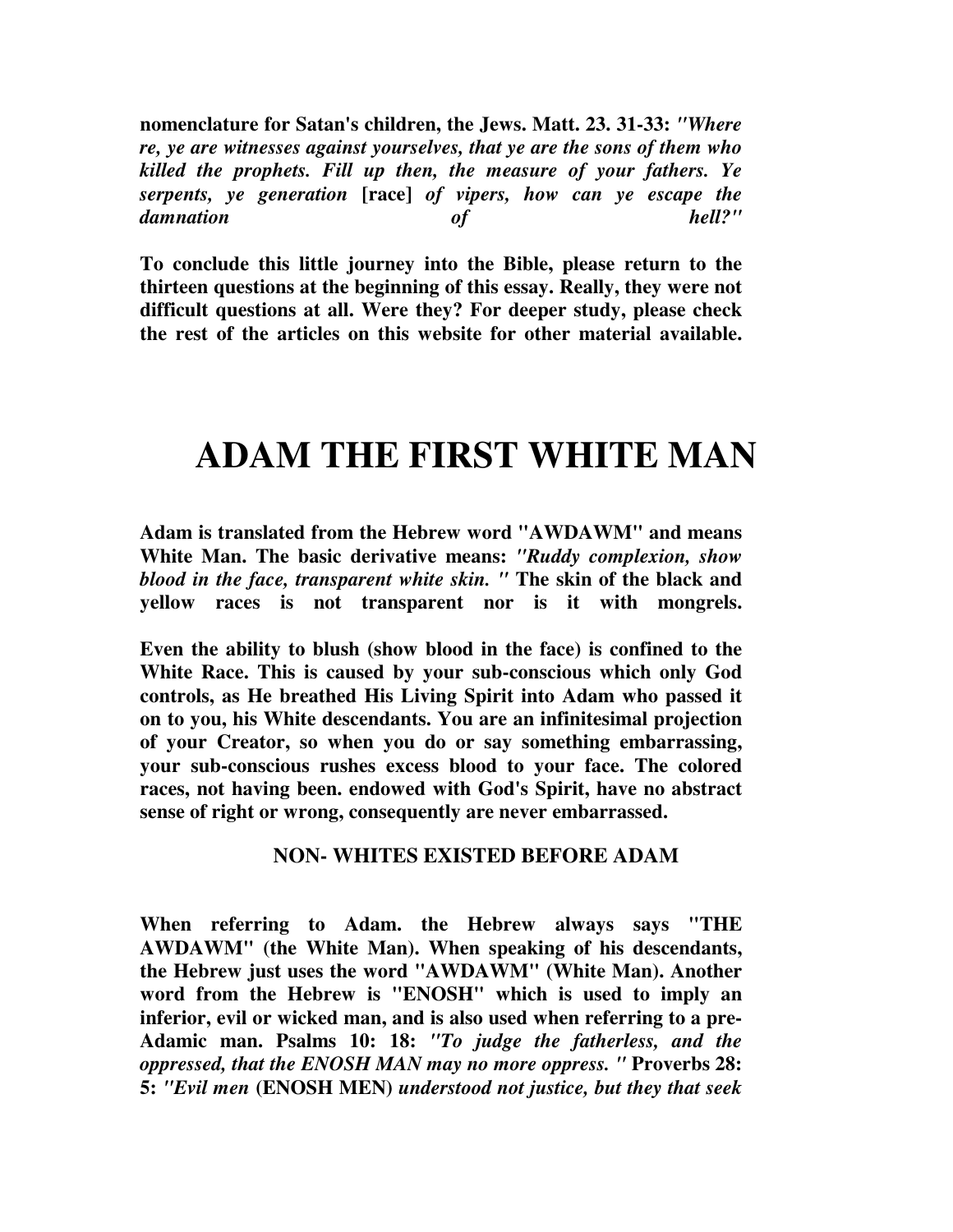*the Lord understands all things. "* **A third Hebrew word for man is "ISH" (female "ISHA"). Most translators completely ignore these words and use the word MAN for all three of them.** 

**In the first Chapter of Genesis we find the word "day." This is incorrectly translated from the Hebrew word "YOME," which, like the Greek word "EON," means ERA or AGE, not a twenty-four hour day. The six days (ages) could have extended over several million years; no one knows exactly. During the first four days (ages) God properly arranged this planet and provided it with every element essential to support plant, animal and human life. He re-formed it in an orderly manner, after having previously caused a great destruction of It, and ruin, which is referred to in the Bible as "void."** 

**On the fifth day (age) God created fish and fowl. He blessed them saying,** *"Be fruitful and multiply and fill the waters in the seas and let fowl multiply in the earth. "* **On the sixth day (age) God said,** *"Let the earth bring forth the living creature, after its kind, and it was so. "* **Then He continues (still the sixth day)** *"and God created man in his own image, in the image of God created He him; male and female created He them. "* **REMEMBER THE LAST SIX WORDS, THEY ARE VERY IMPORTANT.** 

**And on the seventh day (age)** *"God ended His work which he had made; and He rested on the seventh day* **(age)** *from all His work which He had made. "*

**The seventh day (age) passes and the ages are no longer numbered, but eight usually follows seven, so I believe we can safely assume we are now in the eighth day (age). Gen. 2: 5 says,** *"...and there was not an AWDAWM* **(White Man)** *to till the ground. "* **The sixth day (age) creation were not tilling the ground; no agriculture, no progress, no civilization. They were just warriors and hunters eating food from the land that God had provided. A superior type of man was needed to bring forth God's Kingdom on this earth.** 

**In Genesis 2: 7-8, the word** *"create"* **is not used; this time it says God** *"formed"* **Adam (THE AWDAWM) of the dust (elements) of the ground and breathed into his nostrils the breath of life and THE AWDAWM becomes a living soul. God breathed His Living Spirit into him and THE AWDAWM became His physical offspring, an infinitesimal piece of God Himself. Adam passed this LIVING SPIRIT on to you, his White children.**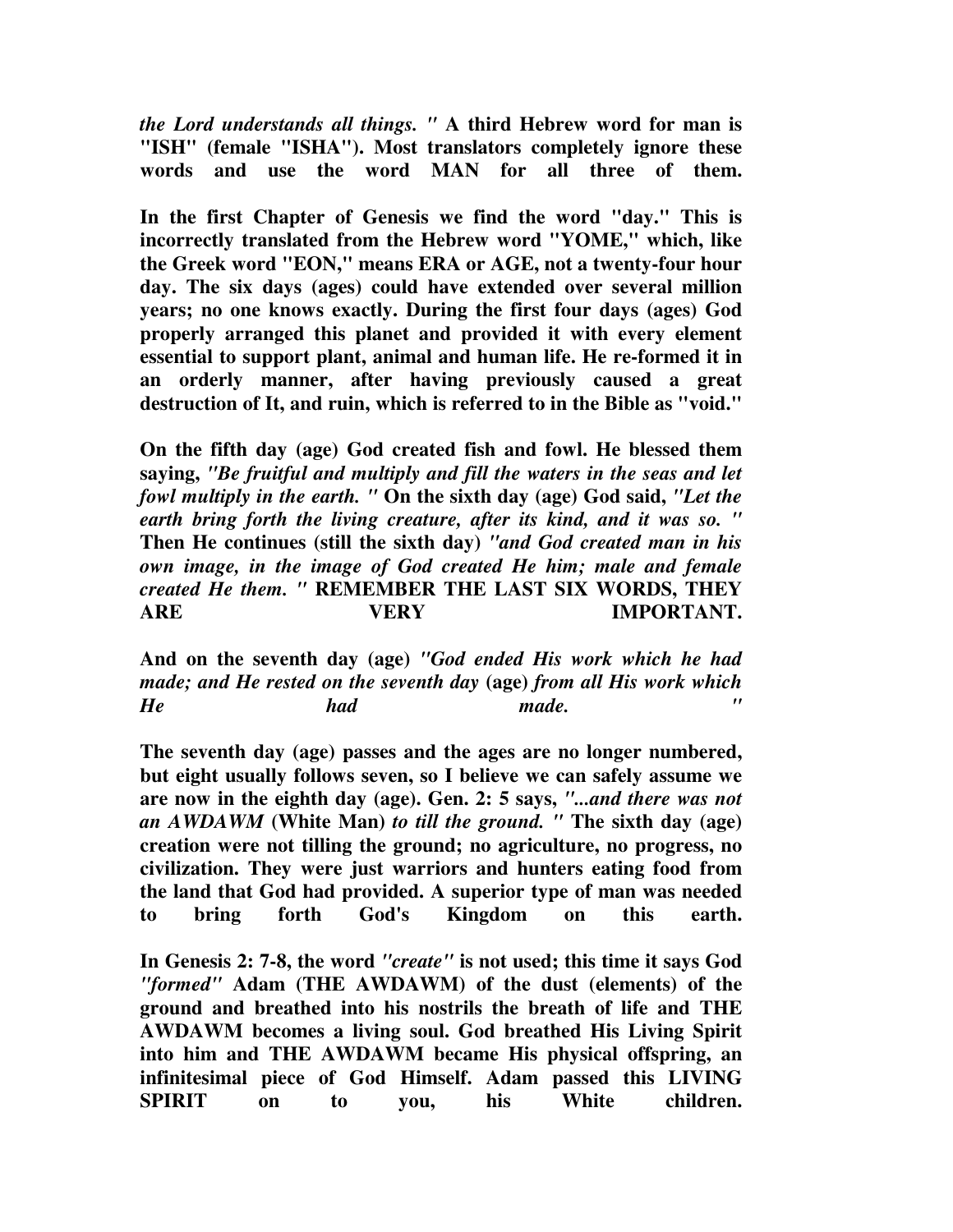**Gen. 2:18-23:** *"And the Lord God said, It is not good that THE AWDAWM should be alone. I will make him an help-mate fit for him."*

#### **HOW STRANGE, GOD HAD ALREADY CREATED FEMALES ON THE SIXTH DAY, THOUSANDS OF YEARS BEFORE ADAM!**

**So God brought all these Pre-Adamic creations, including the beast of the field before THE AWDAWM who named them but could not f i nd n help-mate fit for him. Do you believe for one moment that God expected Adam to find a wife among the four legged beasts of the field? I doubt if even a college professor would believe that. These beasts of the field were the two legged, articulate members of the beast creation. The PRE-ADAMIC colored races were not fit to mate with** Adam.

**Paul states in his first Epistle to the Corinthians,** *"All flesh is not the same flesh, but there is one kind of flesh of THE AWDAWM, another flesh of beasts, another of fish and another of birds".***(by the way, this verse alone completely ref 'utes evolution).** 

**So God had to make a help-mate for Adam: Gen. 2: 22 says,** *"...and the rib which the Lord God has taken from "ISH "* **(man)** *made He an "ISHA "* **(woman)** *and brought her unto THE AWDAWM* **(Adam). Remember God's law in the first Chapter of Genesis: Everything He had made is good after its kind. This also applied to Adam: his wife's (help-mate) seed must be identical, as like begets like. START PAGE10** 

**Gen. 5: 1:** *"This is the book of the generations of THE AWDAWM* **(White Man)." That is correct, your Bible is the history of and the prophecy for the White Race ONLY. There is no genesis for the colored races, but you can trace your blood line, person by person from** Adam to Christ.

**The Black Muslims are correct when they say that God is not their god, but the God of the WHITE MAN.** 

**History, science and archeology back up the Bible one hundred percent. Skeletons of Whites, Negroes and Asiatics are far different and easily identifiable. Radioactive tests determine the age of these archeological findings, not to the day or even the year but very close.**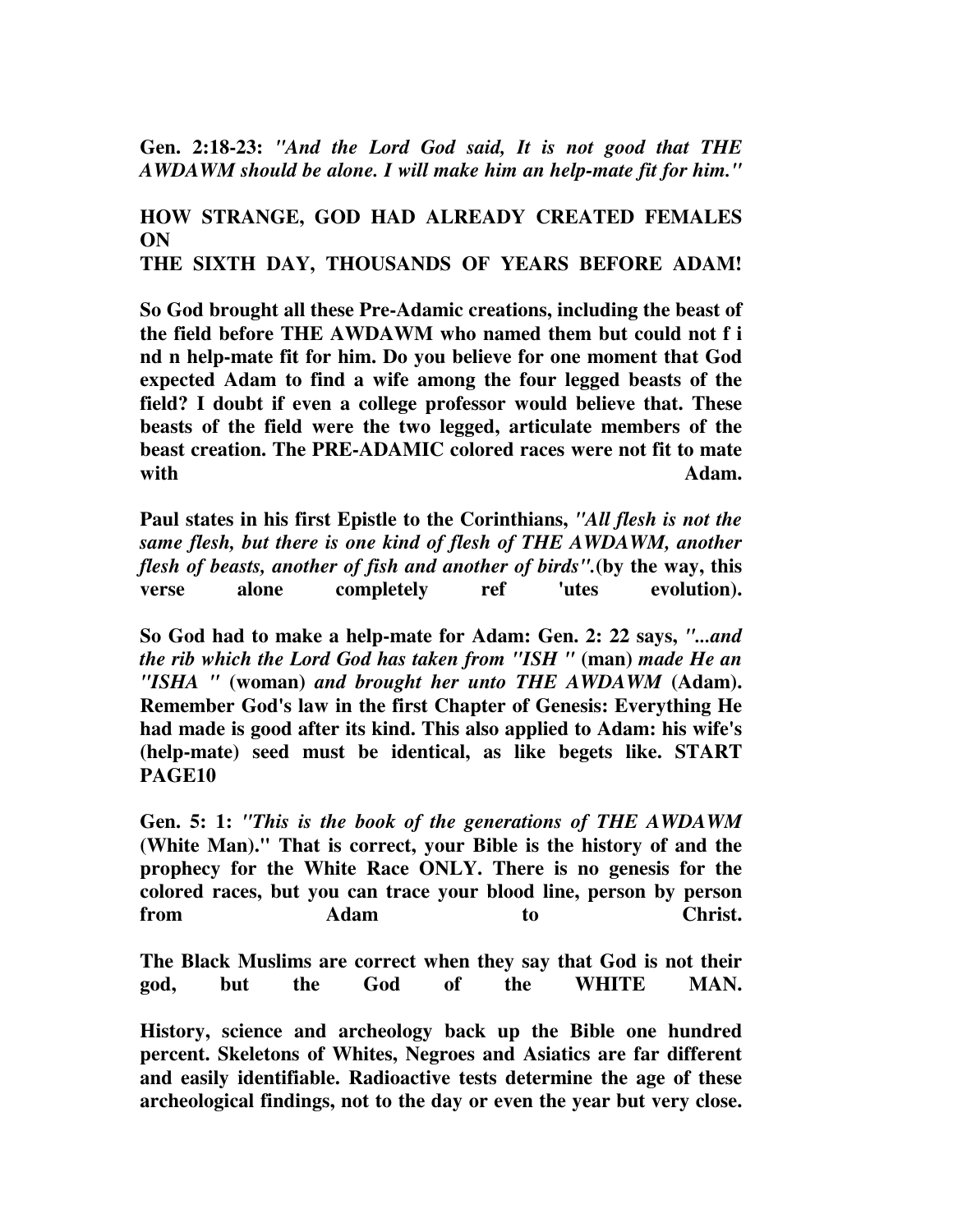**Skeletons of negroes have been found in the caves of Kilimanjaro and elsewhere dating back some 74,000 years, and Asiatics have been uncovered dating back almost 1,750,000 years ago. However, and this is very important: no trace of a White Man has ever been found over 7,400 years old, which coincides with the Bible and Adam being formed** about 5500 B.C.

**Do you stiII believe Adam and Eve were the first man and woman on earth? Turn to Gen. 4: 14, where Cain says to God:** *"Everywhere I go men shall seek to slay me. "* **What men? And Cain went into the land of Nod, found a wife and built a city. All by himself? Quite a Herculean task, and where did he find that wife? Your minister says there were only three people left on earth, Adam, Eve and Gain. Did Cain choose a four legged beast? OF COURSE NOT! There were large numbers of Pre-Adamites in the area and Cain married one of them, producing the first white mongrel.** 

**Adam and Eve being pure white did not have colored genes and could not possibly produce negroes or Asiatics. A man cannot exist before his father, yet you are supposed to believe that all men are descended from Adam. Little wonder people turn away from the Bible when they are asked to believe such utter nonsense.** 

**In one of his sermons Rev. Bertrand L. Comparet gives an absolutely perfect explanation of our position in the world today. I will quote direct-.** 

**"Because of the spiritual understanding which God put in the AWDAWM, today the White Race has the highest civilization, the greatest freedom, the highest standard of living, in the world. They are the so-called "have" nations. We have not hated the other races; we have tried to help them, to show them our ways. But all of, them have hated us. In the centuries when we were very few against their many, they repeatedly tried to conquer and destroy us, but God's watchful care over His people did not allow that to happen, although several times they came dangerously close to success. In lands rich with minerals, they sit in wretchedness and poverty, too lacking in enterprise to mine t e enormous wealth beneath their feet. In lands where the fertile soil and ample rainfall covers the ground with lush growth, they live in perpetual hunger, because they are too dull to clear the land and plant it to food crops. If we provide the capital to pay them for clearing their land and planting and harvesting useful crops, or for digging and refining the minerals in their soil, they curse**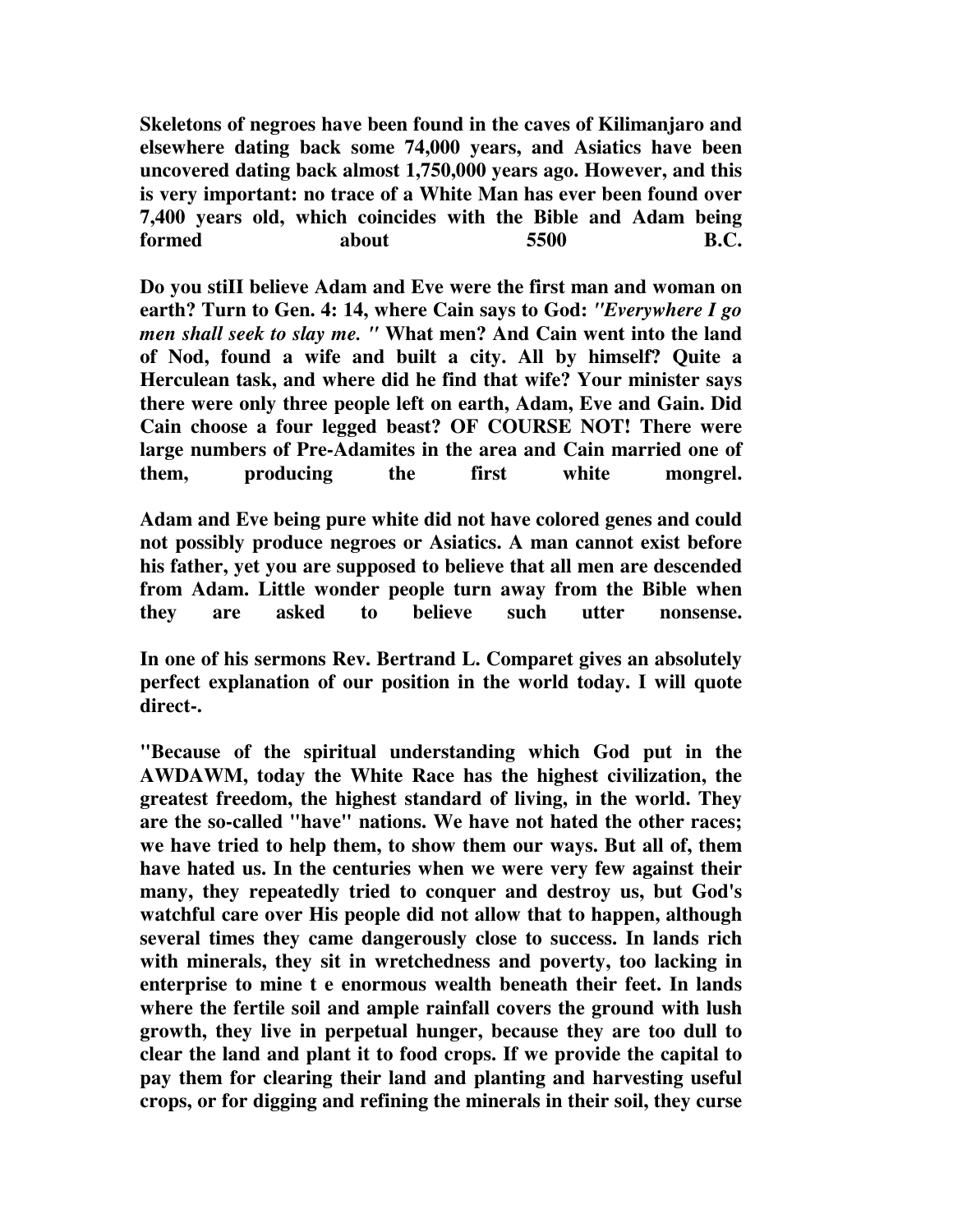**us for "exploiting" them; if we do not, they curse us for being indifferent to their misery. Now through the United Nations where they outnumber and outvote us, they plan to rule us, plunder us, enslave us, reduce us to their level. Well did God classify them as "ENOSH," lacking utterly in the spiritual understand- ing necessary to follow God's way."** 

**We hope that many of you will order a copy of "Your Heritage" by Comparet; it could be the most important dollar you ever spent. Then go to any bookstore and purchase a good Concordance, preferably Strong's or Young's. Now forget the fallacies you have been taught, and reread your Bible. Most of the statements you could never understand will become very clear and fall into place like pieces of a gigantic jig-saw puzzle. (ADMIN-CTI NOTE) Your Heritage Available on this site** 

**Get these facts into the hands of your fellow church members. Insist that your minister study the Scriptures and start telling the truth. Let him know, in no uncertain terms, that you and the rest of the church supporters have the power to replace him.** 

### **BIBLE TELLS WHAT A NEGRO IS**

**God's first Divine Law, when He created the earth and everything upon it, was everything after its kind whose seed is in itself. He states this very clearly ten times in the first chapter of Genesis. It applies to all living matter, even vegetable.** 

**Gen. 1: 1** *1: "And God said, Let the earth bring forth vegetation, the herb yielding seed, and the fruit tree yieldingfruitAFTER ITS KIND whose seed is in itself, upon the earth: and it was so. "*

**Gen. 1:** *12: "And the earth brought forth vegetation, and herb yielding*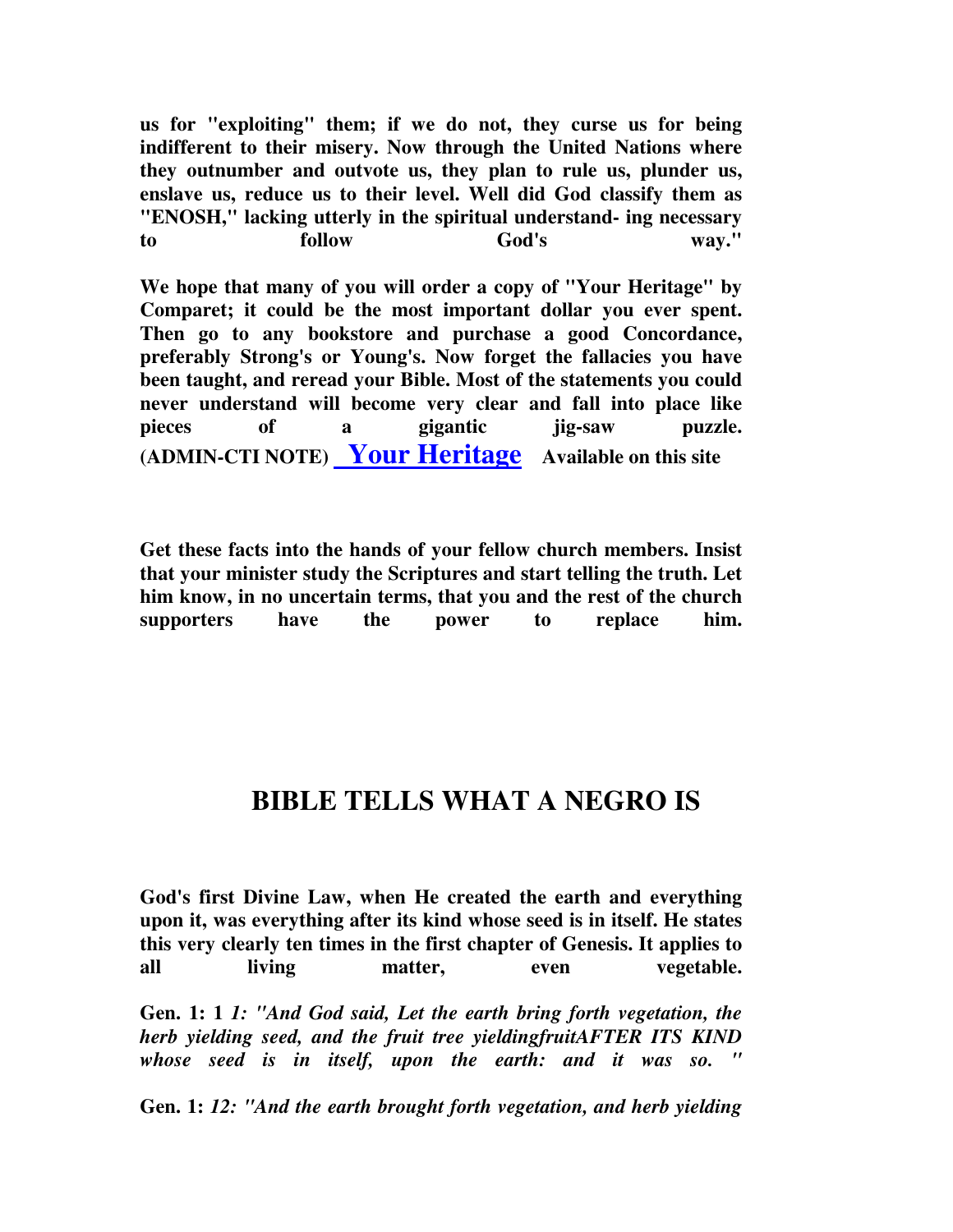*seed AFTER ITS KIND, and the tree yielding fruit whose seed was in itself, AFTER ITS KIND., and God saw that it was good."*

**Gen. 1:** *21: "And God created great sea monsters, and every living creature that moveth, which the water brought forth abundantly, AFTER THEIR KIND, and every winged fowl AFTER ITS KIND, and*  God saw that it was good. "

**Gen. 1:** *24: "And God said, Let the earth bring forth the living creature, AFTER ITS KIND, cattle and creeping thing, and beast of the earth AFTER ITS KIND: and it was so."*

**Gen. 1:** *25: "And God made the beast of the earth AFTER ITS KIND, and cattle AFTER THEIR KIND, and everything that creepoth upon the earth, AFTER ITS KIND, and God saw that it was good.* **" In the last two verses, note distinction between cattle and beasts .** 

**In Gen. 1: 27-31, it says God creates male and female, tells them to be fruitful, multiply and have dominion over every living thing, and God beheld everything that He had made and it was good.** 

**Everything that God made has its seed within itself, therefore it is good because it produces only its own kind. LIKE BEGETS LIKE. Never do the simpler forms of life violate this law unless forced to by the higher form, man.** 

**All this is in the first chapter of Genesis with Pre-Adamic male and female created on the sixth day (era). On the seventh day (era) God rests and finds that there is no agriculture, no civilization, no progress; these creatures are still living exactly as they did the day God made them. A higher intelligence containing God's Spirit is needed to bring forth His Kingdom here on earth. He begins to place His own children here by forming Adam and breathing His Living Spirit into him, then makes a help-mate for him, Eve. The previously created females were not suitable because they were of different seed.** 

**Adam and Eve have only their own seed within themselves, so can only produce their own kind. Yet we are asked by intellectual prostitutes to believe that all races came from Adam and Eve. To produce another race or species, another seed would be necessary. When different races mix, they do not bring forth their own kind; their offspring are mongrels or hybrids. This is a transgression against Divine Law, upsetting Nature's delicate balance and**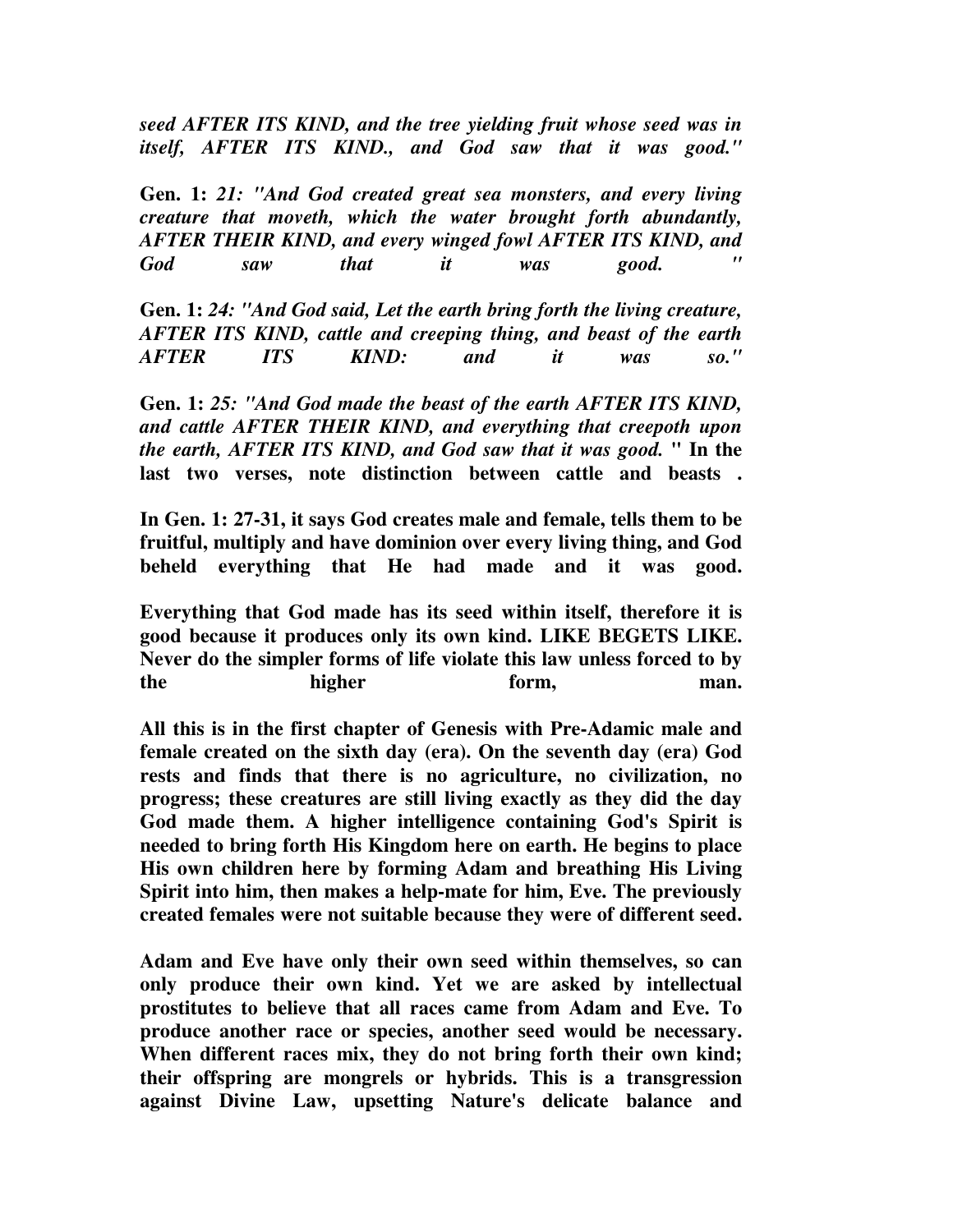**producing THAT WHICH IS NOT GOOD. Little wonder that, so often in the past, God has destroyed His own children for mongrelizing, and, you can be sure, He will again.** 

**Deut. 7: 6:** *"For thou art an holy people unto the Lord thy God; the Lord thy God hath chosen thee to be a special people unto Himself, above all people who are upon the face of this earth. "* **The Adamic Race is to have dominion over every form of life previously created. This includes not only the four legged beasts, but the two legged as well. The negro is merely an articulate member of this beast creation. For proof that they are beasts, and God calls them exactly that, may I refer you to the following passages:** 

**Exodus 23: 10-11:** *"And six years thou shalt sow thy. land, and shalt gather in the fruits of it. But the seventh year thou shalt let it rest and lie still; that the poor of thy people may eat, and what they leave the beasts of the field shall eat. In like manner thou shalt deal with thy vineyard, and with thy olive yard. "* **If wild or even domesticated animals were beasts of the field, just picture what would happen to your gardens and vineyards. Note the distinction God makes here between the "poor of thy people" and the "beasts of the field" - the poor of thy people shall eat first.** 

**Exodus 9: 9:** *"And it shall become small dust in the land of Egypt, and shall be a boil breaking forth with ulcers upon man and upon beast, through all the land of Egypt. "* **You can be sure God was not punishing four legged beasts by afflicting them with boils.** 

**Levit. 20: 15-16:** *"And if a man lie with a beast, he shall surely be put to death, and ye shall slay the beast. And if a woman approach unto any beast, and lie down thereto, thou shalt kill the woman and the beast: they shall surely be put to death; their blood shall be upon them. "* **This certainly could not be a four legged beast that a man or woman could lie with. If it were, God would not demand the death penalty for a dumb animal with no reasoning power.** 

**Exodus 19: 13:** *"There shall not an hand touch it, but he shall surely be stoned, or shot through; whether it be beast or man, it shall not live. "* **Now we have a beast with a hand. Do you believe God told Moses to talk to the apes or the monkeys and tell them not to touch the mount? Jer. 21: 6:** *"And I will smite the inhabitants of this city, both man and*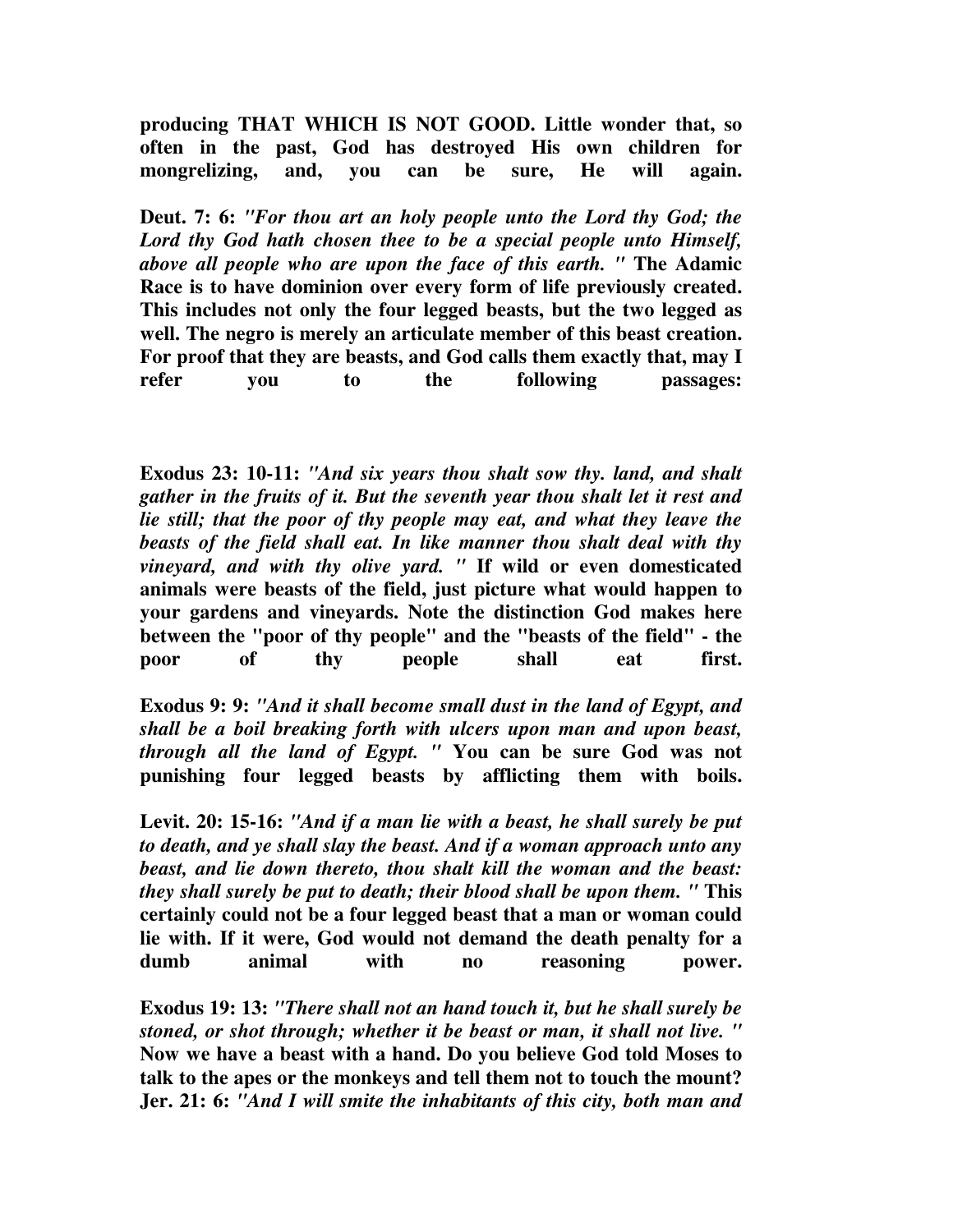*beast; they shall die of a great pestilence. "* **Would God refer to a four legged beast as an inhabitant of a city?** 

**Jer. 27: 6:** *"And now have I given all these lands into the hands of Nebuchadnezzar, the King of Babylon, my servants* **(Adamic Race)** *and the beast of the field have I given him also to serve him."* **The negro race has always been used as servants.** 

**Jer. 31: 27-30:** *"Man and beast will cohabit and they will all die for their iniquity.* 

**Jer. 31: 34:** *"And they shall teach no more, every man his neighbor and every man his brother. "* **In my opinion this verse pretty well takes care of the liberal's Brotherhood Program.** 

**Ezek. 14: 15:** *"If I cause evil beasts to pass through the land, and they spoil it, so that it be desolate, that no man may pass through because of the beasts. "* **Only two legged beasts could stop man from passing through the land.** The land of the land  $\mathbf{c}$ 

**Ezek. 29: 1 1:** *"No foot of man shall pass through it, no foot of beast shall pass through it, neither shall it be inhabited for forty years. "* **Now the beast inhabitant not only has a hand but a foot as well.** 

**Jonah 3: 7-8:** *"Let neither man nor beast, herd nor flock, taste anything; let them not feed nor drink water. But let man and beast be covered with sackcloth, and cry mightily unto God. "* **Note distinction here: man, beast, herd. What manner of beast would wear sackcloth and have the power of speech?** 

**Zach. 8: 1O:** *"For before these days there was no hire for man, nor any hire for beasts. "* **Here we have beasts that can be hired. If these are four legged beasts that can be hired, someone should alert Internal Revenue.** 

**Acts 10: 12:** *"In which were all manner of four footed beasts of the earth, and wild beasts, and creeping things, and fowls of the air. "* **Note the distinction here between four footed beasts and wild beasts.** 

**II Peter 2: 12:** *"But these as natural brute beasts, made to be taken and destroyed, they speak evil of the things that they understand not, and shall* utterly perish in their own corruption.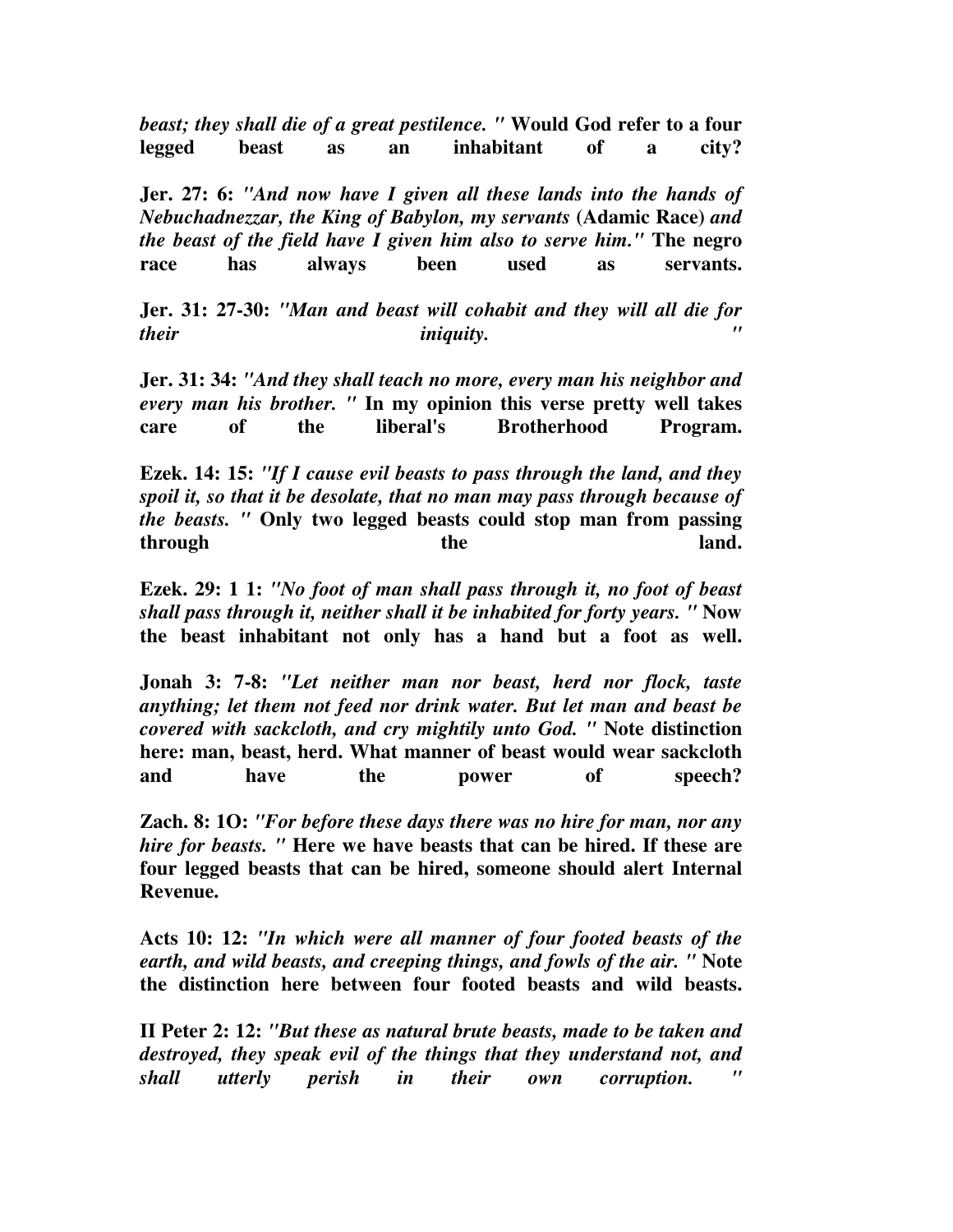**Jude 1: 10-11:***"But these speak evil of those things which they know not; but what they know. naturally, as brute beasts, in those things they corrupt* themselves.

**Jude 1: 4:** *"For there are certain men crept in unawares, who were before of old ordained to this condemnation, ungodly men, turning the grace of our God into lasciviousness, and denying the only Lord God, and our Lord Jesus Christ."* **This refers to the Jews who are deluding the negro by promising them things they can never achieve, in order to destroy the White Race through mongrelization.** 

**We could go on indefinitely quoting Scripture to prove that the negro is merely an articulate member of the beast creation. Even though he has not been given the intelligence and Spiritual understanding of the White Race, he can think and reason up to a point, therefore he is to have dominion over the other animals.** 

**Let us give credit where credit is due, the negro is King, KING OF THE BEASTS.** 

#### **HOME VERBOTEN INDEX**

# **SHOULD CHRISTIANS CONVERT NON-WHITES?**

#### **CLERGY ATTACK SCRIPTURAL TRUTH WITH FALSE VERSES**

**Verses 9 through 20 in the 16th chapter of Mark are false. They were never in the original manuscript, but were added some 200 years later. Leading Biblical authorities agree on this, even the infamous Dr. Scofield, who has done more harm to the Bible than any other individual,** in the recent vears

**With a few exceptions, your modern clergyman is a seminary graduate. The dogma and misinterpretations taught, he accepted without question. Your children do the same in college. Liberal indoctrinated professors make a statement and they believe it!**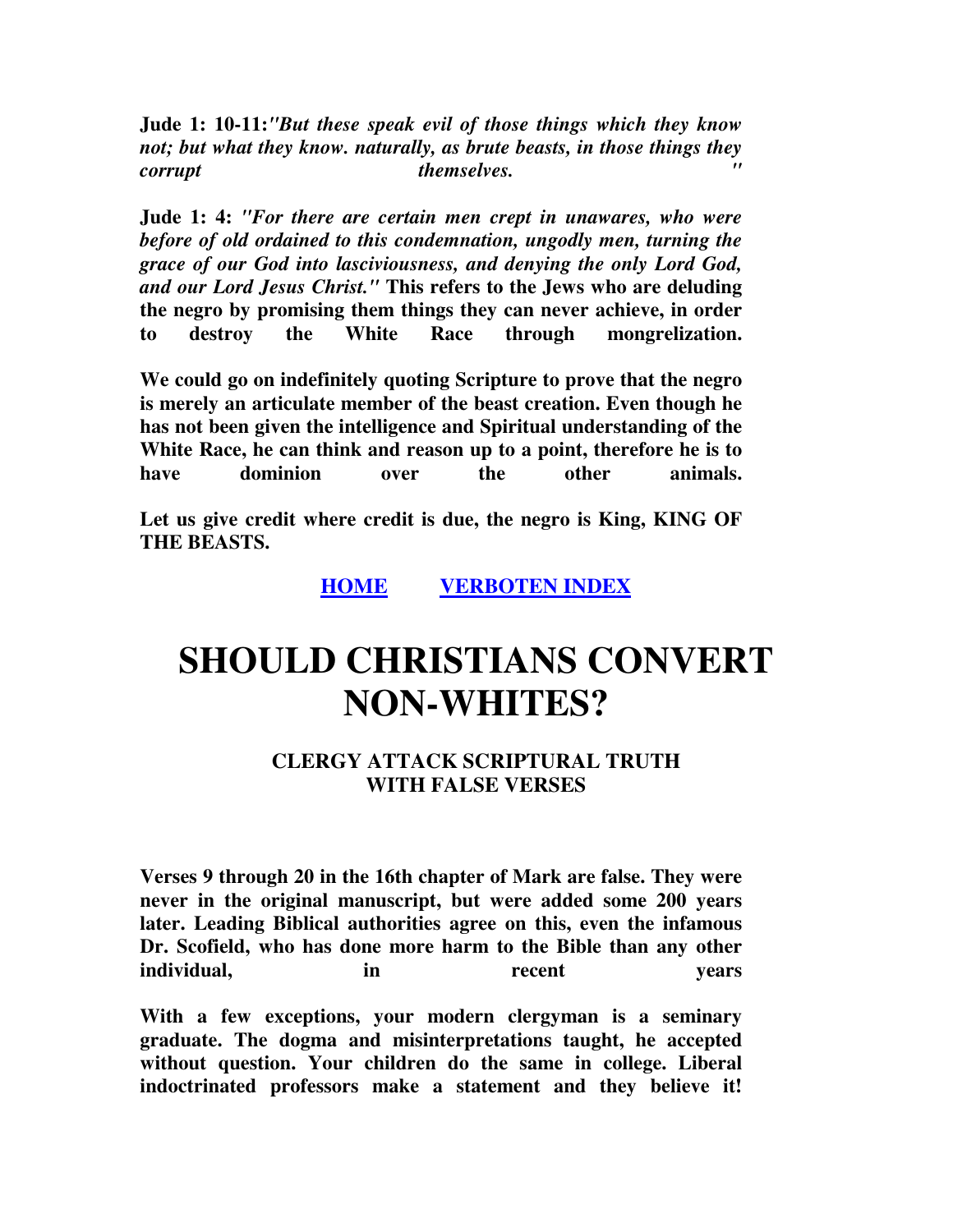**If you point out to your minister or priest that Christ commanded His Apostles not to preach to the non-white races, he will immediately quote Mark 16: 15:** *"Go ye into all the world and preach the gospel to every living creature. "* **Now you are supposed to accept this statement, WHICH CHRIST NEVER, MADE.** 

**Let us see what the world recognized authorities have to say about these** twelve verses. **1 - Grisbach marks the entire passage of very doubtful authenticity.** 

**2 Tischendorf rejects the entire twelve verses.** 

**3 Rotherham's translation states: "Verses 9-20,** *cannot claim any apostolic authority, but are probably founded on some tradition of that age. "*

**4 - Moffat's translation states,** *"The following appendix,* **verses 9-20,** *represents a couple of second century attempts to complete the gospel. "*

**5 - Bagster's Companion Bible states,** *"Most modern critics agree that the last twelve verses of Mark 16, are not an integral part of his gospel."*

**6 - The Revised Standard Version completely omits verses 9-20.** 

**7 - Ferrar Fenton's translation states at the end of Mark 16: 8,** *"The following verses are omitted from the older manuscripts. They differ greatly in style and language from the rest of the book, and on this account it is presumed they were added by a later hand. "*

**8 - Alford states,** *"That in all probability, they formed no part of Mark's original gospel.* 

**9 - Wescott and Hort's (Greek Testament) states,** *"They are simply notes of* ancient copyists or editors.

**10 - The Scofield Edition of the King James (which most of you use) states in a footnote to these verses,** *"The passage from verse 9 to the end is not found in the two most ancient manuscripts, the Siniatic and the Vatican. Others have it with partial omissions and variations. It is quoted in notes from a couple of scholars, Irenaeus and Hippolytus, in the* second or third century.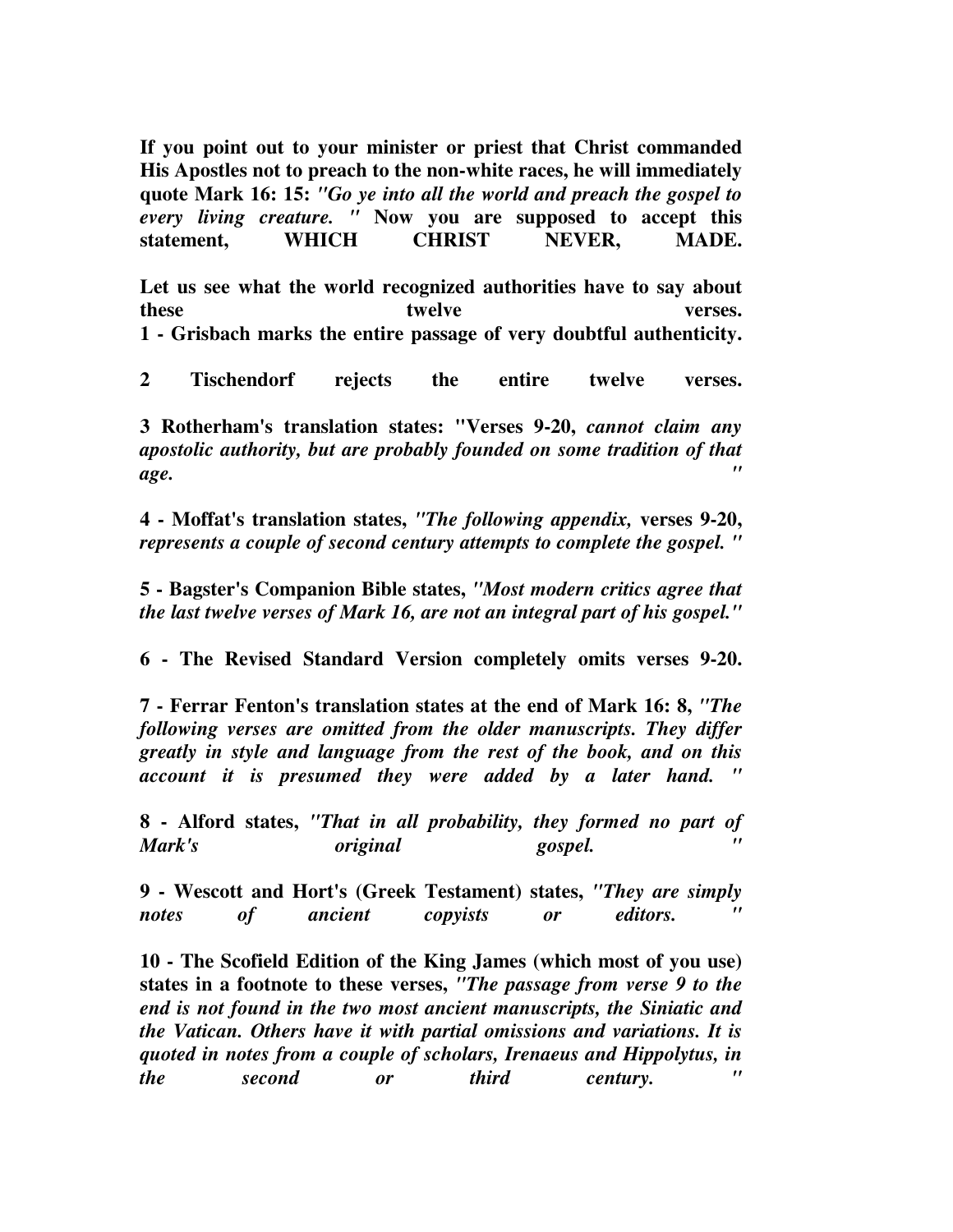**These two scholars were undoubtedly Jews because the Talmud teaches that all non-Jews are not human, just cattle, dogs, etc. Therefore it follows that Christianity is a religion fit only for animals. This being the case, they wrote that Christians should send missionaries all over the world to preach to all living creatures. Our churches took the bait, hook, line and sinker. Little wonder the Jews believe Christians are stupid. We believe every lie they give us. Unfortunately for them however, the truth is coming out just as our Father promised it would, in the latter days of this age.** 

Now let us check true Scripture

**In Matthew 7: 6, Christ warned His Apostles,** *"Give not that which is holy unto the dogs, neither cast ye your pearls before swine, lest they trample them under their feet, and turn again and rend you."* **Do you believe that Christ was telling them not to go out in the barnyard and preach to the animals? Of course not. Christ was referring to the Pre-Adamic (colored) races. He calls them beasts and dogs so often, there is not space to list the verses in this brief article. Consult your Concordance.** 

**In Matthew 10: 5-6:** *"These twelve, Jesus sent forth and commanded them saying, Go not into the way of the Gentiles* **(heathen)** *and into any city of the Samaritans* **(colored)** *enter not. But go rather to the lost sheep of the house of Israel* **(the White Race)."** 

**If you still believe the last twelve verses of Mark 16 are true, then you must also believe the balance of your Bible (which states just the opposite) is false. TWO CONTRADICTORY STATEMENTS CANNOT BOTH BE TRUE.** 

**Let us heed Jeremiah's warning, Chapter 5, verses 25-31. We quote Ferrar Fenton's translation, which is perhaps the best.** *"Their faults restrain them, and their sins hold back from them those benefits. For the wicked are found in My People; they spread nets, they lay traps, they catch men! As a cage is full of birds, so their houses are full of treachery by which they become rich! They are fat, enriched, - they deal in false evidence, they regard no right, - the right of the widow, of the orphan, -and they administer not protection and justice to the poor. Shall I not punish for these things? says the EVER LIVING. Even if heathen did them, would not my soul avenge them?"*

*"There is a shameful and horrible thing in the country! The Preachers*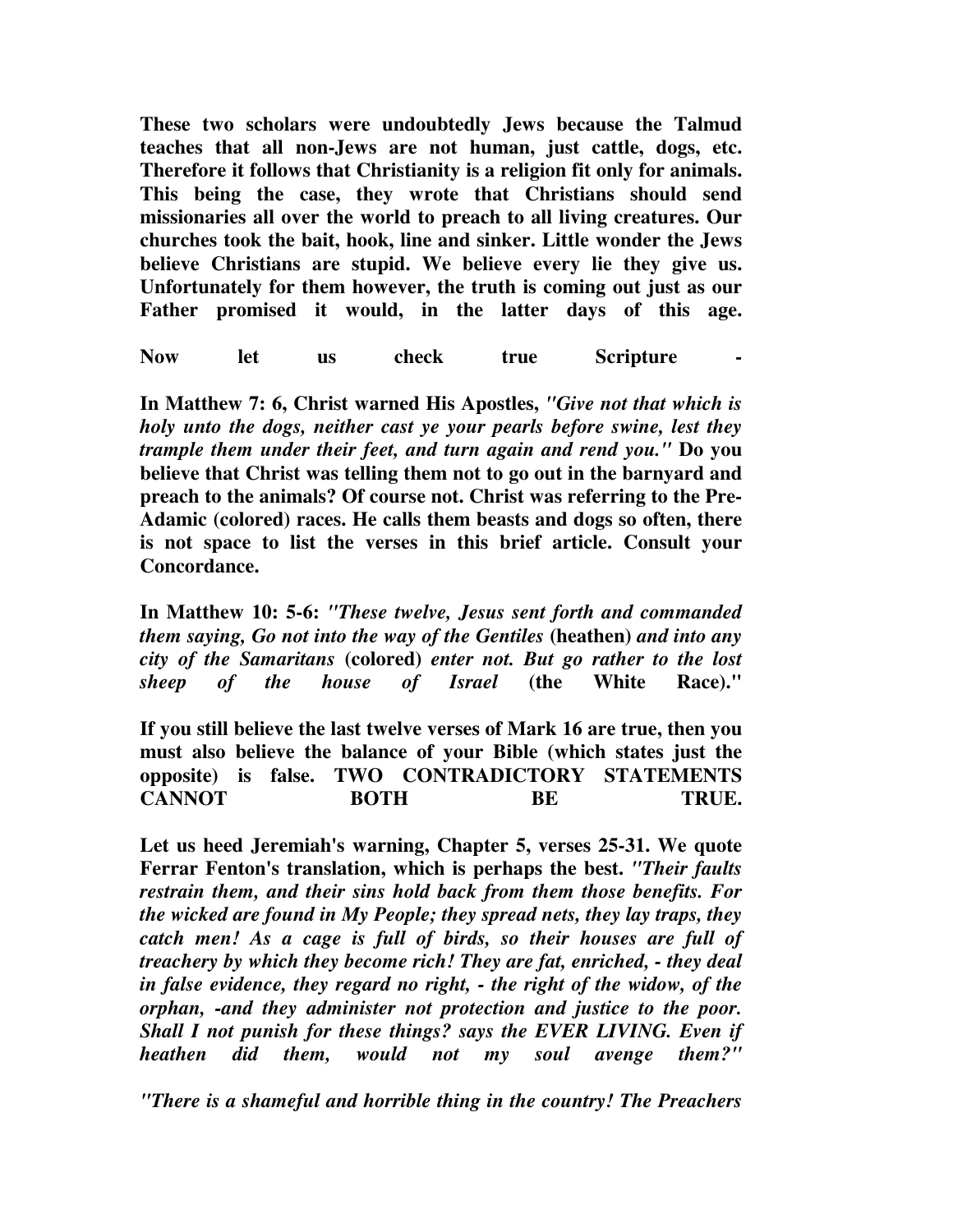*preach falsehood, and the Priests trick with their hands, - and my people love to have it so, - and what can be done viler than that?"*

**In another article in this booklet you will read from the original Greek Text that only the White Man (born from above) is spiritually capable of understanding. Christianity. It is not given to the Pre-Adamic (colored) races to understand. If your church has a missionary program for the Jews, colored, or any non-Whites, your contributions are being used in defiance of "God's Laws."** 

# **SATAN'S CHILDREN vs GOD'S CHILDREN**

**There have been many wars throughout recorded history, the participants and the area changing from time to time. They were merely off-shoots of the real war which has been going on continuously for the past 7,400 years.** 

**Eve was impregnated by Satan, producing Cain, who in turn sired the first White mongrels. Cain was White, but when God cast him out of Eden, he went into the land of Nod, where he took an Asiatic wife. His offspring continued mixing with Asiatics, many of whom had previously mongrelized with negroes, and they continued this miscegenation down through the years.** 

**This Cainite line had Satan's spirit, not God's. From their father they inherited everything evil, nothing good, because there was no good in him. They were born liars, thieves, murderers, perverts and degenerate to the Nth degree because their father, Satan, had nothing else to pass on to them. Read John 8: 44 and Matt. 23: 33,** *"Ye serpents, ye generation (race) of vipers, how can ye escape the damnation of hell?"* **If that does not convince you, read the entire 23rd chapter.** 

**The genetic function of their existence is to do the works of their father (Satan) by destroying the White Adamic Race, morally, spiritually, then physically by every means possible. This Cainite race (if you can call mongrels a race) became the people who today are known as JEWS. Other mongrel groups adopted the Talmud, notably the Khazars who were of Turk-Mongol blood mixed with White European. It is estimated that over 90% of today's Jews are descendants of the Khazars, who were phallus worshippers before converting to Judaism. Undoubtedly the reason for converting:**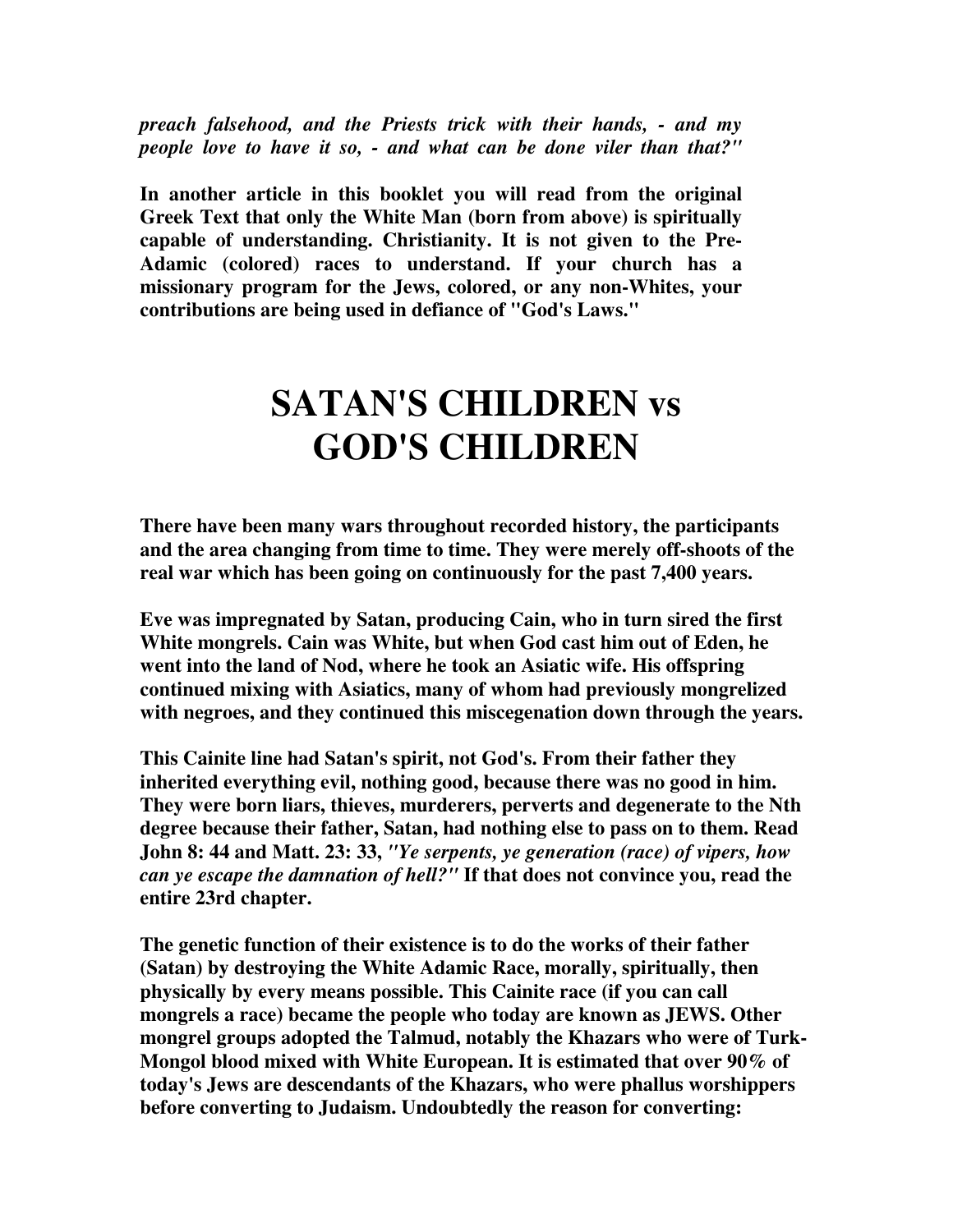#### **JUDAISM WAS THE ONLY CULT THEY COULD FIND, THAT WAS FILTHIER AND MORE SATANIC THAN PHALLUS WORSHIP. THESE VILE CREATURES ARE RULING US TODAY.**

**God tells Satan, as we read in Gen. 3:15:** *"And I will put enmity between thee* **(Satan)** *and the woman* **(Eve)***, and between thy seed and her seed; he shall bruise thy head and thou shall\* bruise his heel. "* **Most ministers tell their congregations that God put enmity between the seed of Eve and the seed of a snake; how silly!** 

**So now it becomes obvious that all the wars of history were merely trivial incidents, in comparison to the real war - THE WAR OF EXTERMINATION - God's seed against Satan's seed. ONLY ONE WILL SURVIVE.** 

**As Christ tells Nicodemus in John 3: 6-13, there are two kinds of man on this earth, he who is born of flesh is flesh, and he who is born of Spirit is Spirit. The man born of flesh will not ascend to Heaven for the plain and simple reason thathe did not come down from Heaven. This means that the colored and mongrelized races do not have God's Spirit and cannot be accepted. All the missionaries in the world cannot change God's laws. This is His Divine Plan, and it will be done His way.** 

**Paul stated in lst Corinthians,** *"All flesh is not the same flesh, but there is one kind of flesh of men* **(Adamic Race),** *another flesh of beasts* **(includes the pre-Adamic Races who are merely articulate members of the beast creation),** *another of fish, and another of birds. "*

#### **WHEN SOMEONE TELLS YOU THAT A JEW CAN DISCARD THE TALMUD, ACCEPT THE BIBLE AND BECOME A CHRISTIAN, HE IS CALLING GOD A LIAR.**

**These Satanic Jews know that to take over the world, they must first destroy the White Race. Wars cut the odds, but even a global war in which the Jews were victorious, would leave a few Whites to breed back the race. Their final solution is MONGRELIZATION. A mongrel can only breed more mongrels.** 

**The Jew, as an individual, is strictly a biological parasite. The bandit nation of Israel is a parasitic nation feeding on its host, the United States of America. The biological function of a parasite is to find a host upon which it can feed with little or no effort of its own. To take, take, ano give absolutely nothing in return, not even gratitude. The Jew is pus oozing from gangrenous tissue, infecting and destroying all flesh.**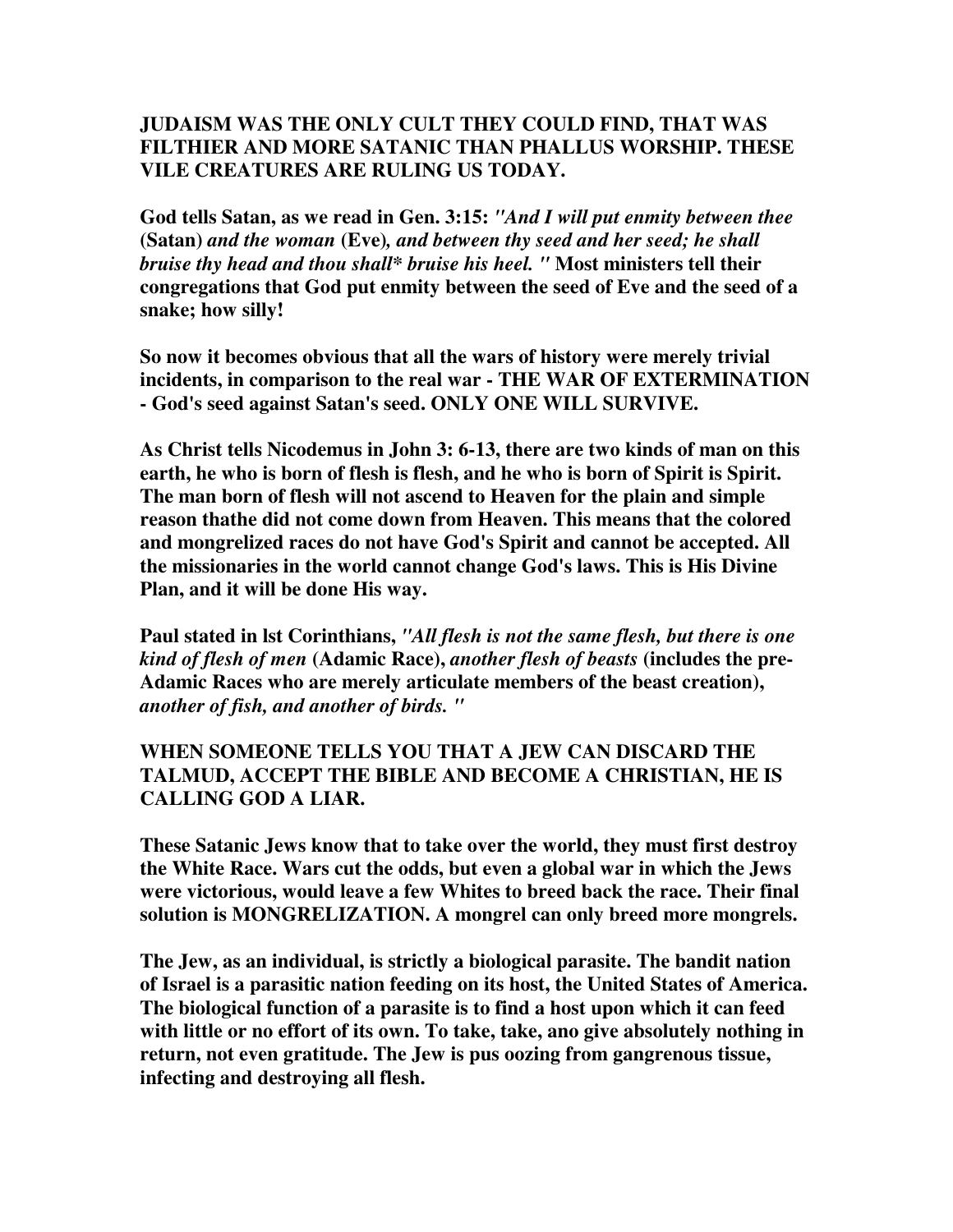**The Jew, twenty-four hours a day, appeals to the very vilest part of our nature. He has learned, from his father, how to infect us with lust, greed, selfishness, superstition and f ear. If you overcome these tendencies, the Jew becomes powerless over you. As a highly moral Christian, intolerant of evil, the Jews will attack you as a bigot, a hatemonger, a racist, a nazi, but now, since you have become impervious to their attack, you wear their smears proudly as you would a badge of courage.** 

**Our religious and political leaders reach out to the Jews with both hands greedily grasping for gold and power. These odious organisms worship at the feet of the international Jews and their step-child, Communism, joining willingly in the conspiracy against Christ and the White Race. The Jews actually hold these puppets in complete contempt. Little do these proselytes realize that if the Jews should be victorious, they would be the first ones liquidated. Remember what just happened to Agnew and is now happening to Nixon. Agnew, throughout his political career, cooperated with Jew swindlers in Maryland, stealing from the taxpayer. They all turned on Agnew to save their own skins. The law states a criminal may not profit from his crime; yet these Jews, who made millions compared to the small slices going to Agnew, keep their illicit profits and go free. Nixon, a Jew stooge all his life, has appointed more Jews to high office than any president in history. He has given twice as many of your hard-earned dollars to Israel as they had received in the previous nineteen years of their existence. But that is not enough. If he gave them our last drop of blood, it would not be sufficient. Gratitude is unknown to a parasite, yet our contaminated leaders continue to cooperate, mistakenly believing they will be rewarded. WHEN THEY MEET THEIR MAKER, THEY WILL RECEIVE THEIR JUSTLY EARNED REWARD.** 

**God gave these Jews an evil countenance to remind us daily of the presence of Satan's children here on earth. Yet we watch these ugly animals night after night on television, attend their movies, buy their pornographic literature, allow them to teach our children, give them our weapons, our food, our money, even our best wishes; then go to church on Sunday and call ourselves Christians. MANY SOULS HAVE BECOME CANCEROUS GROWTHS EATEN AWAY BY THE CRAWLING, SLIMY MAGGOTS OF JUDAISM, IMPLANTED BY THE ALL TOO WILLING NEWS MEDIA, EDUCATORS, POLITICIANS AND, MOST EVIL OF ALL, THE BULK OF OUR CLERGY.** 

**The battle between Satan's Children and God's Children has been going on day after day for 7,400 years and will culminate in Armageddon. The Jews, Russia and Red China will lead the colored races of the world against the**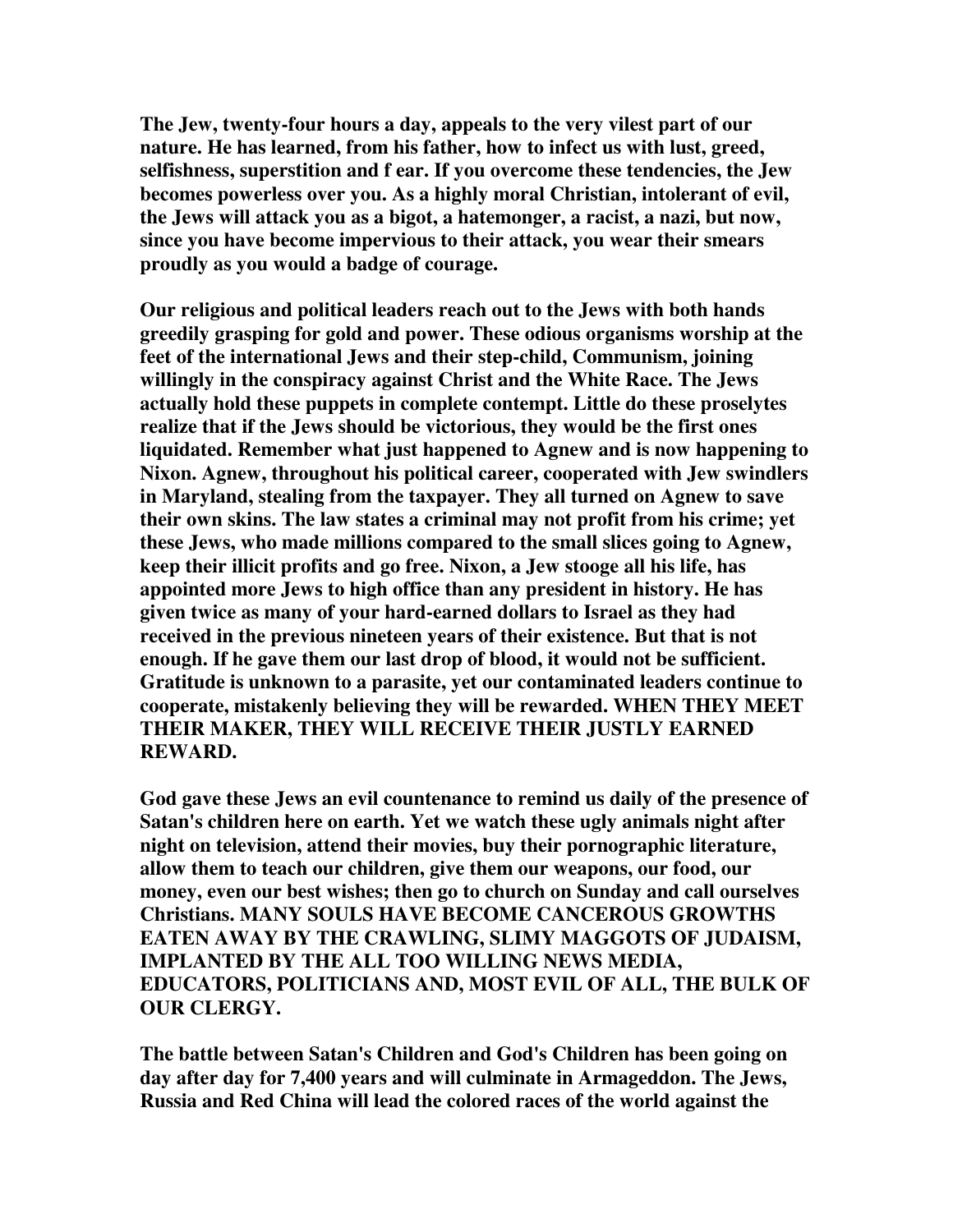**White Race. This is the grand finals, THE BATTLE OF EXTERMINATION. There will be no give and take, no rules, no diplomacy, no bargaining, no mercy, no interchange of prisoners because there will be no prisoners. When it is over, there will not be one JEW left on the face of this earth; extermination will be complete, 100 per cent.** 

**The colored races will return to their own lands and live among themselves, as God planned that they should. Without our interference, the Laws of Nature will control and hold down the population increases of these Pre-Adamic races, just as it does with the rest of the Beast creation. If the birth rate should get out of line and Mother Nature needs a little assistance from our stockpile of fissionable material, SO BE IT.** 

**If our ancestors had obeyed God, we would not face these problems today. He told them what to do and He was very specific about it. Luke 19: 27:** *"But those Mine enemies, which would not that I should reign over them, bring hither, and slay them before Me. "*

### "TURN THE OTHER CHEEK"

**Almost without exception the clergy, of all denominations, preach pacifism, turn the other cheek. They would have you believe this is what God and the Bible want to be taught. Some will even admit that the Jews have evil ways, are parasites, usurers, even Anti-Christian; but if you are a good Christian you will tolerate their evil. You will not rise against them or even criticize them in any way, for this would displease God. After all they are God's chosen people and Christ was a Jew. These are the two most fantastic lies ever perpetrated on a gullible world. Nowhere in the Bible can you find such ridiculous statements. COULD IT BE THAT THE CLERGY IS USING THE JEWISH TALMUD?** 

**How do the Jews accomplish this mass brainwashing? Remember, back in the twenties and thirties, the most horrible thing on God's earth, according to our news media, was a Russian Communist . Then one day Hitler attacked Russia. Within twenty-four hours, Russia became "the good guys." Quite a genetic change for an entire nation, overnight. Remember, headlines screaming that Hitler exterminated six million Jews; many still believe that fallacy. Hitler**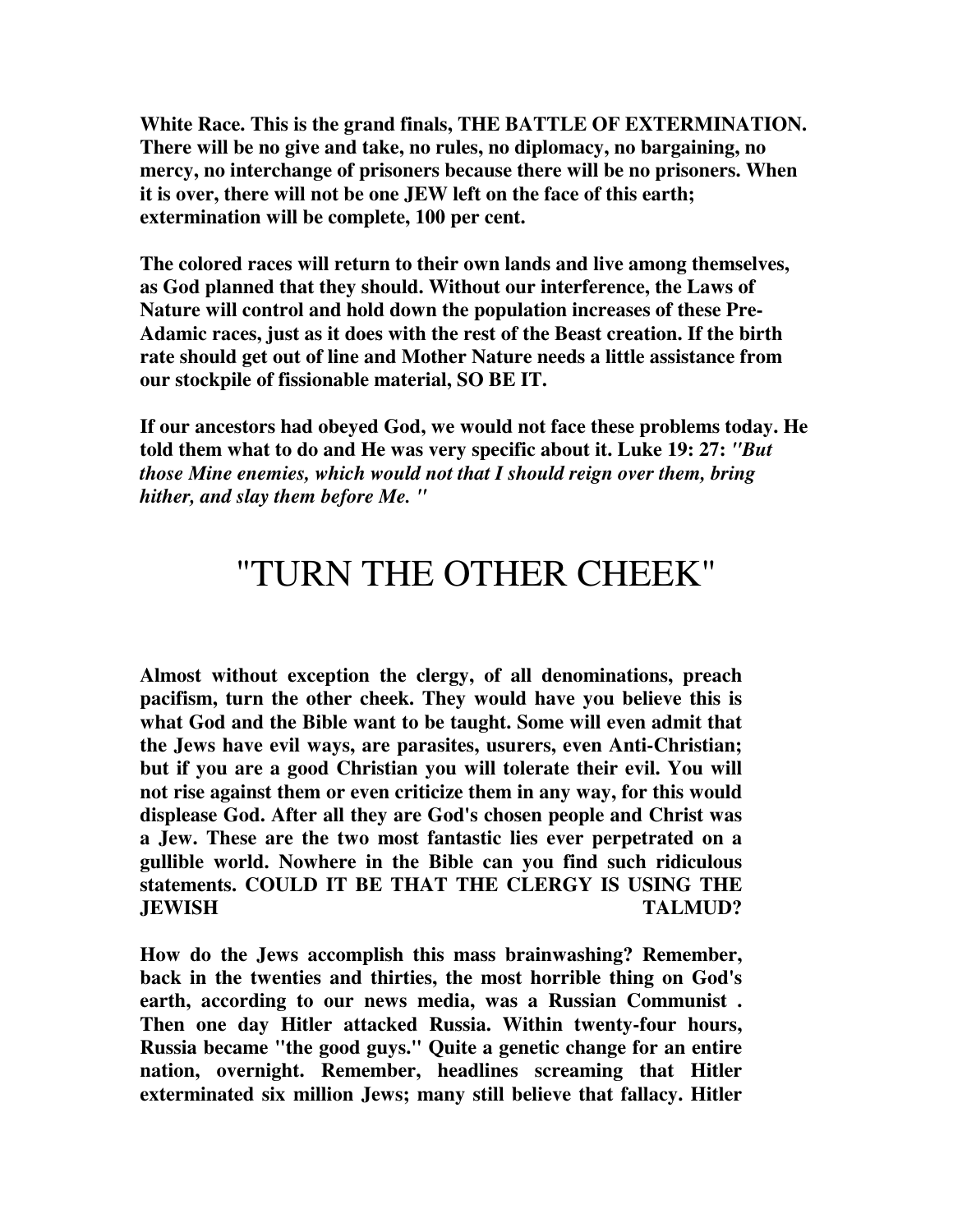**received a great deal of credit here that, unfortunately, he did not deserve. With their complete control of the news media, educators and the clergy, lies become accepted as truth through constant repetition.** 

**This same system is teaching us today that we should turn the other cheek and tolerate the evil practices of the Jews and, even worse, the evil of our brothers and sisters who have been contaminated by these offspring of Satan. These lies are not only advantageous for the Jews, they are absolutely necessary, to enable them to continue their parasitic existence, feeding on us, the host. Are we going to continue swallowing these lies, or will we study the Bible and learn the truth?** 

**Did Christ preach, or practice, turn the other cheek? Did He walk into the temple and tell the Jew money changers, "Now listen, fellows, this practice of usury is not very nice, please do not do it anymore"? As I recall, He said nothing of the kind. He beat them soundly with a whip and drove them out of the temple. Is this turning the other cheek? Is this pacifism? Certainly not. It is your duty as a Christian to denounce evil and do something about it. If you sit back and say nothing, you are condoning evil. Let the proselytes do that, for they have become twice the child of Hell that the Jews are. (Matt. 23: 15.)** 

**In Matt. 23. 27-28, Christ tells the Jews,** *"Woe unto you, scribes and Pharisees, hypocrites. For ye are like whited sepulchers, which indeed appear beautiful outward, but are within full of dead men's bones, and of all uncleanness. Even so ye also outwardly appear righteous unto men, but within ye are full of hyprocrisy and iniquity. "* **This does not sound like condoning evil to me.** 

**Does God turn the other cheek when His own children turn to worshipping false gods and race mixing? First, let us check His Law on the subject. Deut. 7: 1-6:** *"When the Lord thy God shall bring thee into the land where thou goest to possess it, and hath cast out many nations before thee, the Hittites, and the Girgashites, and the Amorites, and the Canaanites, and the Perizzites, and the Hivites, and the Jebusites, seven nations, greater and mightier than thou. And when the Lord thy God shall deliver them before thee, thou shalt smite them, and utterly destroy them; thou shalt make no covenant with them, nor show mercy unto them. Neither shalt thou make marriages with them; thy daughter thou shalt not give unto his son, nor his daughter shalt thou take unto thy son. For they will turn away thy son from following me, that they may serve other gods; so will the anger of the Lord be kindled*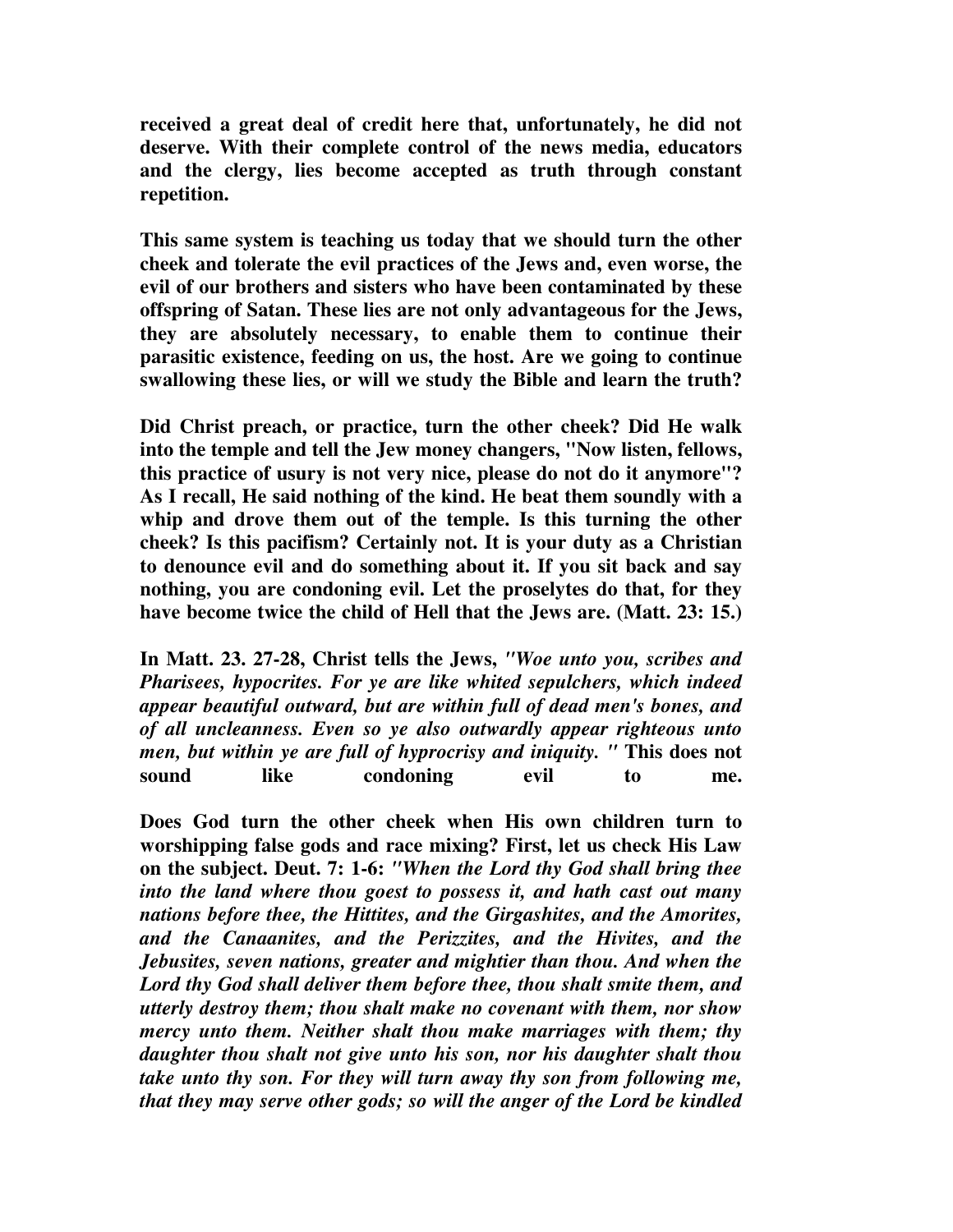*against you, and destroy thee suddenly. But thus shall ye deal with them: ye shall destroy their altars, and break down their images, and cut clown their idols, and burn their carved images with fire. For thou art an holy people unto the Lord thy God; the Lord thy God hath chosen thee to be a special people unto himself, above all people who are upon the face of the earth.* "

**Now we turn to I Kings, the 18th chapter. Space does not allow quoting the entire chapter, but please read it. I will merely give you the highlights. God caused a severe famine in Samaria because the people had turned to worshipping Baal (Satan). Jezebel slew the prophets of the Lord and had 450 Baal priests leading the people. Elijah says they have forsaken the commandments of the Lord and have become followers of Baal. The people were pretty well confused, just as they are today. Elijah states,** *"How long halt ye between two opinions? If the Lord be God, follow Him: but if Baal then follow him, "*

**Elijah continues, "Let's run a test and prove to ourselves who is the real God. Get two bullocks, one for you, one for us. Build are altar of stones, cover it with wood, cut the bullock in pieces, lay it on the wood, and put no fire under it. I will do the same. Ye call on the name of your god (Baal) and I will call on the name of the Lord, and the God who answers by fire, let Him be God." So the worshippers of Baal prepared their bullock and called upon Baal, from morning till noon, to set it on fire, but they received no answer. Then Elijah mocked them, saying,** *"Cry aloud: for he is a god; either he is talking, or he is pursuing, or he is on a journey, perhaps he sleepeth, and must be awakened. "* **They cried louder and screamed louder and cut themselves, as was their custom, until the blood gushed out, but no answer from Baal. By evening they had given up.** 

**Elijah built a trench around his offering and poured four barrels of water on the bullock, then four more, and again four more. The sacrifice was soaked and the trench was filled with water. Elijah said,** *"Hear me 0 Lord, hear me that this people may know that thou art the Lord God and that thou hast turned their heart Back again. "* **Then the fire of the Lord fell and consumed the sacrifice, and the wood, and the stones, and licked up the water that was in the trench. When the people saw this they fell on their faces. Elijah said to them,** *"Take the priests of Baal and let not one of them escape. "* **AND ELIJAH TOOK THESE PRIESTS DOWN TO THE RIVER AND KILLED THEM,**  ALL 450 OF THEM.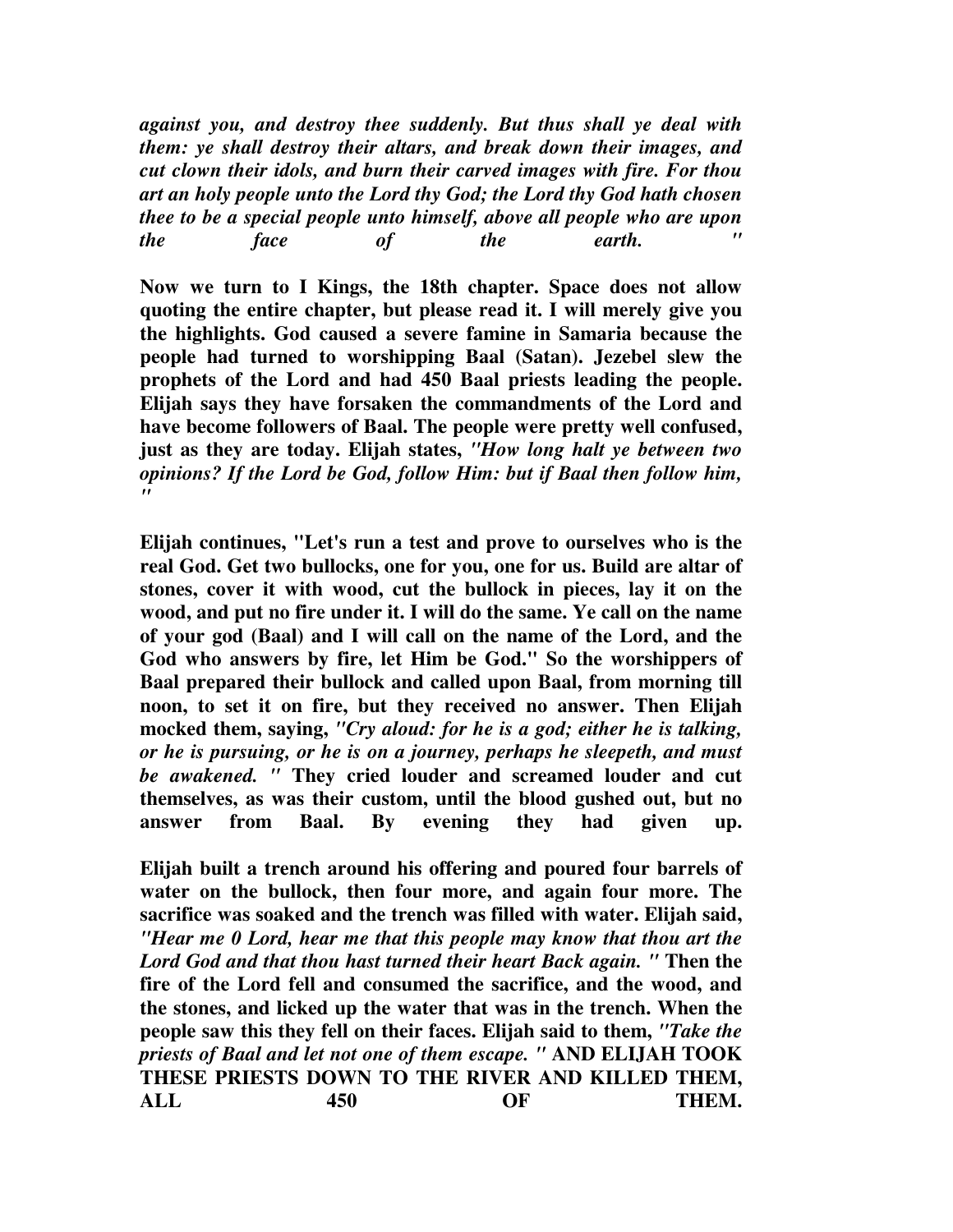**II Kings, 10th chapter: Elijah commanded Jehu to kill Ahab's seventy sons, then put their heads in baskets and sent them to Jezreel, laying them in two heaps at the entrance of the gate. Then Jehu took his men into Jezreel and killed all who remained of the house of Ahab, all his great men and his familiar friends and his priests until he left none remaining. Jehu then journeyed on to Samaria and called for all the men of Baal and their prophets and their priests and their servants to attend a worship of Baal. When they were inside, Jehu did as Elijah had commanded; he had his guard kill them all, burnt their images, broke down the house of Baal, and made it a latrine.** 

**Now according to today's clergy this was not a nice thing to do. Elijah should have condoned this evil. Did God punish him? Quite the opposite. Because he acted, Elijah never tasted of death. God took him** into into Heaven.

**NO REWARD COULD BE GREATER.** 

**Does God turn the other cheek and verbally admonish His Children when they mongrelize, or does He act? Jude, verse 7, says,** *"Even as Sodom and Gomorrha, and the cities about them in like manner, giving themselves over to fornication, and going after strange flesh,* **(nonwhite)** *are set forth for an example, suffering the vengeance of eternal fire. "*

**Numbers 25: 7-13: Phineas took a Javelin and killed Zimr! (an Israelite) and Cozbi a Midianite (colored) woman for mongrelizing. Did God punish Phineas? No, God rewarded him; giving Phineas, and his seed after him, an everlasting priesthood. Should Phineas**  have turned the other cheek?

**When the clergy preach pacifism, turn the other cheek, tolerate evil, love thine enemy, they are teaching just the opposite of what God and the Bible want to be taught. With just a little study they would know that in Hebrew (not Yiddish) there are six words for enemy, all having a slightly different meaning, private, public, national, etc. The six words are: AYAB; OYEB; JSER; AR; SANE; SHARAR. Unfortunately, when translating to English they used the same word throughout** *contract in the extent of the extent of the ENEMY.* 

**What God is actually jelling you is this:** *"Forgive thine enemy (personal) but slay Mine. "* **For example, you and I could both be good**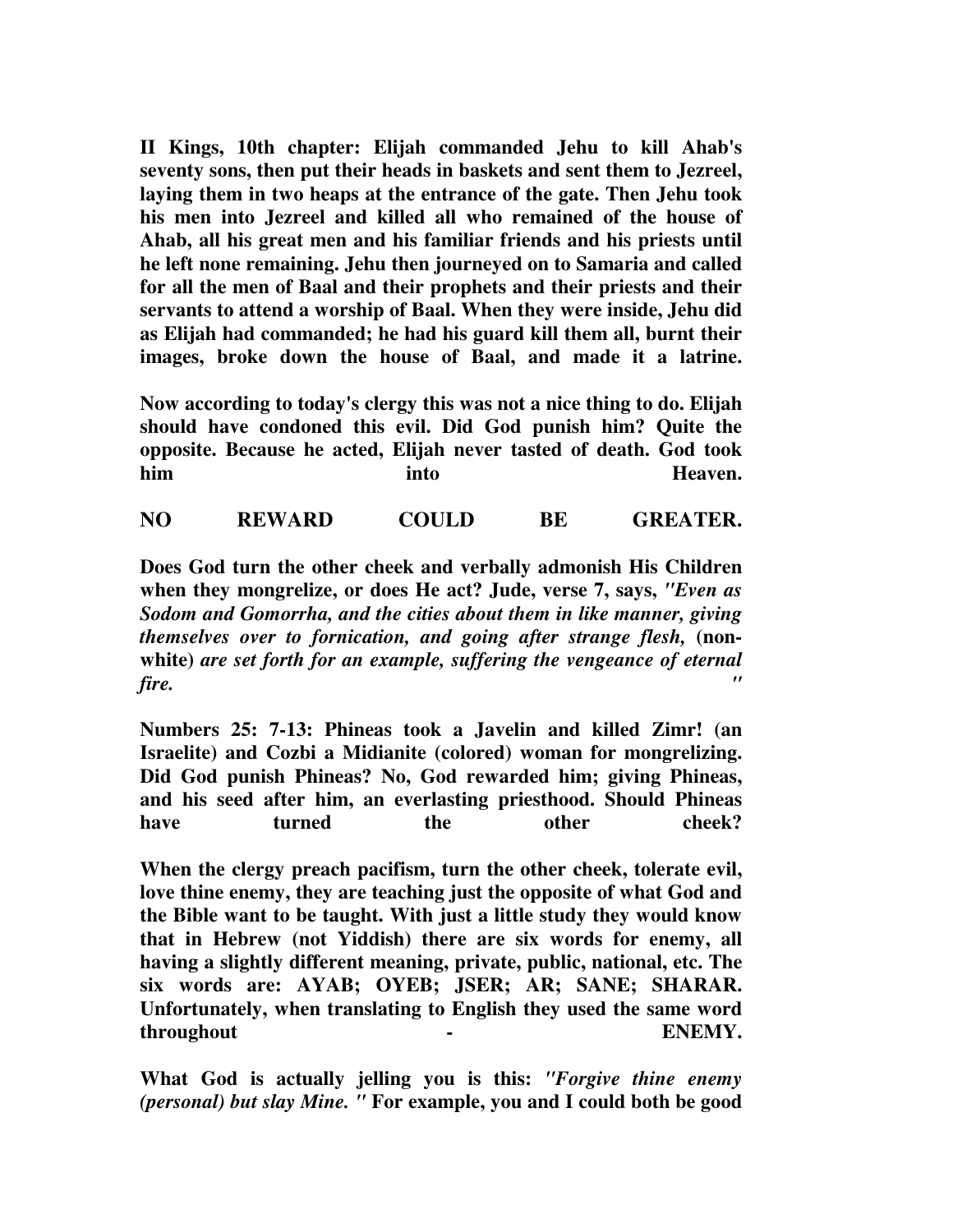**Christians, but we dislike each other; perhaps just a personality clash, or maybe you took advantage of me in some way. You are my White Racial Brother, a Son of God - we are both working for Christ, so I should forgive you. What'you did to me, although not right, is not that important in God's overall plan, but if you are an enemy of Christ then I should slay you. Luke 19: 27.** 

**To survive, the Jew must use all his power, in every field, to make sure that Christians are taught to turn the other cheek. The host must learn to love the parasite that is destroying him. It is an irrefutable Law of Nature that the parasite must destroy the host, even if in**  doing so, he destroys himself.

**The Jews know full well what God has promised them, and it is not that they shall rule and possess the world, as they would have you believe. If Satan's plan were successful and his children completely eliminated the White Race through mongrelization, THERE WOULD BE NO REASON FOR CHRIST TO RETURN, AS THERE WOULD BE NONE OF HIS CHILDREN HERE. This planet would become Satan's kingdom, with the Jews in full control. The black, yellow and mongrelized races would be their slaves.** 

**Consequently, these Jews live in cringing fear of the day when we awaken and become ACTIVE CHRISTIANS, for God says,** *"We shall be His battle axe. "* **IT SHALL BE DONE ON EARTH AS IT IS IN HEAVEN, AND THERE ARE NO JEWS IN HEAVEN.** 

# THE EMPHATIC DIAGLOTT

### True Bible Translation of the NEW TESTAMENT INTERLINEARY WORD FOR WORD ENGLISH TRANSLATION THE VATICAN MANUSCRIPT

**This is the original Greek text, VATICAN MANUSCRIPT #1209, photographically reproduced, thus, eliminating any chance for error.**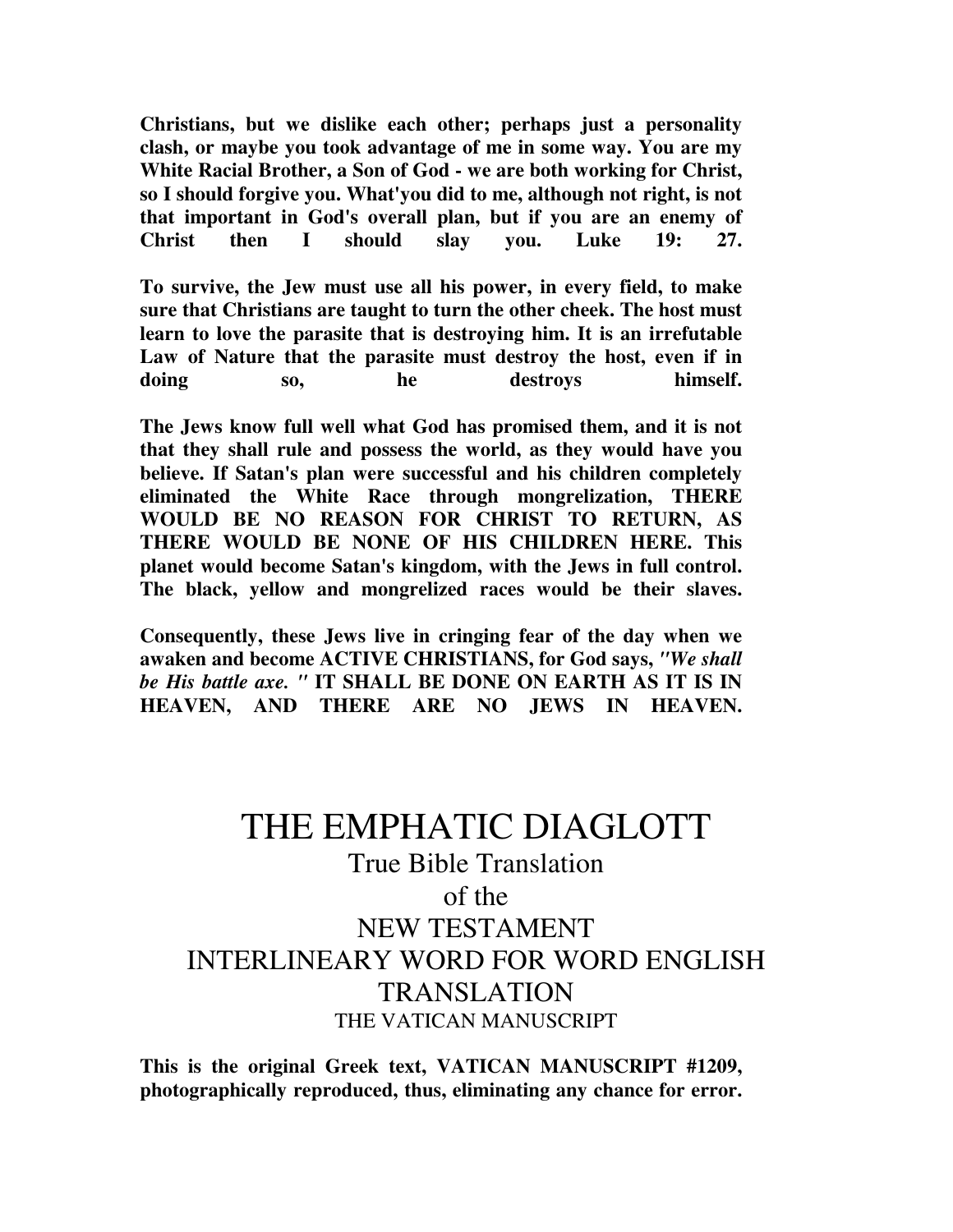**This is the MANUSCRIPT that was used when translating the New Testament Into English** 

**In Greek, as In most foreign languages, the word sequence is far different, thus a little confusing to those accustomed to reading only in English. For this reason, in the adjoining right hand column, the word sequence has been changed but only to make It easier for you to read. Occasionally, where it could be done without changing the meaning in any way, your editor has taken the liberty of onittting or adding a word here and there to improve sentence construction. So to be exact,word for word, use the interlineary translation,** 

**Greek is called the emphatic language because each word has only one meaning, not several, as is so often the case in English.** 

**(cti admin note; I am puting the translation up. If I find someone to do the Greek I will add it later.** 

**1. And there was a man of the Pharisees, whose name was Nicodemus, a ruler of the Judeans.** 

**2. He came to him by night and said to him "Rabbi, we know Thou art a teacher come from God; for no one could work these signs that thou do, unless God be with him"** 

**3. Jesus answered and said to him indeed, I assure thee, If any one be not BORN FROM ABOVE he cannot see the Kingdom of God.** 

**4. Nicodemus says to Him, "How can a man be born, being old? Can he enter a second time into his mother's womb and be born?".** 

**5.Jesus answered, "Truly indeed I say to thee, if any one be not born of Water and Spirit, he cannot enter the Kingdom of God."** 

**6. That which has been born of the Flesh is Flesh; and that which has been born of the Spirit is Spirit** 

**7. Do not wonder because I said to thee. YOU MUST BE BORN FROM ABOVE.** 

**8. The Spirit breathes where it will. and thou hearest its voice, but thou knowest not from whence it comes, or where it goes; thus it is with everyone who has been born out of the Spirit.** 

**9. Nicodemus answered and said to Him, "How can these things be?".** 

**1O. Jesus answered and said to him, "Art thou a teacher from Israel, and knowest**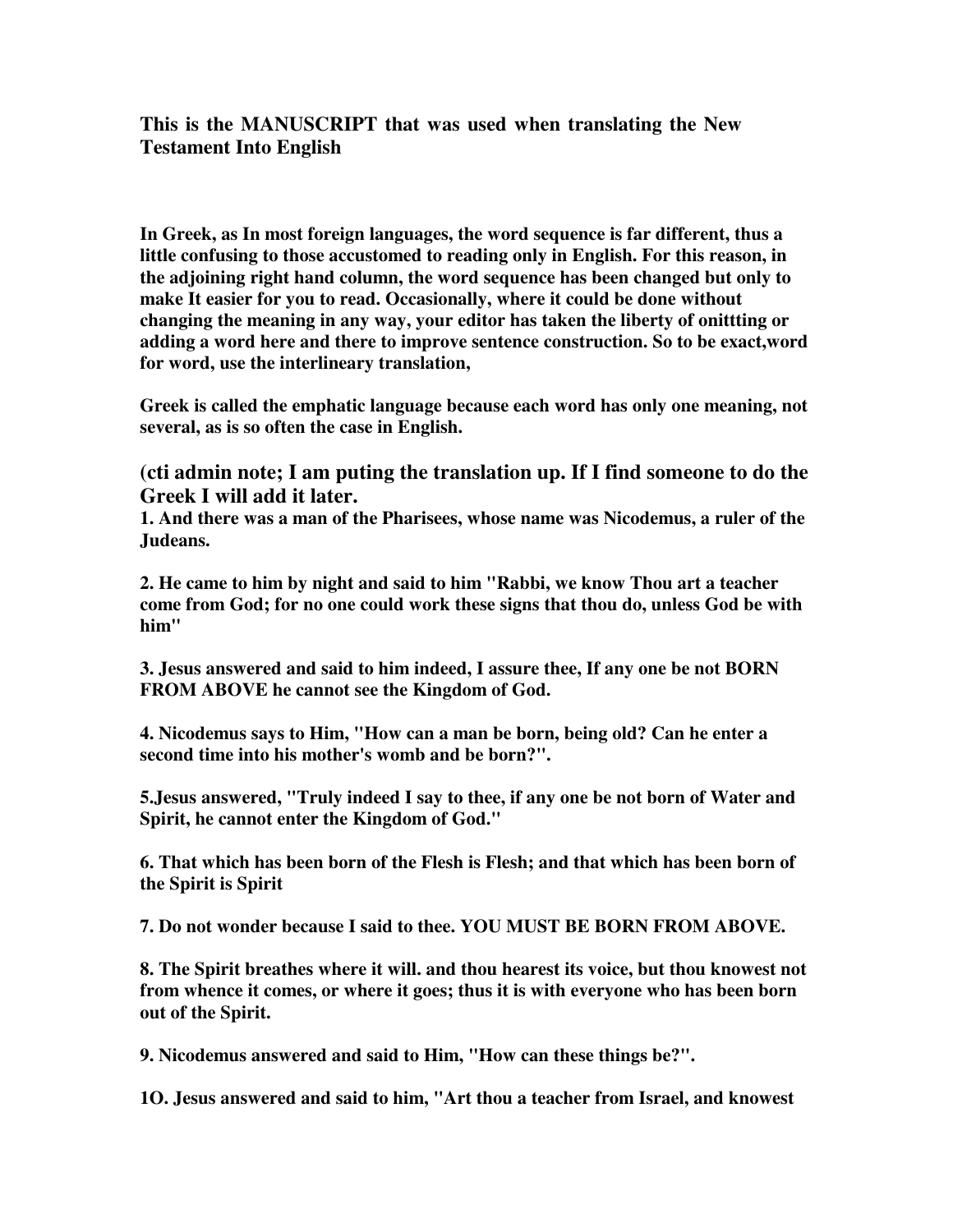**not these things ?** 

**11. "Most assuredly, I tell thee that what we know, we speak of, and to that which we have seen we testify; but you do not accept our testimony".** 

**12. If I told you of EARTHLY things and you do not believe, how will you believe if I tell you of HEAVENLY things:?"** 

**13. And no one has ascended up into Heaven except the Son of Man who descended from Heaven.** 

**14. And even as Moses raised aloft the serpent in the desert, so will the Son of Man be placed on high.** 

**15. that every one believing into Him may have everlasting life.** 

**16. For God so loved the world that He gave His Son, the Only- Begotten, that all who believed into Him, may not perish and would obtain everlasting life.** 

**17. For God sent not his Son into the world that He might judge,but that the world through Him might be saved.** 

**18. He beliving into Him is not judged, but he who does not belive HAS BEEN JUDGED ALREADY. Judged because he has not believed into the name of the only begotten Son of God.** 

**19. And this is the judgement. That the light has come into the world bur men loved the darkness rather than the light, for thier works were EVIL.** 

**20. For everyone who does vile things, hates the light, that his evil deeds may not be detected.** 

**21. But he who loves the truth comes to the light, so his good works may be manifested, that they have been done by God.** 

**22. After this Jesus and his disciples went into the terrirory of Judea, there he remained with them and was immersing.** 

### **IN SUMMATION**

**We have privided the Greek translations. You will find that the word JEW was never used in the Bible until the English translators inserted it. The word was "Judean" and merely meant a resident of the land of Juda. The White Race had been predominant there, at one time, before the Babylonian captivity, but that was 600 years before the time of Christ**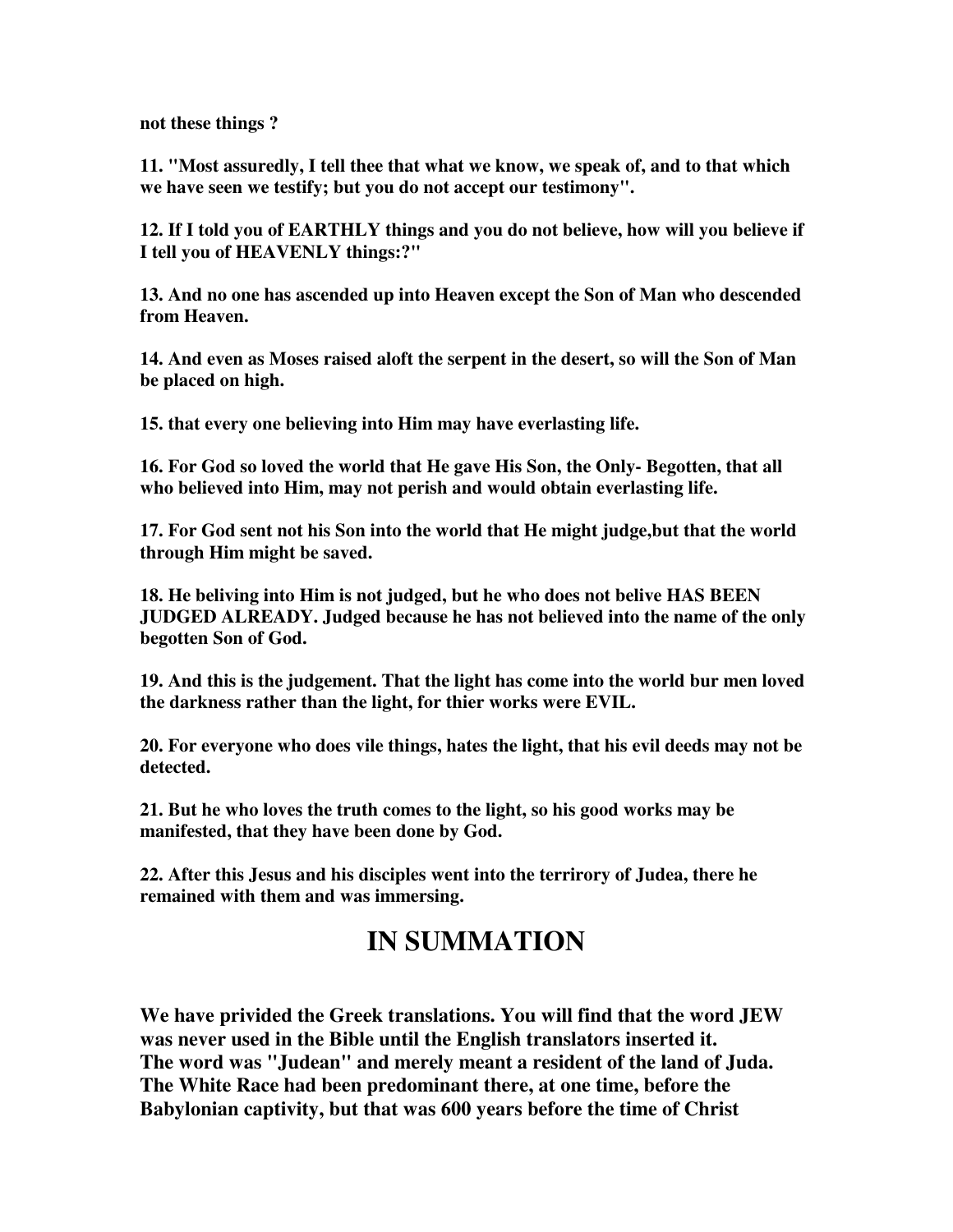**Remember that the Babylonians removed only the Israelites (White People) out of the land of Juda. The great masses of mongrels living there, the Canaanites, Hittites, Perizzites, Girgashites, Amorites and Jubusites (and of course some Negros) were not molested by the Babylonians. God had commanded the people of Israel, 1500 years before the time of Christ, to destroy all these evil people and leave none of them alive, or at least drive them out of the land, because they were an evil and satanic mongrel multitude that needed to be destroyed. And God promised: if the Israelites did not drive out and destroy these inhabitants from the land of Canaan ..."***then it shall come to pass, that those that ye let remain of them shall be pricks in your eyes, and thorns in your sides, and shall vex you in the land wherein ye dwell"***(Nu. 33: 55.)That promise was made 3500 years ago, and because we did not destroy them then, thier decendants have pestered us and been pricks in our sides ever since. Those few people of the tribe of Juda and a few Levites, who returned to Juda after Babylonian captivity, were immediatly outnumbered by the satanic mongerls still living there. and to make matters worse, the Israelites even brought some mongrel satanic Babylonians with them. But the small number of Benjaminites, who also returned from Babylon, were forced to settle in Galilee, and so escaped the general mongrelization, that went on in Juda. But 500 years of mongrelization, in Juda proper, left virtually no pure blooded people of Juda remaining there. Fortunately the vast majority of Judah had joined the Israelites in their general migrations into Europe and so escaped absorption into the satanic and colored blood lines.** 

**Your misguided pastor often quotes John 4: 9 to prove that Christ was a Jew. But the Samaritan woman did not say Christ was a "Jew" - she said "Judean."** 

**Check the Greek spelling with the word "Judean" in the last verse, John 3: 22. Only the last two letters are changed to denote Judean land or territory, not person. Perhaps a good rule of thumb to follow is that whenever Christ is talking to or about the "Jews," He identifies them, so use the word JEW if you wish, remembering, however, the word did not even exist when the Greek text was written.** 

**In the Hort and Westcott interlinear translation (also from the Greek) they insert the modern word, JEW, in John 3: 1, probably because Christ identified Nico- demus as a Pharisee, a member of the sect, living in Juda at that time, who later became known as Jews. Nicodemus was a member of the very influential religious sect known as Pharisees, but the Pharisees had been infiltrated and taken over by mongrels of satanic blood, who in later years claimed descent from the Pharisees and identified themselves as Jews.**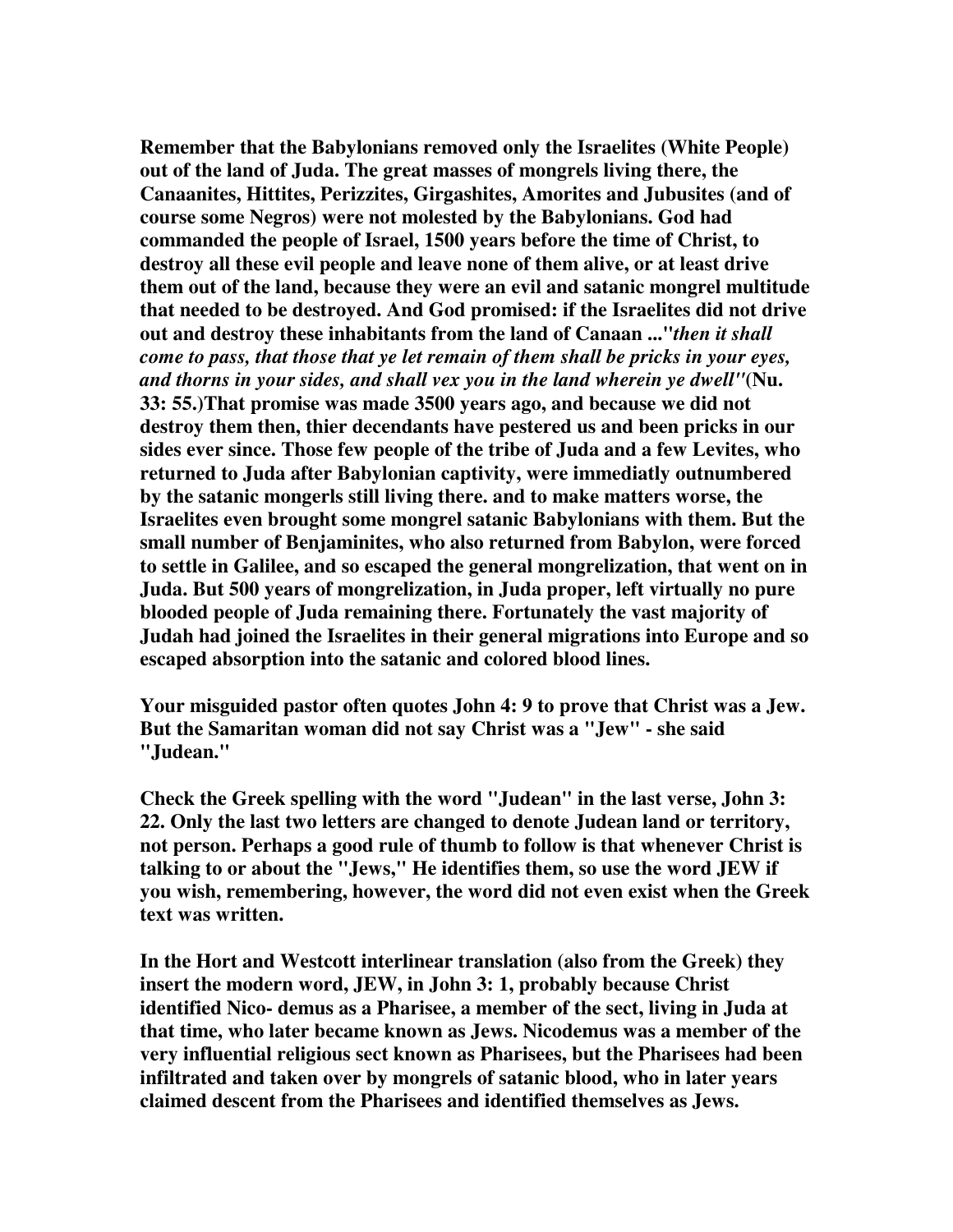**However, Nicodemus and Gamaliel and Joseph of Arimathea were three good men, of pure Adamic-israel stock, who also belonged to the Pharisees and were members of the powerful Sanhedrin. But the pure white people of Judah still living in the land of Juda, during the time of Christ's ministry, was infinitesimally small, and so Nicodemus, Gamaliel and Joseph of Arimathea were always overwhelmingly outnumbered and out- voted in the Sanhedrin.** 

**Christ said to His own people, the pure white descendants of Adam,** *"Unto you it is given to know the mysteries of THE KINGDOM OF GOD: but to others in parables; that seeing they might not see, and hearing they might not understand"* **(Luke 8: 10). Speaking of the non-Israelites, the non-whites of His day, Christ said,** *"Therefore speak I to them in parables: because they seeing see not; and hearing they hear not, neither do they understand"* **(Matt. 13: 13). But Jesus talked with Nicodemus at length and in considerable detail about THE KINGDOM OF GOD, and He didn't talk to him in parables. But the satanic, mongrel Pharisees would have been just as incapable of understanding the principles of the kingdom of God as a rock or stone or piece of deadwood, and Christ would never have wasted His time in such a futile conversation with them. But Nicodemus was a pureblood Israelite possessing the gift of the Holy Spirit, therefore he could understand Christ's explanation, and Christ gave him the facts.** 

**There is another thought which one should keep in mind at this point: The Book of Nicodemus, or "The Gospel of Nicodemus," formerly called the "Acts of Pontius Pilate," was considered sacred by Christians during the first 400 years after the birth of Christ, but was not included in the New Testament by its compilers. This "fifth" Gospel, which gives us the only detailed account of what Christ actually did between His Crucifixion and Resurrection, is a beautiful story, and bears every evidence of being an inspired book of Scripture, written under direction and command of God Himself.** 

**Christ very patiently explains to Nicodemus that there are two separate and distinct types of people on this earth: those who are born of flesh, will remain flesh; and those who are born of Spirit (God's Spirit), will remain Spirit. Only the Spirit Man (Adamic Race) were with their Father in Heaven before this Parth was RE-FORMED after the "VOID" described in Genesis- 1: 2. THEY and ONLY THEY descended to earth. THEY and ONLY THEY will ascend to Heaven and regain their rightful place with their Father.** 

**When ministers mistakenly preach, "you must be born again," they mean anyone, any race can be accepted, merely by turning over a new leaf, and leading a good Christian life. This is pure fallacy, dogma carried down**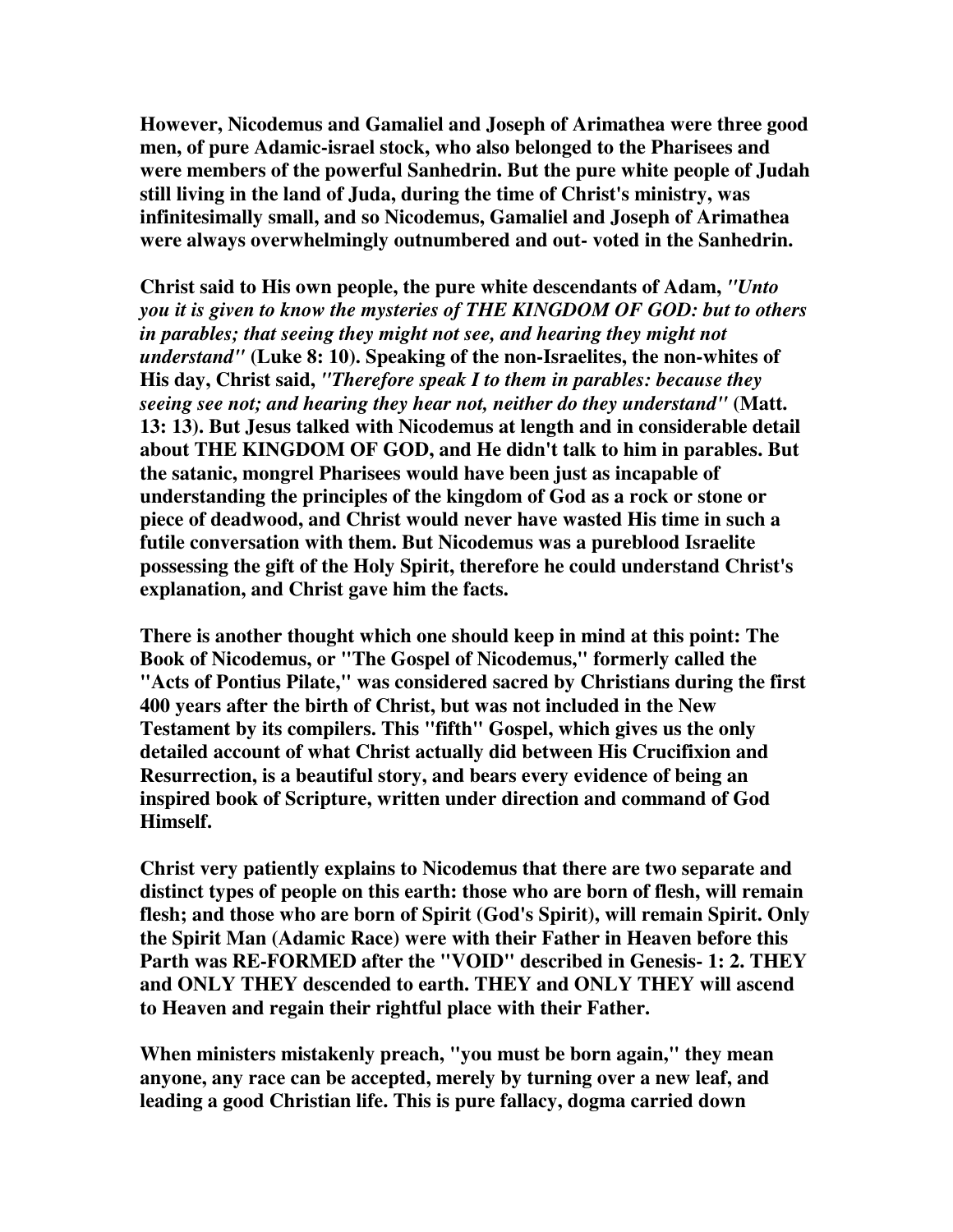**through the years. Christ states, very clearly, another qualification is necessary: you** *must be White, pure Adamic stock.* **YOU MUST BE BORN FROM ABOVE. Christ never said "you must be born again." The word "Adam" itself means "Whiteman - to show blood in the face."** 

## "WET PAINT"

**Over 1900 years ago on the little island of Crete, our ancestors faced the same problems that we have in America today. They did not conquer those problems. Will we?** 

**Remember in the Book of Numbers, Balaam told Balak the best way to defeat the Israelites was to give them Moabite (colored) women. This is instant contamination and is highly recommended by a large percentage of today's clergy.** 

**In Crete many of our ancestors had mixed their seed with the colored and mongrelized races, and as God warned, in Deut. 7: 34:** *"Neither shalt thou make marriages with them; thy daughter thou shalt not give unto his son, nor his Daughter shalt thou take unto thy son. They will turn away thy son from following me, that they may serve other gods. "***. In Jer. 16: 2-4, God said,**  *"Thou shalt not take a wife, neither shalt thou have sons or daughters in this place. They shall die of grievous deaths; they shall not be lamented, neither shall they be buried, but they shall be as refuse upon the face of the earth; and they shall be consumed by the sword, and by famine, and their carcasses shall be food for the fowls of heaven, and for the beasts of the earth. "*

**They had allowed aliens (Jews and other non-whites) to rule over them. These evil (Enosh) men were controlling the churches and schools and preaching everything except what the Bible and God wanted to be taught. The populace had become people of low character. See Scofield's introduction to Titus in your King James version.** 

**The Apostle Paul felt that he should still try to save these people. He selected Titus, one of his most reliable helpers, to take charge of the churches in Crete and turn the people back to God. Paul wrote his famous Epistle to Titus giving detailed instructions as to the qualifications of elders and pastors that he, Titus, should appoint. They should be men of sound doctrine who would lead the people away from false teachings and return them to God, not only in**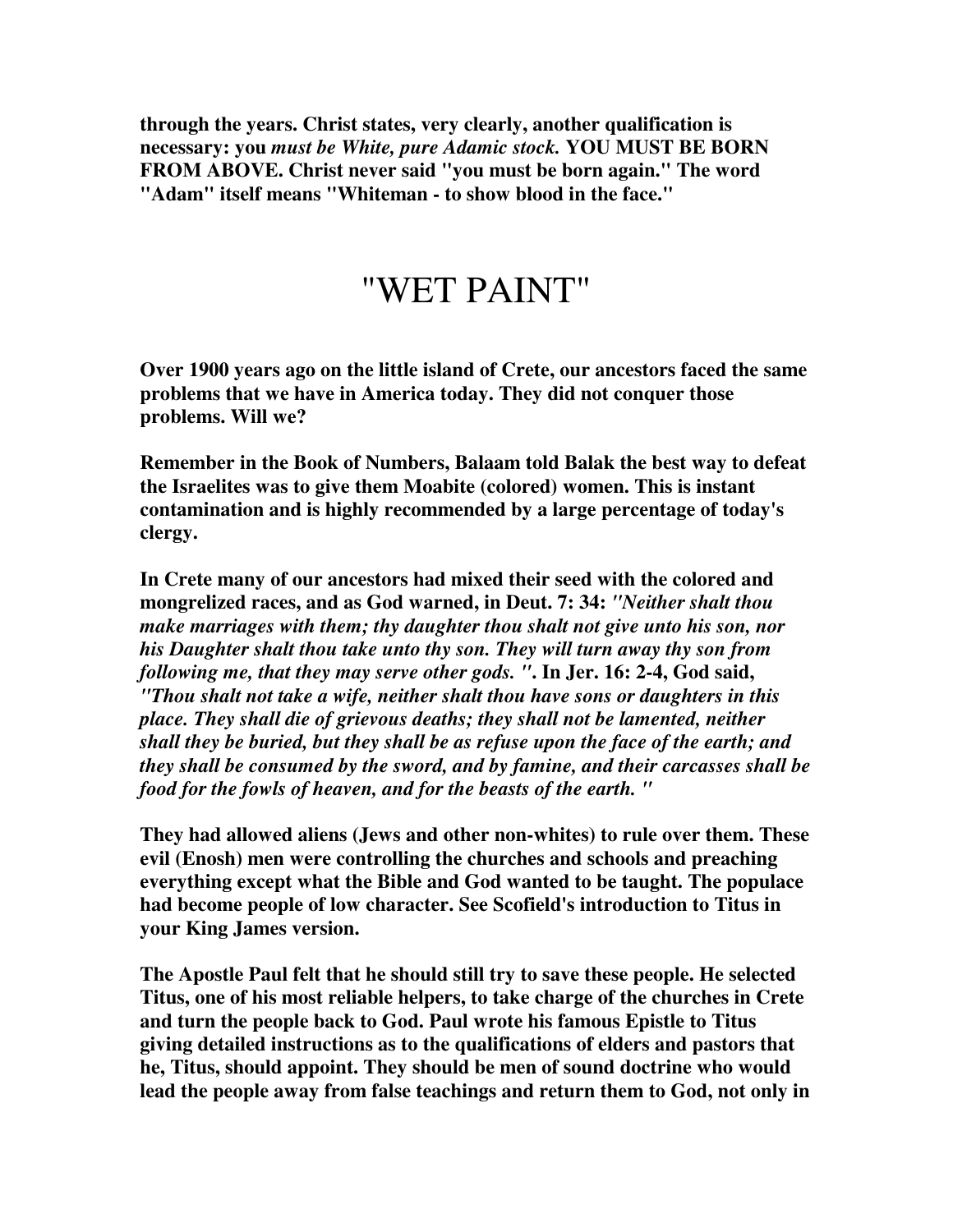**their hearts, but in their daily life as well. If we wish to save the White Race and this once great nation, we had better heed Paul's instructions to Titus. Time is fast running out.** 

**We will quote from the Ferrar Fenton Bible which was translated direct from the original Hebrew, Chaidee and Greek languages; consequently it has far less errors that the King James version.** 

**Titus 1: 5-9:** *"I left you in Crete for this purpose, that you might set affairs right upon a permanent basis; and appoint elders in every town, as I directed you: if any one is blameless, a man of one wife, having believing children, and not under accusation for profligacy or vice. For an overseer ought to be irreproachable as a Divine Steward; neither brutish, nor passionate, nor a drunkard, nor a rioter, nor avaricious; but on the contrary, hospitable, beneficient, grave, just, godly, temperate; and capable to teach the reason of the faith, so that he may be able to advise in the healthy doctrine and to convince its opponents."*

**DOES YOUR MINISTER HAVE THESE QUALIFICATIONS?** 

**Titus 1: 10-16:** *"For' there are insubordinate silly talkers and deceivers, especially from among, the circumcised* **(which race is circumcised?)** *whom he ought to bridle. Such men overturn whole families, teaching - for the sake of dirty profit - what they ought not. For this reason, reprove them sharply, so that they may become healthy in the faith; not following after Jewish fictions, and led by human ordinances* **(man made laws)** *to pervert the truth.* **Everything is pure with the pure; but with the corrupted and unfaithful nothing is pure: on the contrary both their mind and conscience are corrupt. They profess to know God; but they deny Him by their actions, being disgusting and apathetic and careless about any good work." DOES YOUR MINISTER HAVE THESE QUALIFICATIONS?** 

**Paul continues with his instructions to Titus explaining how the people should live and behave under God's Laws. Titus 2: 1 -1 0:** *"But you must speak what accords with the healthy teaching; that the elder men should be sober, grave, sensible, sound in faith, love and endurance. The elder women similarly should be priest-like in deportment; neither slanderous nor addicted to much wine; teachers of good; so that they may sober down the young women to be lovers of their husbands, lovers of children, quiet, pure, housewifely, innocent, obedient to their husbands; so that the message of God may not be blasphemed. "*  **(Somehow the Commy inspired, Jew led, lesbian dominated ERA movement never tells their captive audiences to read the Bible.)** *"In the same way, advise the young men to self-control' making themselves models of a noble life in everything; instructing with pure, grave, healthy, incontestable reason, so that*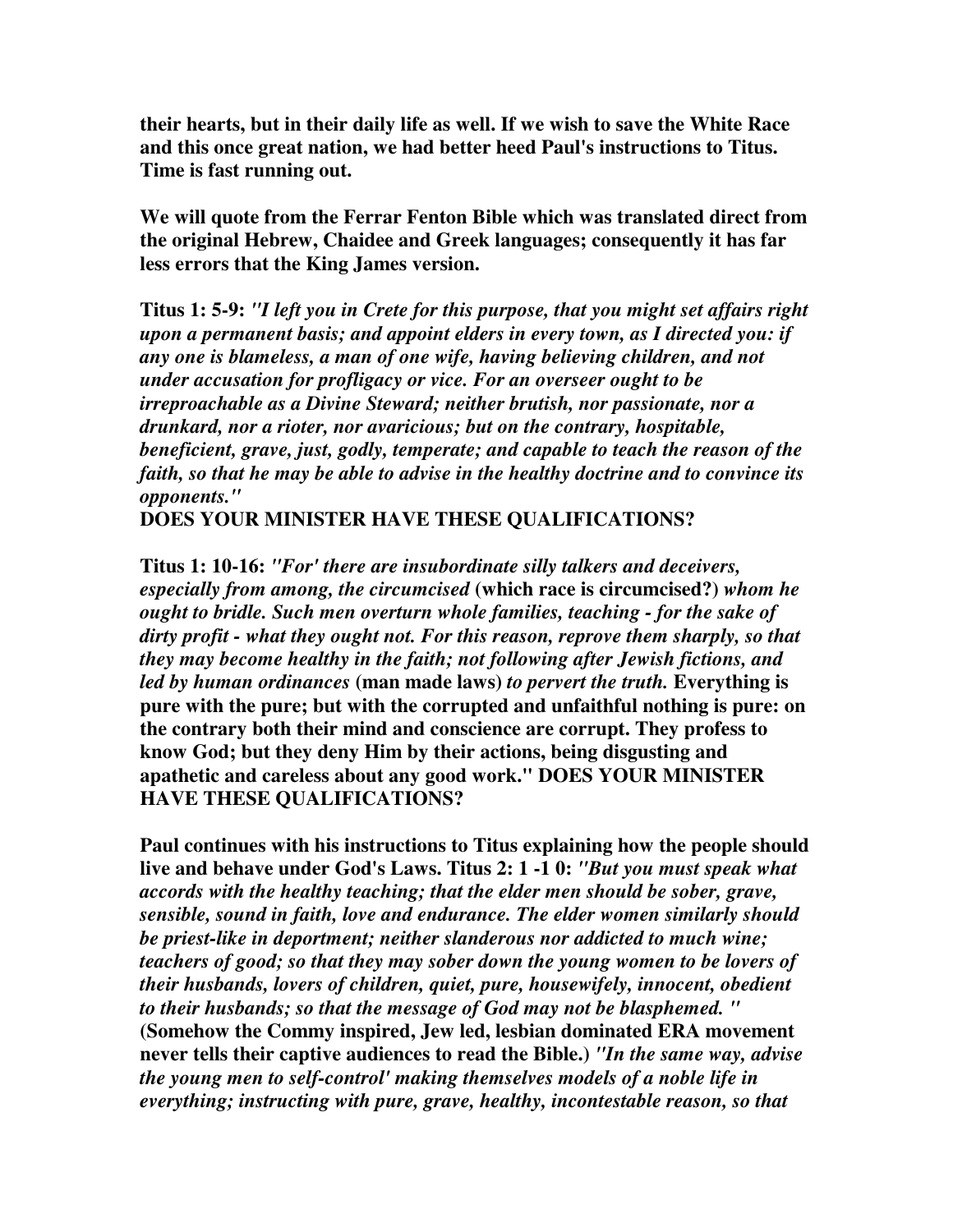*the opposition may be ashamed when they have nothing vile to say about us.* 

*"Slaves should be obedient to their own masters, trying to give satisfaction in everything; neither contradicting nor robbing; but on the contrary, showing goodness with fidelity; so that they may adorn the teachings of God our Savior in everything. "* 

**Titus 3: 3-5:** *"For we ourselves also were once thoughtless, disobedient, unsettled, slaving for lusts and various pleasures, passing our lives in vice and depravity, hateful and hating each other. When the kindness and philanthrophy of God our Saviour appeared - not as the result of what we had accomplished in works of righteousness, but as the effect of His own mercy - He saved us."* 

**Titus 3: 8-11:** *"This matter is true; and I desire you to constantly insist upon these things, so that the believers in God may stand forth as being anxious for a noble life, that is noble and profitable to men. Prohibit foolish discussions, and genealogies, and quarrels and legal contentions; for they are profitless and vain. Depose a pretentious man after advising him once or twice; perceiving that such men dodge and sin although self-convlcted. "*

**So again we see that it is the same old problem, RACE MIXING. By allowing our sons and daughters to take colored and mongrelized mates, they soon became corrupted, worshipping false gods, discarding God's Laws for manmade laws, accepting lust and filth as a way of life.** 

**When enough of us, THE WHITE RACE, awaken and learn who we are and why our Father placed us in fleshly bodies on this planet, the problems of America and all other White Nations will be solved. God's Kingdom will be established here on earth. Paul gave up with our ancestors in Crete, they were too far gone; he recalled Titus and tent him to Dalmatia (Yugoslavia). Have we also reached the point of no return? I do not believe we have, for God promises that we shall be saved; but we are going to take a terrific beating and horrible punishment until we do awaken.** 

**Every great civilization has been created by the White Race and each and every one of them has destroyed itself through MISCEGENATION. God warns us of this all through the Bible. A strange thing about a White Man: when he sees a huge sign, saying, "WET PAINT," he feels compelled to touch the paint.** 

**God filled our Bible with "WET PAINT" signs; but Satan tells us,** *"Surely that paint is not wet."*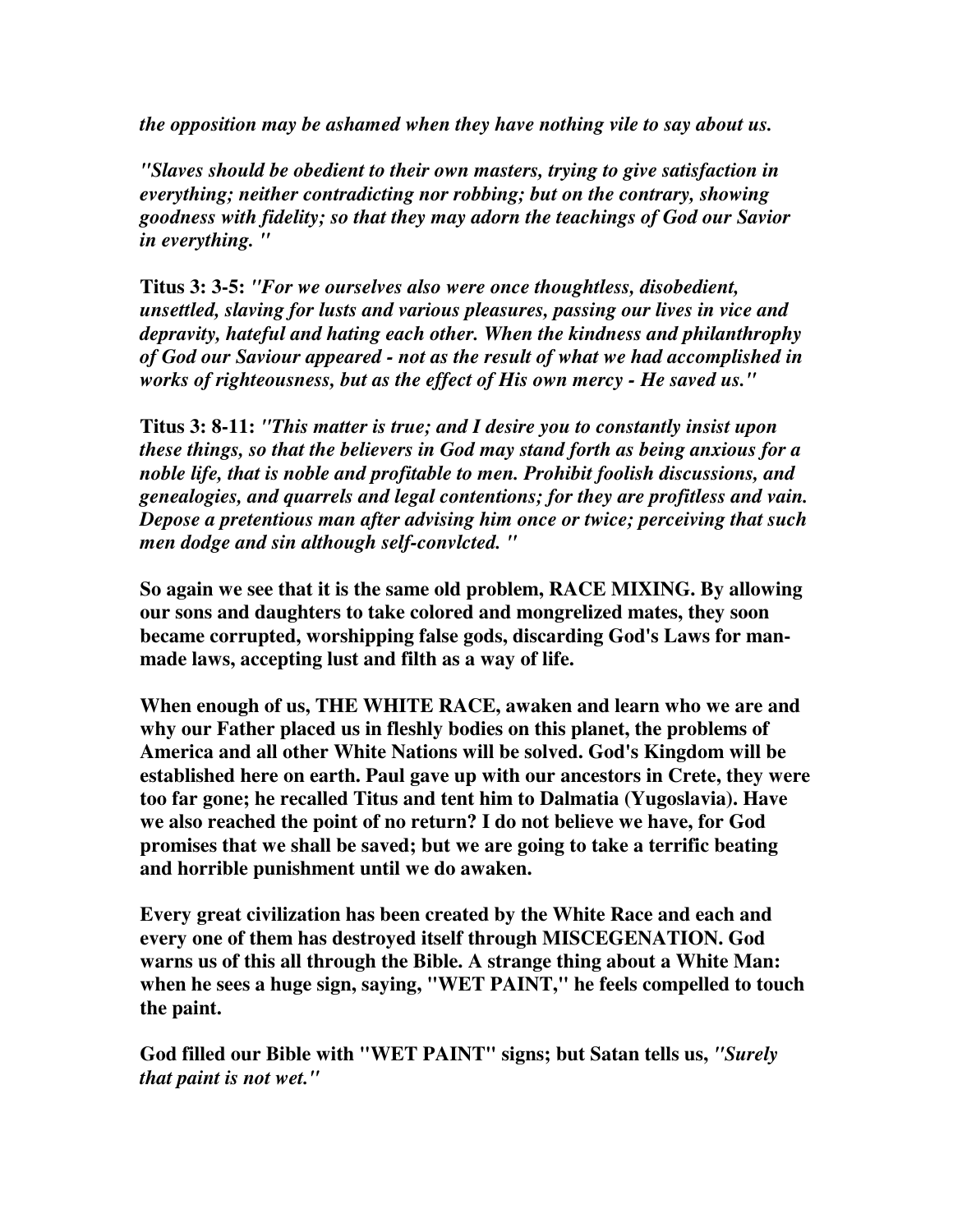# SEVENTH COMMANDMENT FORBIDS RACE MIXING

**The Seventh Commandment states,** *"Thou shall not commit adultery."* **We have been led to believe that means sexual relations with another's spouse.** 

**The Tenth Commandment states,** *"Thou shall not covet thy neighbor's wife"* **nor any other possession of your neighbor.** 

**Your minister will tell you, both Commandments mean the same thing. Do you believe, for one moment, that with only Ten Commandments, God would duplicate? No, I do not believe any reasonable person would. If just thinking about it is a sin, then it is only common sense that the actual act is also sin. This makes the Seventh Commandment absolutely superfluous. If God wished to repeat for emphasis as he does many times in the Bible, he would have put the two statements into one Commandment, connected them saying, "Again I say unto you."** 

**The Billy Grahams of the world do not want you to the true meaning of the Seventh Commandment. WHY? Let us investigate.** 

**As you know, every civilization, invention or achievment has been accomplished by the White Race due to two facts. First, God breathed living spirit into you, his physical offspring through Adam. Second, he gave you a large pre-frontal section of the brain, which is smaller in the Asiatic and almost non-existent in the negro. It is this section which allows you to think in the abstract. The negro can score fairly well with the simpler questions in an I.Q. test, but it comes to the abstract questions, he is hopelessly lost. God's spirit allows you to subjugate physical love for spiritual. Your love for your wife and family goes far beyond the physical. With a negro any woman will do, even if she is dead.** 

**I only ask that you approach this subject with an open mind. Use the tremendous reasoning power which God has given only to you, the White Man and White Woman.** 

**Many words in the English language have three basic forms, noun, verb and**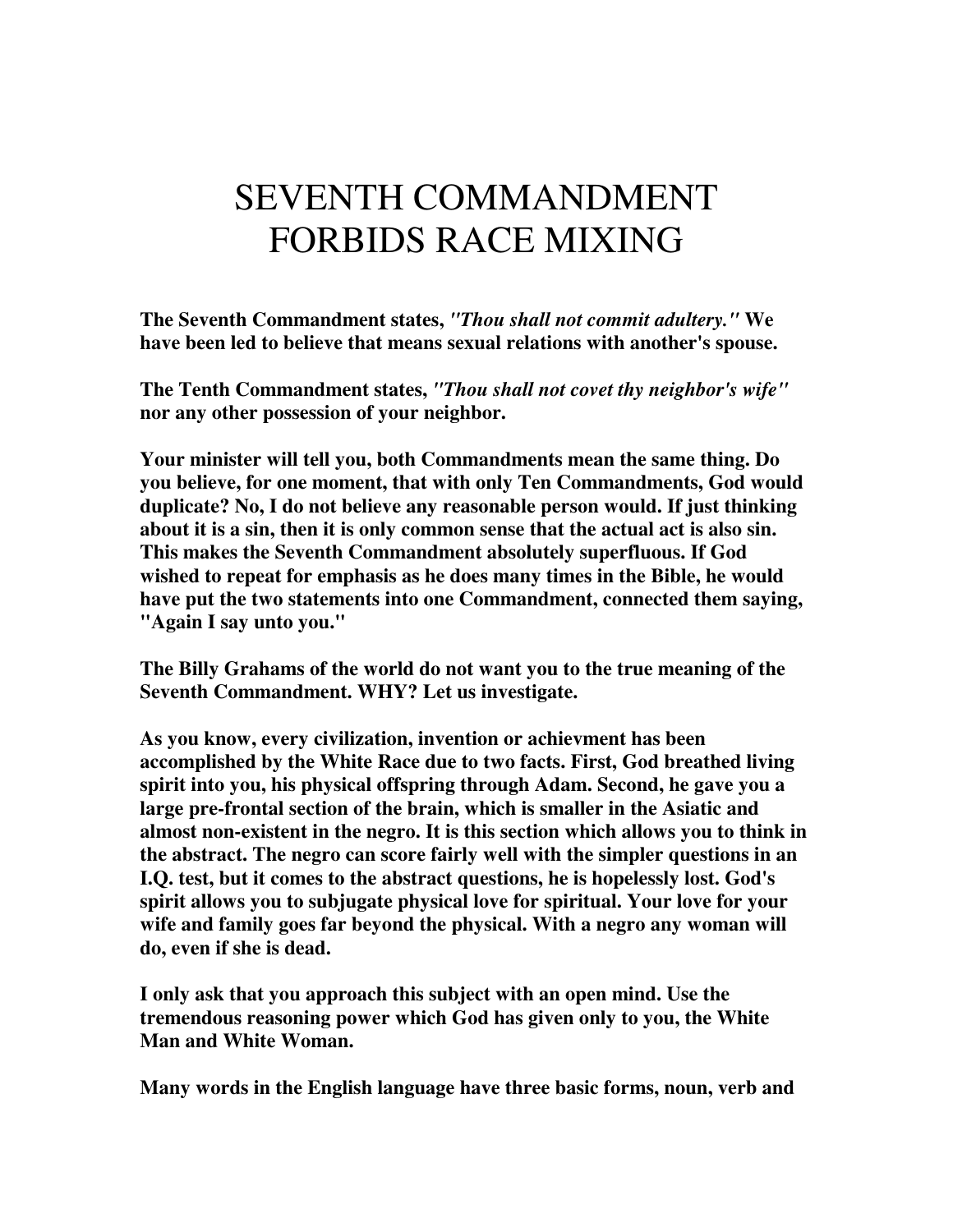**adjective. Occasionally the word will have other less important forms. Usually the last few letters are changed to denote tense, sex or change the verb to an adverb, etc. None of this however changes the basic meaning of the word. Now, using any Standard Dictionary, read the definitions of all the different forms of the word** 

### **"adultery."**

**Adulterant - a substance that adulterates. Adulterate - to make inferior, impure, not genuine, etc., by adding a harmful, less valuable, or prohibited substance. - to debase by adding inferior material or elements. Adulterated made inferior or impure, does not conform to legal standards of purity. Adulteration - an adulterated substance. Adulterer - male, who adulterates. Adulteress - female, who adulterates. Adulterine - due to adulteration. Adultery - voluntary sexual intercourse between a married man and a woman not his wife, or between a married woman and a man not her husband. ALL OF A SUDDEN THE MEANING OF THE WORD IS CHANGED. DOES NOT THIS STRIKE YOU AS STRANGE?** 

**To continue our study we must now look up another word which is tied in very closely to adultery. The word is "bastard" and supposedly means a child of unwed parents. You will find it in your Bible, the 23rd chapter of Deuteronomy, the 2nd verse:** *"A bastard shall not enter the congregation of the Lord, even unto the tenth generation, nay even forever. "* **(Most modern translations omit the last three words.)** 

**If a bastard is a child of unwed parents, would someone please explain, how could there possibly be a tenth generation bastard? How ridiculous, how assinine, how absurd; how stupid do they think we are? Most well meaning Christians accept this explanation only because they just never stopped to think about it.** 

**Your dictionary defines "bastard" as an impure, imperfect or inferior product. It also says "a child of unwed parents," however this is not a definition, it is merely a statement that the word is applied to a child of unwed parents. The Oxford English Dictionary states, a bastard is a "mongrel, hybrid, or inferior breed."** 

**Now we are really going from the sublime to the ridiculous: you are supposed to believe that this child is impure, imperfect and inferior because you**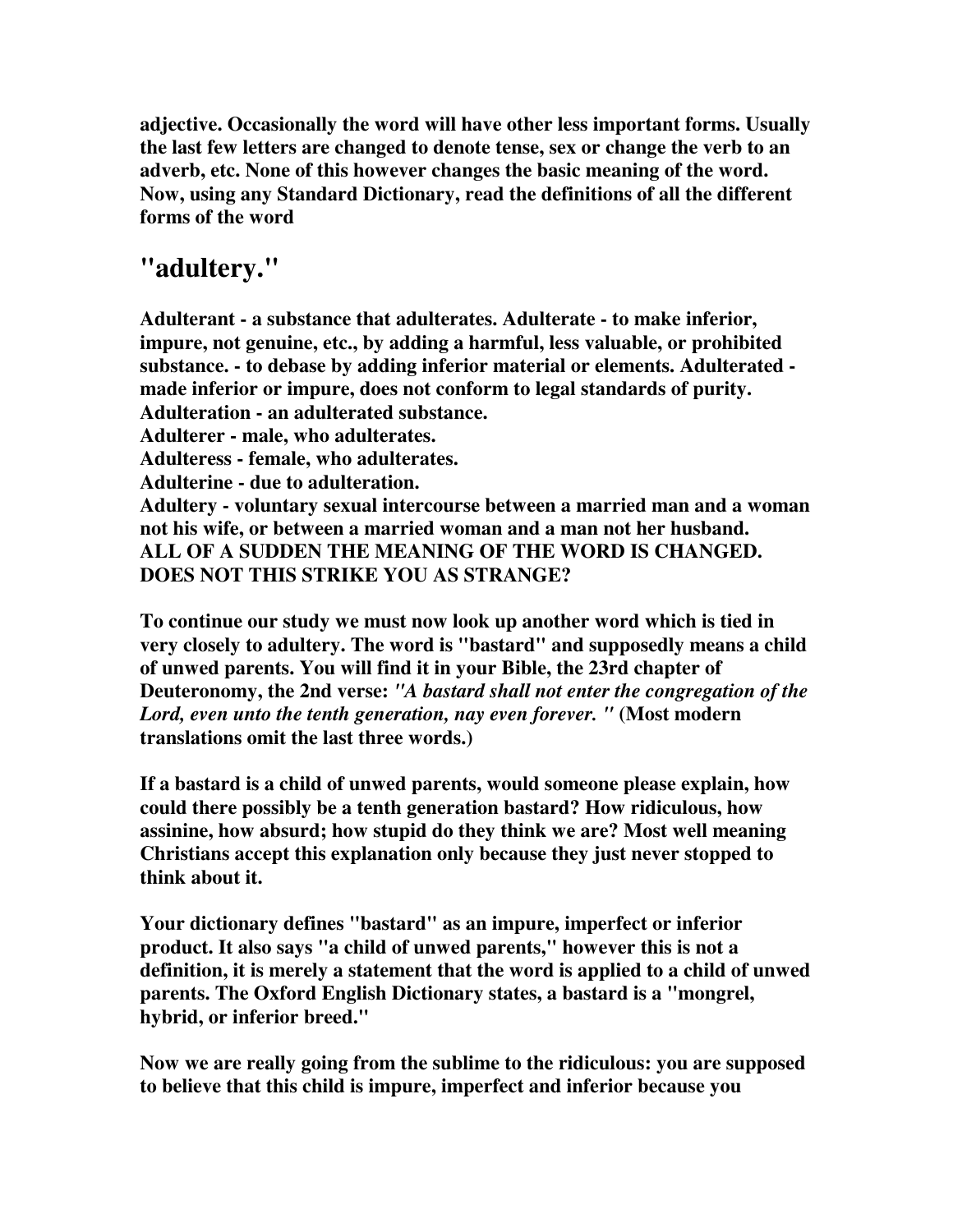**neglected to pay \$2.00 to an oppressive government for the privilege of being married and having children. In some countries, you could get a marriage license years after the child was born so, simply by paying this fee; a genetic change took place, and your child was no longer a bastard.** 

**The word bastard is incorrectly translated from the Hebrew word "mamzer" which means mongrel or mixed seed. See Strong 's Exhaustive Concordance.** 

**Years ago there was no such thing as a marriage license; parental permission was granted on both sides, and that was that. As man-made laws gradually replaced God's laws, the state started to control your life. To put teeth in this law, they would not recognize the child; he became a social outcast, could not even inherit family name, title or property.** 

**Now I am not against marriage laws, they are necessary for the sanctity of home and family. This is one of the man-made laws that is good. It is essential to the White Man's culture, however God's laws were far more strict, therefore better.** 

**If the parents are of the same race, the fact that one or both, are single, married to someone else, or to each other, could not possibly have any effect on their offspring. The connotation here is strictly physical, not moral, and definitely not religious as the Jews claim.** 

**IF YOU DISOBEY THE SEVENTH COMMANDMENT, COMMIT ADULTERY (mongrelize with a non-White) AND CONCEPTION TAKES PLACE, THE CHILD IS A MONGREL (bastard). HE IS IMPURE, IMPERFECT AND INFERIOR PHYSICALLY, MENTALLY AND IS AN ABOMINATION IN THE EYES OF GOD. BECAUSE THE OFFSPRING IS NON-WHITE, A MONGREL.** 

**Your bleeding heart liberals will scream "how terrible, how cruel, it is not the child's fault. " Granted, it is not his fault, yet that does not alter in any way the fact that he is what he is, a mongrel that is only capable of producing more mongrels. Cruel, perhaps to some, but that is God's Divine Law, and SO BE IT.** 

**Let us see how our Father in Heaven feels about mongrelizing. We refer you to the 26th chapter of Numbers. I will quote from the Ferrar Fenton Bible, the wording in your King James has been weakened but the meaning is the same.** 

*"But Israel remained at The Acacia Woods, and the people polluted themselves*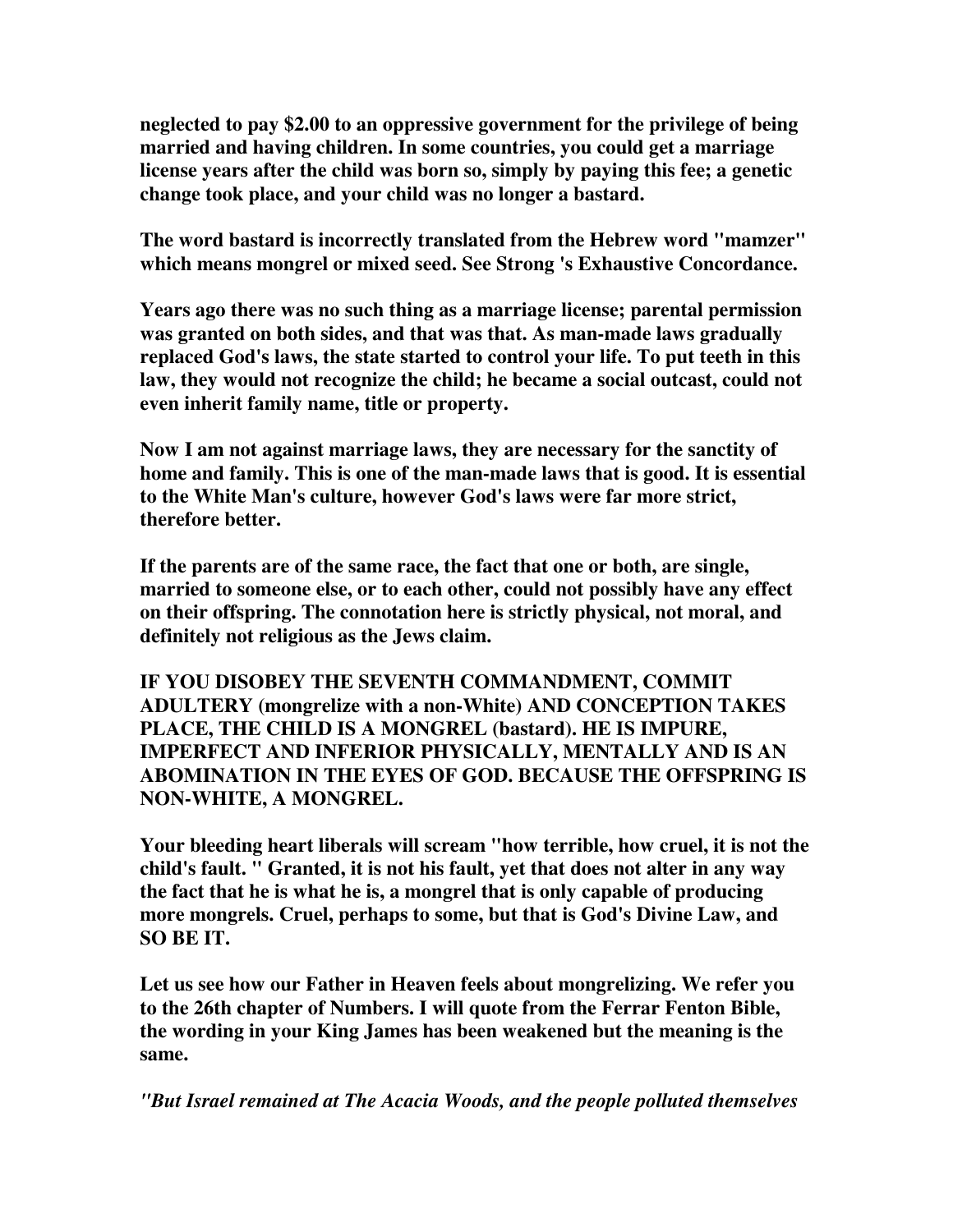*by fornication with the women of Moab, who invited the people to the sacrifices of their gods. So the people ate, and worshipped their gods, and Israel joined itself to Bal-peor. Therefore the Evertiving was angry with Israel, and the Lord said to Moses "Seize the whole of the chiefs of the People and hang them before the Everliving in open sunlight, so that the burning anger of the Lord may be turned from Israel* 

*Consequently Moses said to the rulers of Israel, "each of you slay the men who have joined themselves to Bal-peor. "* 

*But a prince of the children of Israel went and brought to his brothers a Midianitess, in the sight of Moses, and in the sight of the Parliament of the children of Israel, while they were weeping at the door of the Hall of Assembly.* 

*When Phineas the son of Aliazer, the son of Aaron the priest saw it, he arose from among the Parliament and took a javelin in his hand, and went after the Israelite into his tent, and stabbed both the man of Israel and the woman through their bodies, and arrested the plague upon the children of Israel. But those who died from the plague were twenty-four thousand.* 

*Then the EVERLIVING spoke to Moses commanding "Phineas the son of Aliazer, the son of Aaron the priest has turned death away from the children of Israel, by the zeal with which he was zealous for Me among them. Therefore I command to give to him the bond of peace; and he and his heirs after him shall have an enduring priesthood, because he was zealous for his God; therefore he shall expiate for the children of Israel. "*

**From the Epistle of Jude, seventh verse:** *"Even as Sodom and Gomorrha, and the cities about them in like manner, giving themselves over to fornication, and going after strange flesh, are set forth for an example, suffering the vengeance of eternal fire. "*

**In conclusion, these two words "adultery" and "bastard" could not be changed in all their forms because they have always been used extensively in the sciences and industry. Just for example, those of you who work with tools are familiar with a "bastard file." It is aptly named, being a tool used to correct an imperfect or inferior product. Unfortunately for the liberals, there is no such tool to correct, or even improve, a child who is imperfect and inferior** 

**No scientist, no Jew psychiatrist, no liberal professor, no minister, no priest, no politician, not even our senile Supreme Court can improve a child genetically; only your Creator could do that, and I am sure He has no**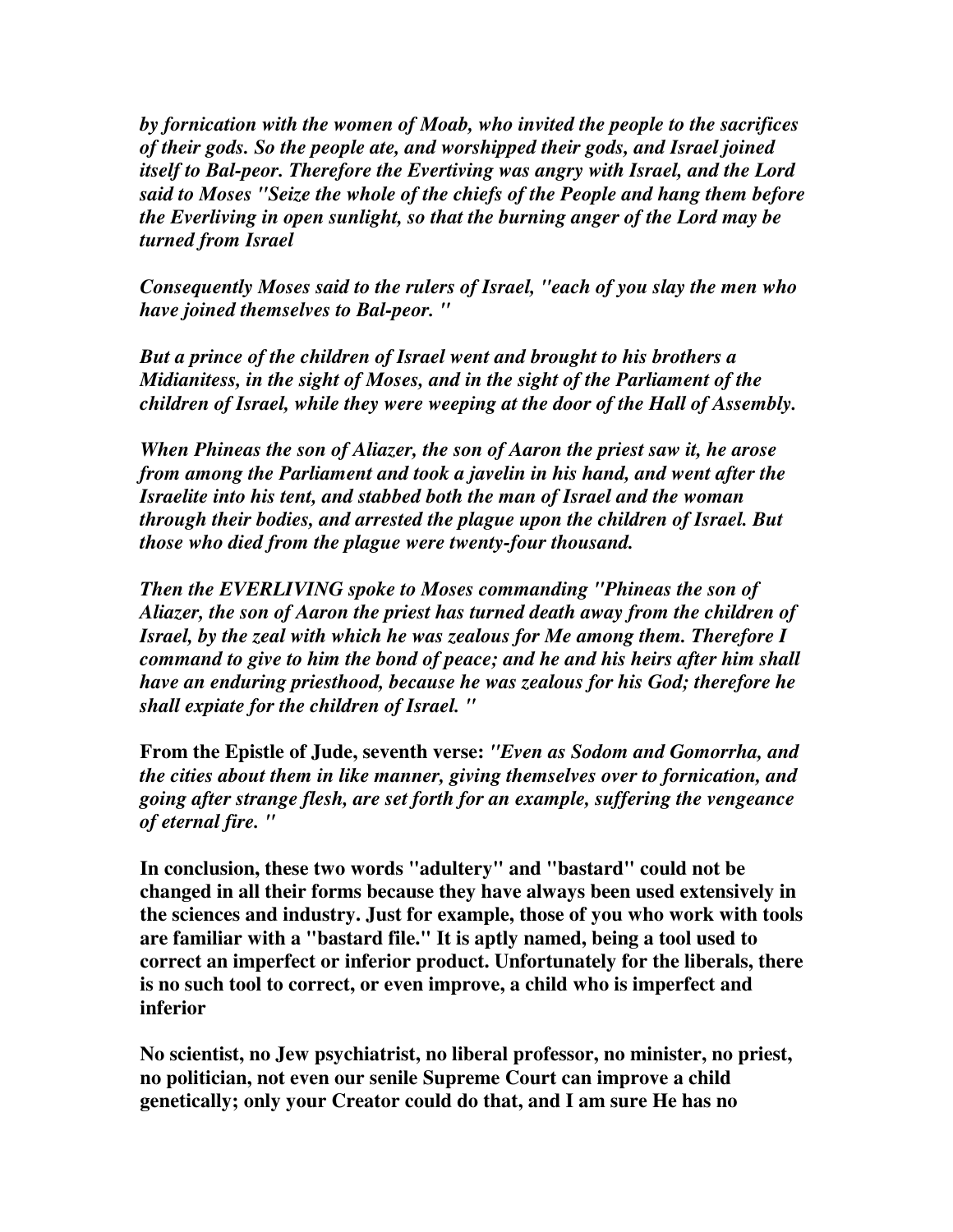**intention of doing so.** 

**To the non-whites who may have read this article, it pains me ever so deeply to point out your inadequacies, but I must tell the truth, there is no alternative. You see we Whites have to prepare ourselves for an after-life with our Father, YOU DO NOT.** 

## THE PHARISEES (Today's Jews)

**For proof that the Pharisees are today's Jews let us first see what the Jews, themselves, have to say on the subject.** 

**Universal Jewish Encyclopedia, page 474,"The** *Jewish religion, as it is today, traces its descent, without a break, through all the centuries, from the Pharisees. The Talmud is the largest and most important single member of their literature; the study which is essential for a real understanding of Pharisaism.* 

**From Encyclopedia Judaica - Rabbi Louis Finkelstein was chosen by the Kehilla (Jewish community) as one of the top- 120 Jews who best represent** *"a lamp of Judaism to the world. "* **He headed the Jewish Theological Seminary in New York. (One of his star Pupils was former Chief Justice Earl Warren; see Who's Who in America.** 

**We quote from Finkelstein's two volume work, "The Pharisees."** *"Pharisaism became Talmudism, but the spirit of the ancient Pharisee survives unaltered. When the Jew studies the Talmud, he is actually repeating the arguments used in the Palestinian academies. From Pakistan to Babylonia, from' Babylonia to North Africa, Italy, Spain, France and Germany; from there to Poland, Russia and eastern Europe generally,'ancient Pharisaism has wandered. "*

**Finkelstein further states** *"The Talmud derives its authority from the position held by the ancient Pharisaic academides.The teachers of those academies,both of Babylonia and of Palestine, were considered successors of the older Sanhedrin. At the present time, the Jewish people have no living authority comparable in status to the ancient Sanhedrin. Any decision regarding the Jewish religion must be based on the Talmud as the final resume of the teaching of those authorities when they existed. "*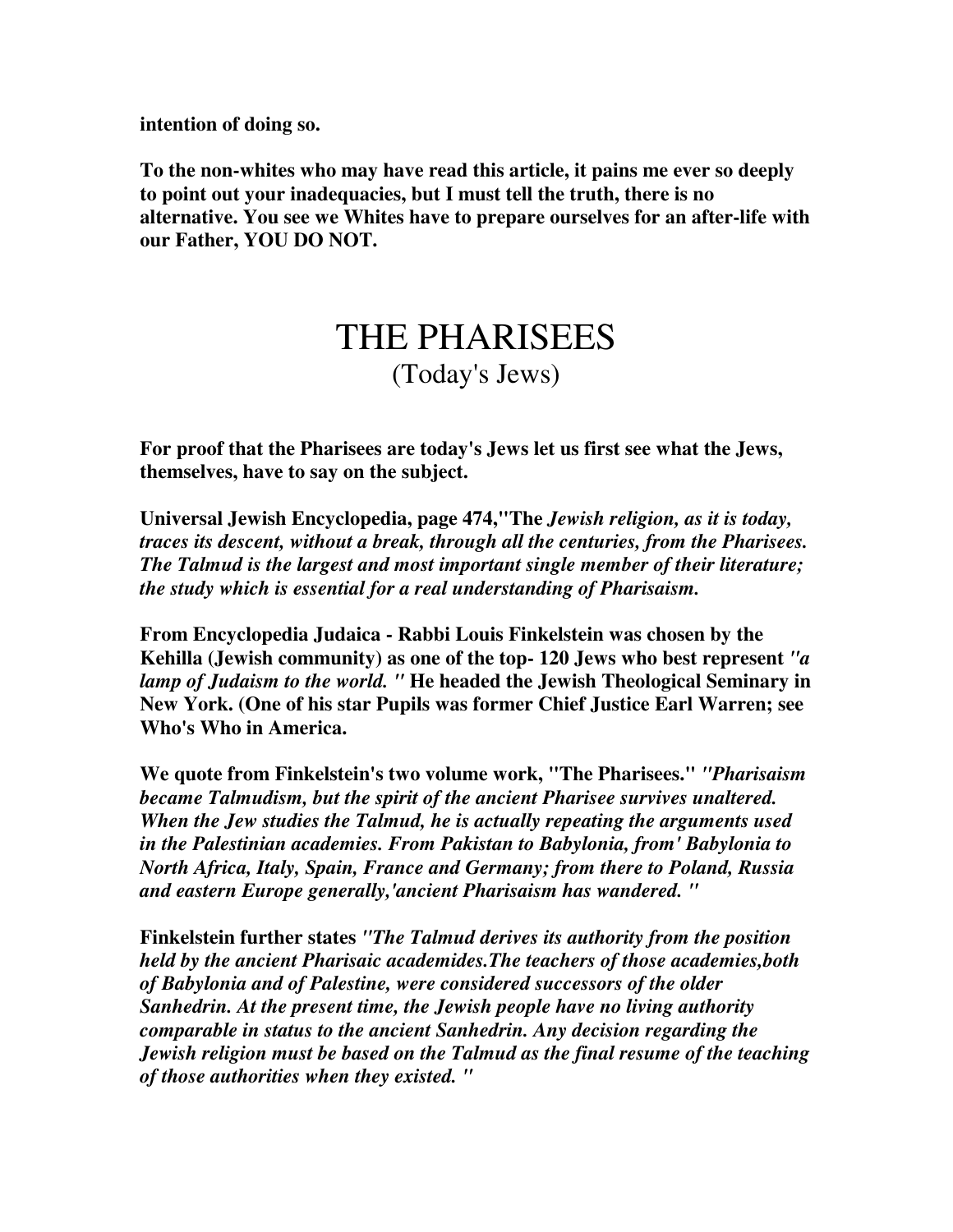**From the New York Herald-Tribune, Nov. 17, 1959, a quote from "The Talmud: Heart's Blood Of The Jewish Faith" by Herman Wouk, a leading Jewish writer.** *"The Talmud is to this day the circulating heart's blood of the Jewish religion. Whatever laws, customs or ceremonies we observe - whether we are Orthodox, Conservative, Reform or merely spasmodic sentimentalists we follow the Talmud. It is our common Law. "*

**Stephen S. Wise, deceased, and formerly Chief Rabbi of the United States stated,** *"The return from Babylon and the adoption of the Babylonian Talmud marked the end of Hebrewism and the beginning of Judaism. "*

**The Babylonian Talmud was originally called "The Tradition of the Elders" (laws of men). The Jews confirm this when talking to Christ in Matthew 15: 2,**  *"Why do thy disciples transgress the tradition of the elders? For they wash not their hands when they eat bread. "* **Christ answered in the next verse** *"Why do ye also transgress the commandment of God by your tradition?"* **Matthew 15: 9,**  *"But in vain they do worship me, teaching for doctrines, the commandments of men. "*

**Every law in the Bible is diametrically opposed by the Talmud. Every act described as evil and vile is considered good by these Talmudic worshipping Pharisees. The basic belief of the Pharisees and the basic theme of the Talmud are identical. ONLY THE JEWS ARE HUMAN, ALL OTHERS ARE CATTLE TO BE USED AS SLAVES.** 

**In the 23rd chapter of Matthew, Christ identifies the Jews by calling them Pharisees, not once but nine times. He heaps upon them the most scathing. denunciation ever recorded, calling them thieves, liars, hypocrites, murderers, etc., even responsible for all who have been killed upon this earth including the righteous Abel. Christ could not make this statement if the Jews were not descendants of Satan through Cain. Yet Christians go to church Sunday after Sunday, sit back in their pew and, without raising any objection, listen to their minister state that Christ was a liar, murderer, pervert, child of Satan and a Pharisee, for that is what he is actually saying when he calls Christ a Jew. It really boils down to this: you must choose between two contradictory statements, both cannot be true. EITHER YOUR MINISTER IS A LIAR, OR CHRIST IS.** 

**We quote from the 23rd chapter of Matthew starting with verse 13:** *"But woe unto you, scribes and Pharisees, hypocrites! For ye shut up the kingdom of heaven against men; for ye neither go in yourselves, neither permit them that are entering to go in. Woe unto you, scribes and Pharisees, hypocrites! For ye devour your widow's houses, and for a pretense make long prayers; therefore, ye*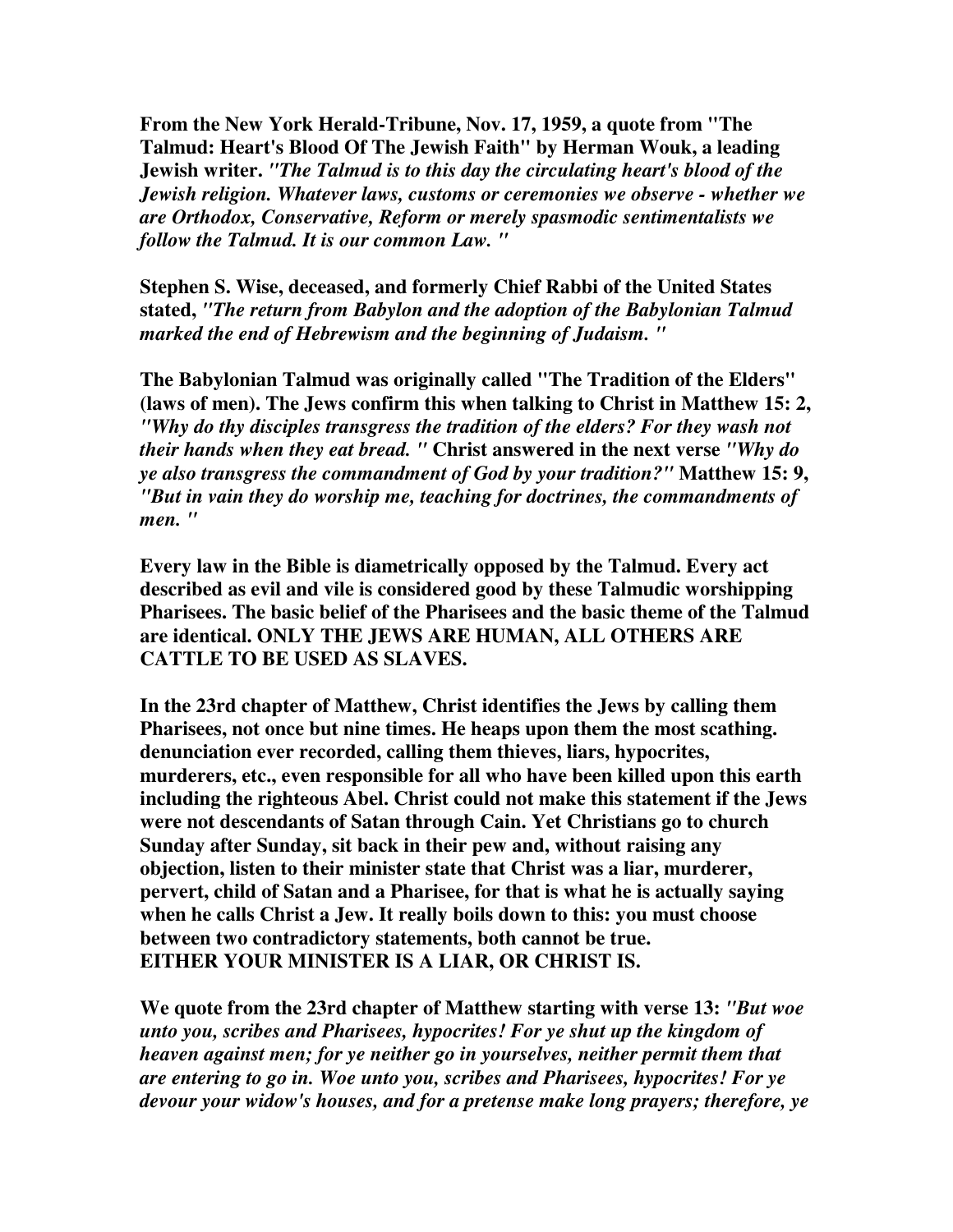*shall receive the greater damnation. Woe unto you, scribes and Pharisees, hypocrites! For ye compass sea and land to make one proselyte, and when he is made, ye make him, twofold more the child of hell then yourselves. Woe unto you, ye blind guides, who say, 'whosoever shall swear by the temple, it is nothing; but whosoever shall swear by the gold of the temple, he is a debtor! Ye fools and blind; for which is greater, the gold, or the temple that sanctifieth the gold? And, whosoever shall swear by the altar it is nothing; but whosoever sweareth by the gift that is upon it, he is bound. Ye fools and blind; for which is greater, the gift, or the altar that sanctifieth the gift? Whosoever, therefore, shall swear by the altar, sweareth by it, and by all things on it. And whosoever shall swear by the temple, sweareth by it, and by him that dwelleth in it. And he that shall swear by heaven, sweareth by the throne of God, and by him who sitteth on it. Woe unto you, scribes and Pharisees, hypocrites! For ye pay tithe of mint and anise and cummin, and have omitted the weightier matters of the law, justice, mercy and faith; these ought ye to have done not to leave the other undone. Ye blind guides, who strain at a gnat and swallow a camel. Woe unto you, scribes and Pharisees, hypocrites! For ye make clean the outside of the cup and the platter, but within they are full of extortion and excess. Thou blind Pharisee, cleanse first that which is within the cup and platter, that the outside of them may be clean also. Woe unto you, scribes and Pharisees, hypocrites! For ye are like whited sepulchers, which indeed appear beautiful outward, but are within full of dead men's bones, and of all uncleanness. Even so ye also outwardly appear righteous unto men, but within ye are full of hypocrisy and iniquity. Woe unto you, scribes and Pharisees, hypocrites! Because ye build the tombs of the prophets, and garnish the seputchers of the righteous, and say 'if we had been in the days of our fathers, we would not have been partakers with them in the blood of the prophets.' Wherefore ye are witnesses against yourselves, that ye are the sons of them who killed the prophets. Fill up then the measure of your fathers. Ye serpents, ye generation* **(race)** *of vipers, how can ye escape the damnation of hell? Wherefore, behold, I send unto you prophets and wise men and scribes; and some of them ye shall kill and crucify, and some of them shall ye scourge in your synagogues, and persecute them from city to city, that upon you may come all the righteous blood shed upon the earth from the blood of righteous Abel unto the blood of Zechariah, son of Barachiah, whom ye slew between the temple and the altar. Verily I say unto you, All these things shall come upon this generation* **(this race)."** 

**For a clear understanding of Pharisaism (Judaism), it is essential that you have some knowledge of the Talmud. Jewish youngsters are sent to Talmudic school at an early age to study these insane writings. Such perversity and filth is so inconceivable to a white man, that if you quote a passage, he is unable to accept it as being true. He must read it for himself in black and white. Then, and only then, will he realize that Jews are not really people at all. THEY**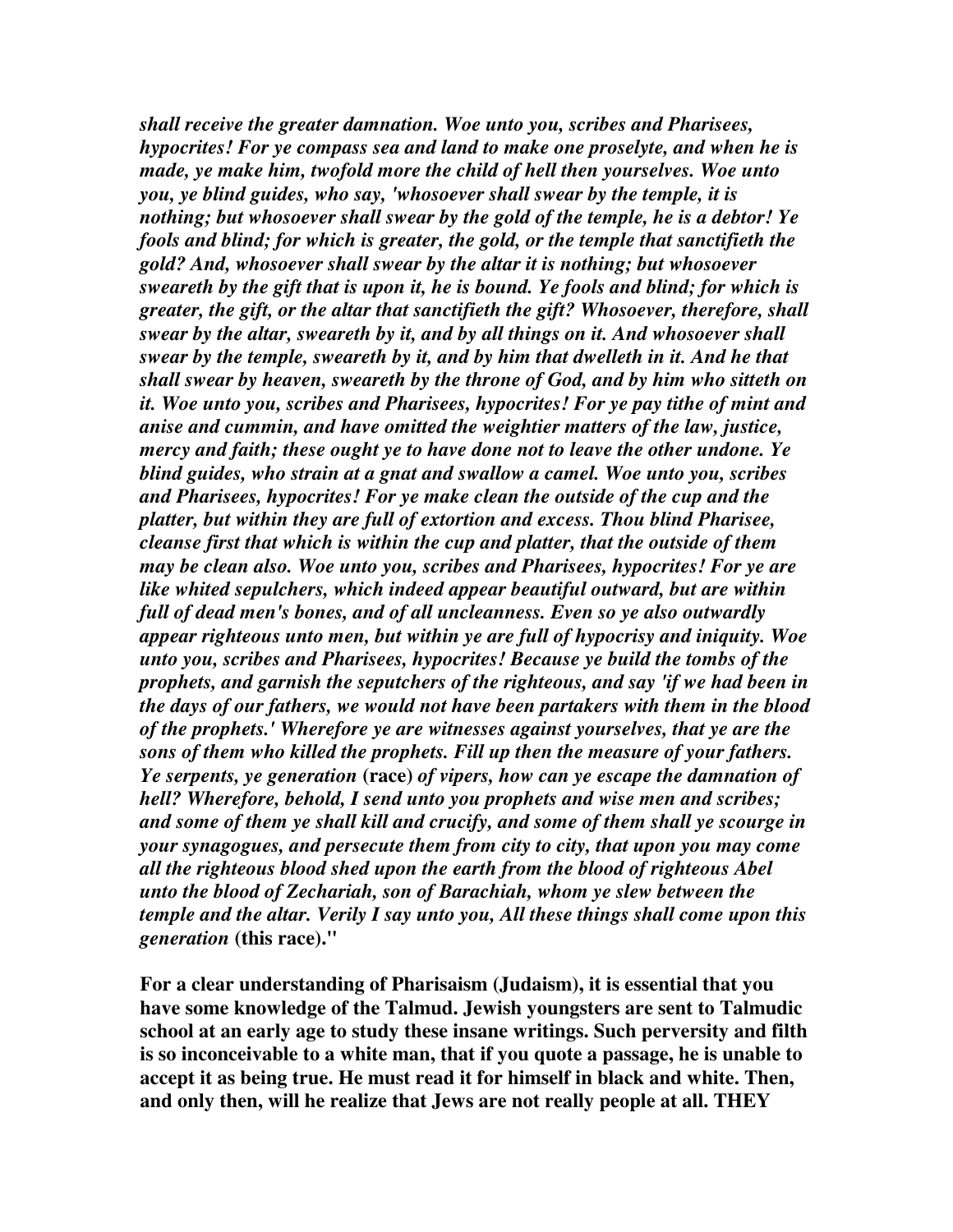**ARE SATANIC MUTATIONS AND ABOMINATIONS IN THE EYES OF GOD. Following are a few selected excerpts, followed by the name of the book and the page number. They prove beyond any reasonable doubt, that only a race with genetic insanity could govern their lives by the rules of the Talmud.** 

**1 - Unnatural intercourse does not cause a woman to be forbidden to marry a High Priest. YEB. 59A-59B. Often the rabbis go into pages of imbecilic explanations of these laws; the following is typical:** *"A woman who had intercourse with a beast is eligible to marry a High Priest unless specifically warned in advance and the act seen by two witnesses. If she had intercourse with a dog while sweeping the floor, she is likewise reckoned to be pure. "*

**2 - A goy (any non-Jew) who studies the Torah deserves death, for it is written, it is our inheritance, not theirs. SANHEDRIN 59A.** 

**3 - Adam had intercourse with every beast and animal but found no satisfaction until he cohabited with Eve. YEB. 63A.** 

**4 - Baby girls of three invoke sadistic punishments on those who have intercourse with them when they are menstruating. SAN. 55B and 69A. (Typical Jewish insanity as this is a physical impossibility.)** 

**5 - When a baby girl has attained the age of three years and a day, she is fit for cohabitation. YEB. 60B.** 

**6 - Women who are unclean (menstruating) must remain separate but only during the day time. HORAYOTH 4A.** 

**7 - The temple can accept money given by a man to a harlot to associate with his dog. SOTAH 268.** 

**8 - No occupation is inferior to that of agriculture. YEB. 63A.** 

**9 - Jesus is in hell. His punishment is being boiled in hot semen. GITTEN 57A.** 

**10 - Christians are boiled in hot excrement. GITTEN 57A.** 

**11 - Jesus committed bestiality with his ass. SANH. 105A and B.** 

**12 - There is a tale in ABODAH ZARAH, page 17A, about a rabbi who visited every harlot in the world, crossing seven rivers to reach the last one, but he was allowed to die in peace because he had not committed the one**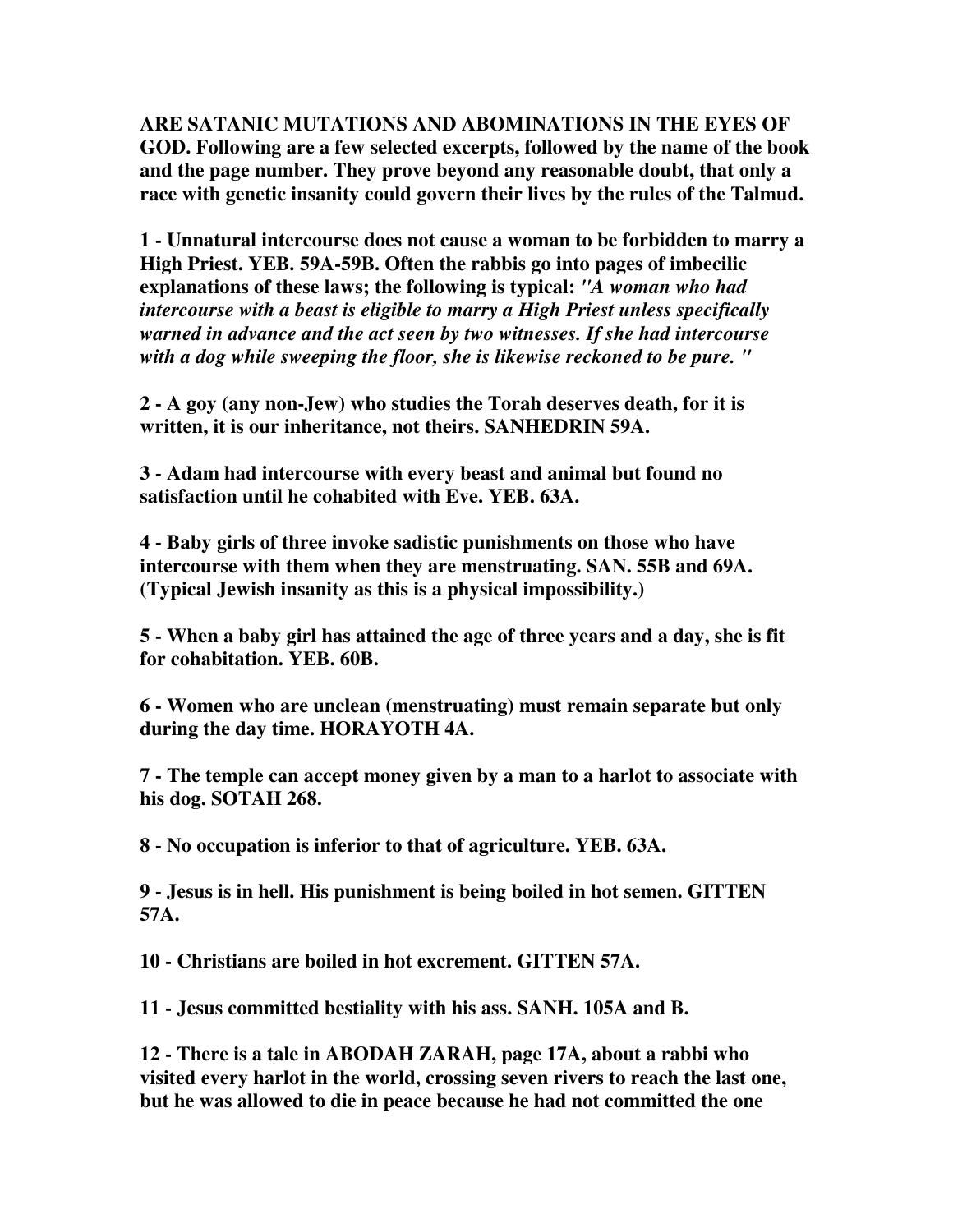**unforgivable sin, adopting Christianity.** 

**13 - Unnatural connection is permitted to a Jew, also sodomy with a neighbor's wife. SANH. 58B.** 

**14 - Murdering Christians is the same as killing a wild animal. SANH. 78B and 79A.** 

**15 - If a woman sported lewdly with her young son, a minor, and he committed cohabitation with her; he renders her unfit for the priesthood, unless he is under eight years of age. SANH. 470.** 

**16 - Intercourse is permitted with a dead relative regardless of whether she was single or married. YEB.55B** 

**17 - A baby girl under three years and one day is always reckoned as a virgin because if she had intercourse previously, the hymen would grow back. KETHO BOTH 10B and 11A.** 

**This insane dribble goes on page after page, book after book, completely obsessed with sex, perversion, sodomy and fanatical hatred for Christ, Christians and Christianity. Are the Jews literally and genetically insane? Let us check what the encyclopedia and the world's leading authorities on mental diseases have to say.** 

**From the Jewish Encyclopedia, Vol. 9, under nervous diseases:** *"The Jews are more subject to nervous diseases than the other races. HYSTERIA and NEU-RASTHENIA appear to be the most frequent. Physicians of large experience among Jews have gone so far as to state that most of them are NEURASTHENIC and HYSTERICAL. Tobler claims that in Palestine all Jewish women are hysterical. Raymond states that in Warsaw, Poland - hysteria is frequent among both Jewish men and women. Kraft Ebing states in Austria and Germany the neurotic taint of the Jews is obvious. That nervous diseases, especially neurasthenia, affects the Jews with exceptional severity. (From "Nervositat und Neurasthenic Zustande" page 54.) Erb, Jolly, Mobius, Lowenfeld, Oppenheim Fere, Charcqt, Bauveret and most of the other world renowned specialists in mental diseases speak of this in their writings on neurasthenia and hysteria, pointing out that hysteria in the mate, which is so rare in other races, is frequent among the Jews. " The Jewish Encyclopedia goes on to say "Jews at an early age spend a great deal of time studying the Talmud and this is a contributing factor. "* 

**Dr. Rudolph Wasserman, a Jew, writing in** *"Zeitschrift fur Sozialwissenchaft,*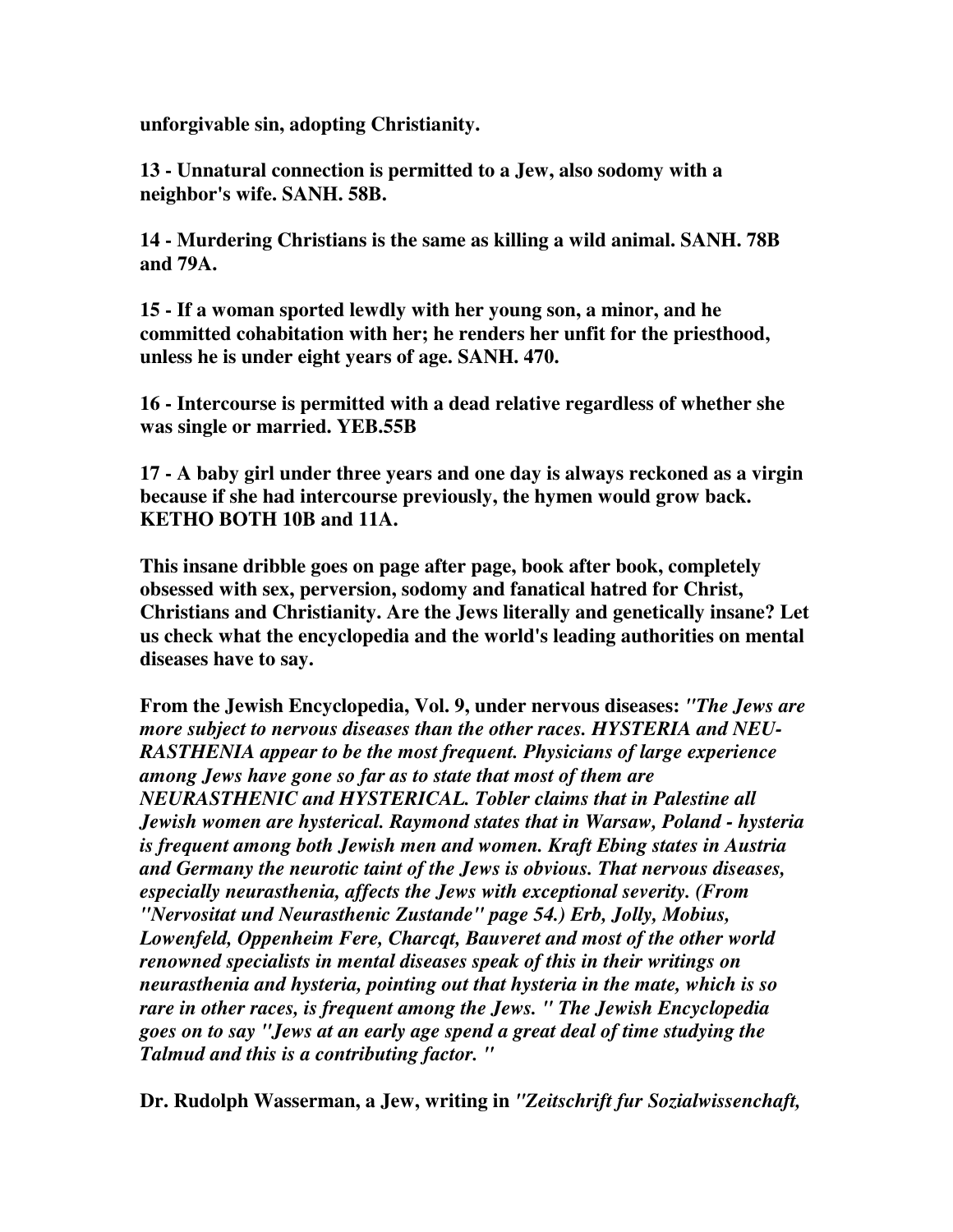*"* **page 663,** *"We have in figures an abundant material which shows that Jews in particular, are subject to cerebral maladies and among specialists, there is unanimity to acknowledge it."* 

**Dr. M. J. Crittman, a Jew, in** *"Zeitschrift fur Demographie,"* **page 112:**  *"Dementia Praecox is a mental disease which is extraordinarily frequent with the Jews."*

**Dr Joseph A. Jacobs, a Jew, in** *"The Journal of the Anthropological Institute of Great Britain"* **published in 1886, val. 15, page 360; has lists comparing high percentage of Jews having mental diseases.** 

*"Jews and Judaism of Today"* **by Kreppel, 1925 edition, page 387,** *"As to dementia, it has been established the percentage of Jews is three times greater than Christians. "*

**Dr. Alexander Pilez, world famous psychiatrist from Vienna, states in his outstanding work** *"Wiener Klinische Rundschau"* **page 888,** *"Cases where acute psychoses tend to idiocy and lunacy are of particular frequency with the Jews. The disposition of Jews for psychoses based on hereditary degenerescense is so great that it is completely out of proportion. Proportionately the higher classes of Jews are more tainted than the lower ones. My figures would be much higher if I included the numerous cases where a psychic atavism does not require the asylum* **(milder cases).** *These are results of heredity and degenerescense. One is dazzled at the greatness of the Iewish percentage."* 

*"Official Statistics For The German Reich, "* **vol. 419, page 58, gives the census figures for 1925-1926 and a comparison between Protestant, Catholic and Jewish patients. (This was the Weimar Republic with the Jews in full control.)**  *"A most striking fact is the high percentage of Jewish imbeciles. Our statistics confirm what careful research has documented, that it is a special disposition which afflicts the Jewish population with an excessive number of imbeciles. Most authorities find cause for it in a hereditary tendency; further, the accumulation of Jews in large cities increases the danger of syphilitic infection and of the progressive paralysis which it produces. "* 

**More identical statements by universally famous authorities on the degenerescense of Jews, their natural propensity to insanity, idiocy, imbecility, lunacy, megalomania and neurasthenia can be found in the following volumes:** 

**Dr. Hans Ullman,** *"Archive fur Rasses and Gesselsohafts Biologie. "* **Dr. Razas Anski,** *"Aerzil Zeitschrift, "* **on Jews of Russia. Dr. Stephan,** *"Wekbl Voor Geneestle, "* **on Jews in Holland. Dr. Slivagni,** *"Rivista Critica de Clinica Medicale.*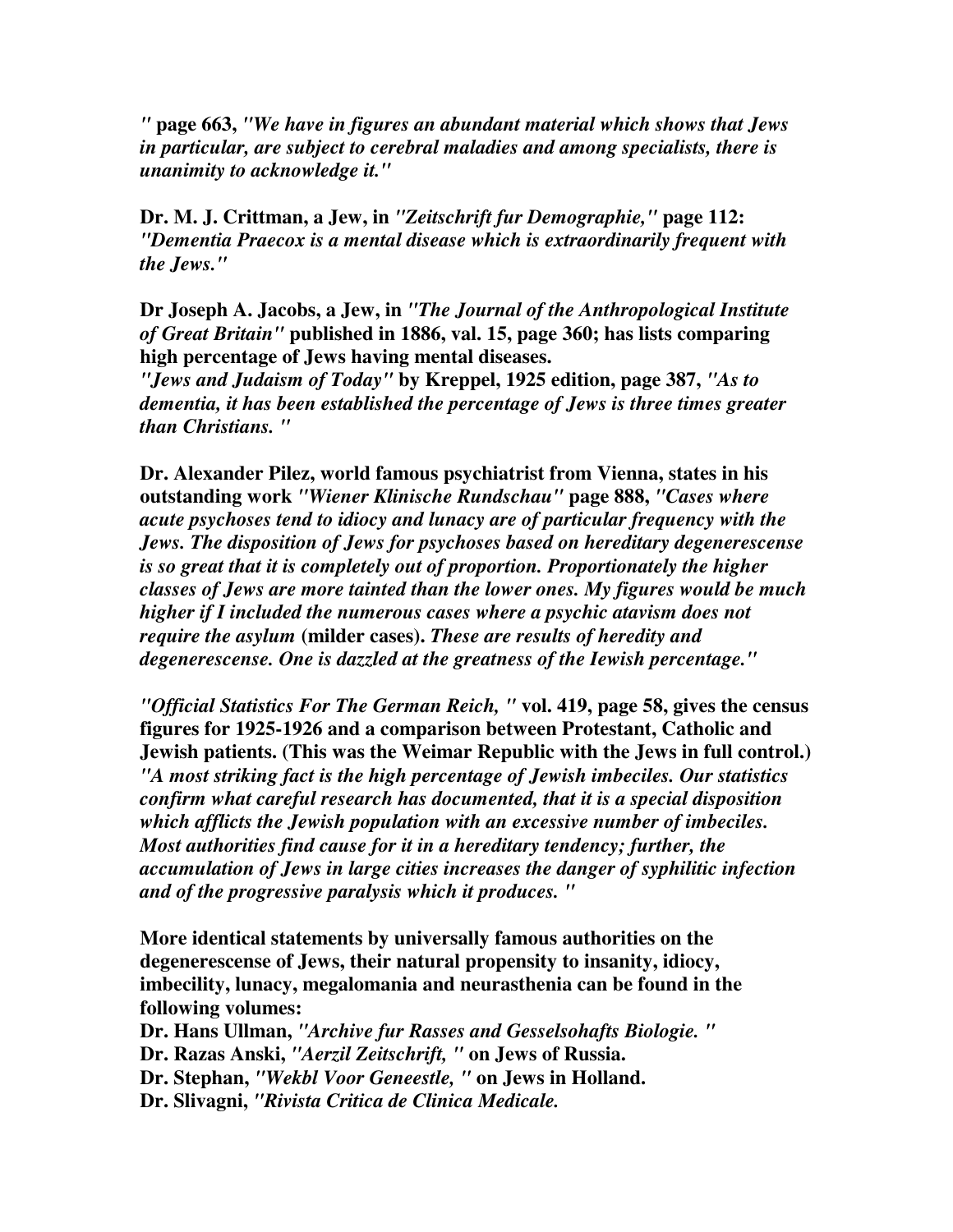**Dr. Kraeplin,** *"Transactions of The Pathological Society of London. "* **Dr Kraft Ebing,** *"Prag. Zeitscher fur Heilk.* **Drs. Savage and Eikle,** *"Journal of Pathology.*  **Dr. Hoppe,** *"Journal of Jewish Demography. "* **Dr. Max Sichel,** *"Men.tal Maladies Among Jews.*

**Many of these modern' day Pharisees also have an inherited biological disease called TAY SACHS, which is incurable and makes them paranoid. One of the symptons is a feeling that he is always being persecuted. Even the slightest disagreement with a Jew, or Jewish policy, brings forth screams of Anti-Semitism. Yet throughout history the Jew has been the persecutor, the destroyer, even to those nations who, through ignorance, have welcomed him.** 

**I believe we have pretty well established that the Talmud is nothing but the imbecilic ramblings of insane rninds. We have the opinions of the world's leading authorities on mental diseases; but we have to go a little further for final incontestable truth. Does the behavior pattern of the Jews throughout recorded history substantiate our thesis, or does it not?** 

**1. They were responsible for the killing of thousands of children throughout Palestine in the hope of killing the Christ Child.** 

**2. Killed Christ in the most cruel and sadistic way they could think of.** 

**3. Were doing everything in their power to destroy Rome and take over.** 

**4. Nero's foremost advisor was the Jew Attilius and his favorite mistress, the Jewess Poppea. Under their influence, he tortured and killed thousands of Christians.** 

**5. Cassius, the world famous historian wrote in his** *"Roman History, "* **translated by Anthoine de Bandole in 1660:** *"The Jews who lived along Cyrenea, having for their captain a certain A ncireas, killed all the Greeks and Romans, ate their flesh and entrails, bathed in their blood and dressed with their skins. They very cruelly killed some of them sawing from the tops of their head down through the middle of the body. They threw some to the beasts and forced one to fight against the other, so much so that they brought death to 220, 000. " "Decline and Fall of The Roman Empire "* **by Gibbons,** *"In Cyrenea, Jews slaughtered 220,000 Greeks, 240,000 in the isle of Cyprus and in Egypt a great multitude of people. Most of the miserable victims were sawed alength. "*

**7. The Jewish book** *"Sepher Hadoroth "* **states that the Jews convinced Emperor Antoninus that the Nazarenes were the cause of a pestilence, so he executed all the Nazarenes who were in Rome, A.D. 155.** 

**8. Another Jewish book,** *"Sepher Juchasin, "* **states on page 108,** *"Upon the desire of the Jews, Diocletian killed 3 great many Christians including the popes Caius and Marcellinus. "* **To continue with Jewish culture and accomplishments let us jump ahead to modern history; events that you may**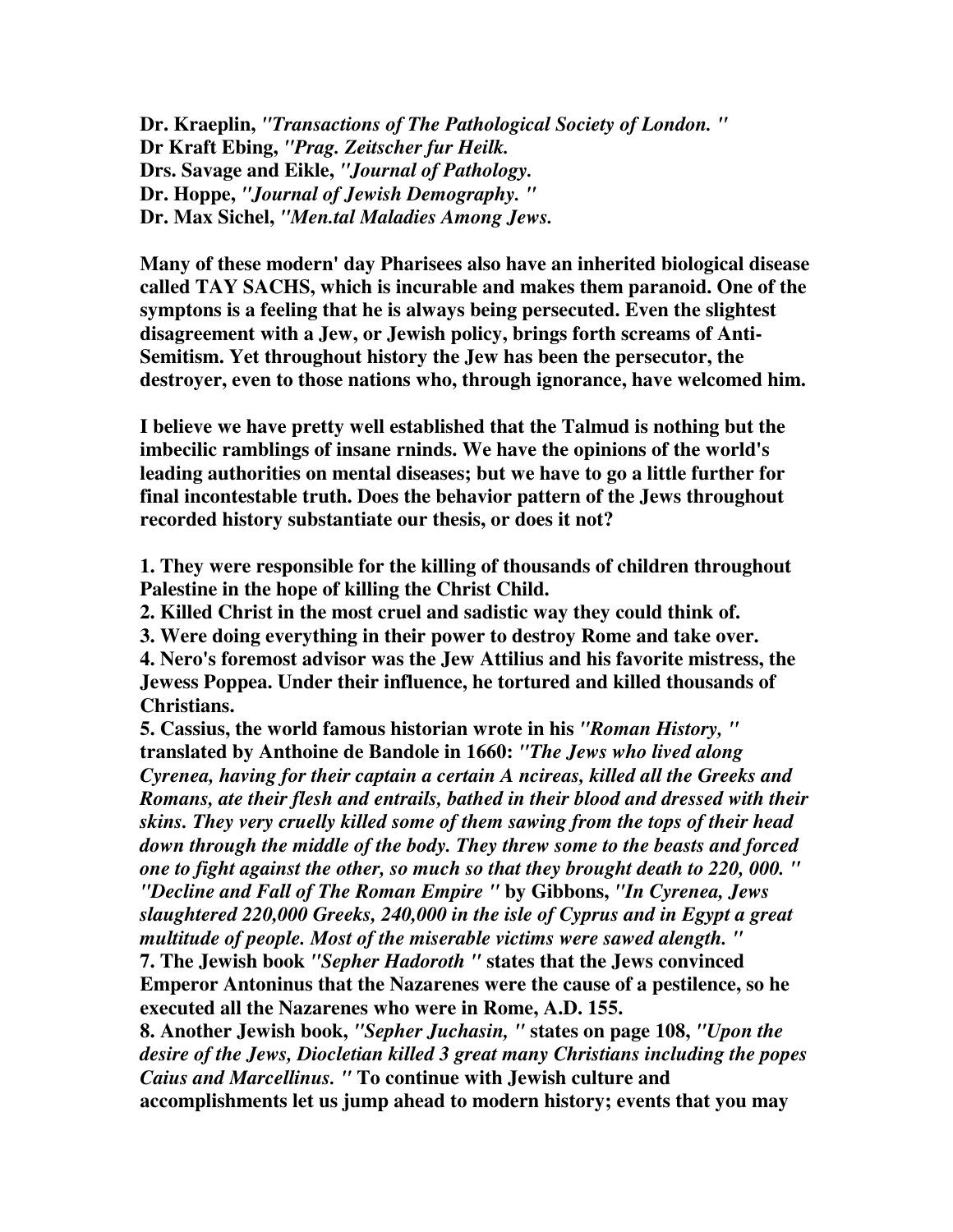**have some knowledge of.** 

**9. From the book** *"How Odd of God"* **by Rabbi Lewis Browne,** *"No agitators did more to bring in the French Revolution of 1848 than the two Jews, Heinrich Heine and Ludwig Borne. It was a Jew Leon Trotsky who led the Red Army which saved the communist cause in Russia. It was a Jew, Carl Liebnecht, aided by a Jewess, Rosa Luxembourg who led the insurrection in Germany. A Jew, Beta Kuhn, who set up the red regime in Hungary. A Jew, Kurt Eisner, led the communist putsch in Bavaria."*

**10. The two revolutions in Russia were strictly Jewish. They failed in 1905 but were successful in 1917. The Jew Trotsky and Lenin were financed by the international Jew bankers, foremost of whom was Kuhn Loeb & Co. of New York, a Rothschild affiliate.** 

**11. The Jewish pappr** *"Morning Freiheit, "* **New York,Aug.7, 1936:** *"'Every Jew must support the struggle of the People's Front Government in Spain"* **(this was the communist or Loyalist side). Franco appealed to the Christian world for help to drive the invading communists out. Only Christian Germany and Italy responded. Ninety percent of the Spanish Air Force were German Luftwaffe volunteers. Needless to say, Jew communism suffered a crushing defeat. America as usual, under Jewish control, was on the wrong side, sending the Abraham Lincoln Brigade to aid the communists.** 

**12. England after defeating the Turks held a mandate to keep peace in Palestine. Although they did not own it, they agreed to give it to the Jews for a homeland, in return for the Jews getting America into the war against Germany. Read The Balfour Declaration.** 

**13. The Jews of course were not satisfied in obtaining their own homeland; they wanted it devoid of Arab population. To get the British out in a hurry they started terrorist tactics against their British benefactors. Their most outstanding achievement was blowing up the King David Hotel on July 22, 1946. Almost 100 innocent government officials were buried in the rubble and another sixty were seriously injured.** 

**14. To force the Arabs out, they destroyed entire villages, killing all the men, women and children. Naturally the Arabs in surrounding villages moved out. The Jews then claimed they moved voluntarily. We cite just a few instances. The Oibya Massacre, Oct. 14, 1953 - an entire village bombed at night, killing 42 and wounding 15** 

**The bombing of Falama village on Jan. 22 and again on Jan. 29th, 1954. The Nahaline Massacre on March 29, 1954.** 

**The Israeli invasion of Sinai and the Gaza sector of Palestine where over 800 young Arabs were murdered in cold blood, according to United Nation's figures. Mainly they attacked peaceful, isolated Arab villages such as Deir Yasin where 250 men, women and children were tenderly exterminated in cold blood while they were still asleep. The Jewish assassins, including Menahim Begin, boasted of this foul deed, calling it a masterpiece of military**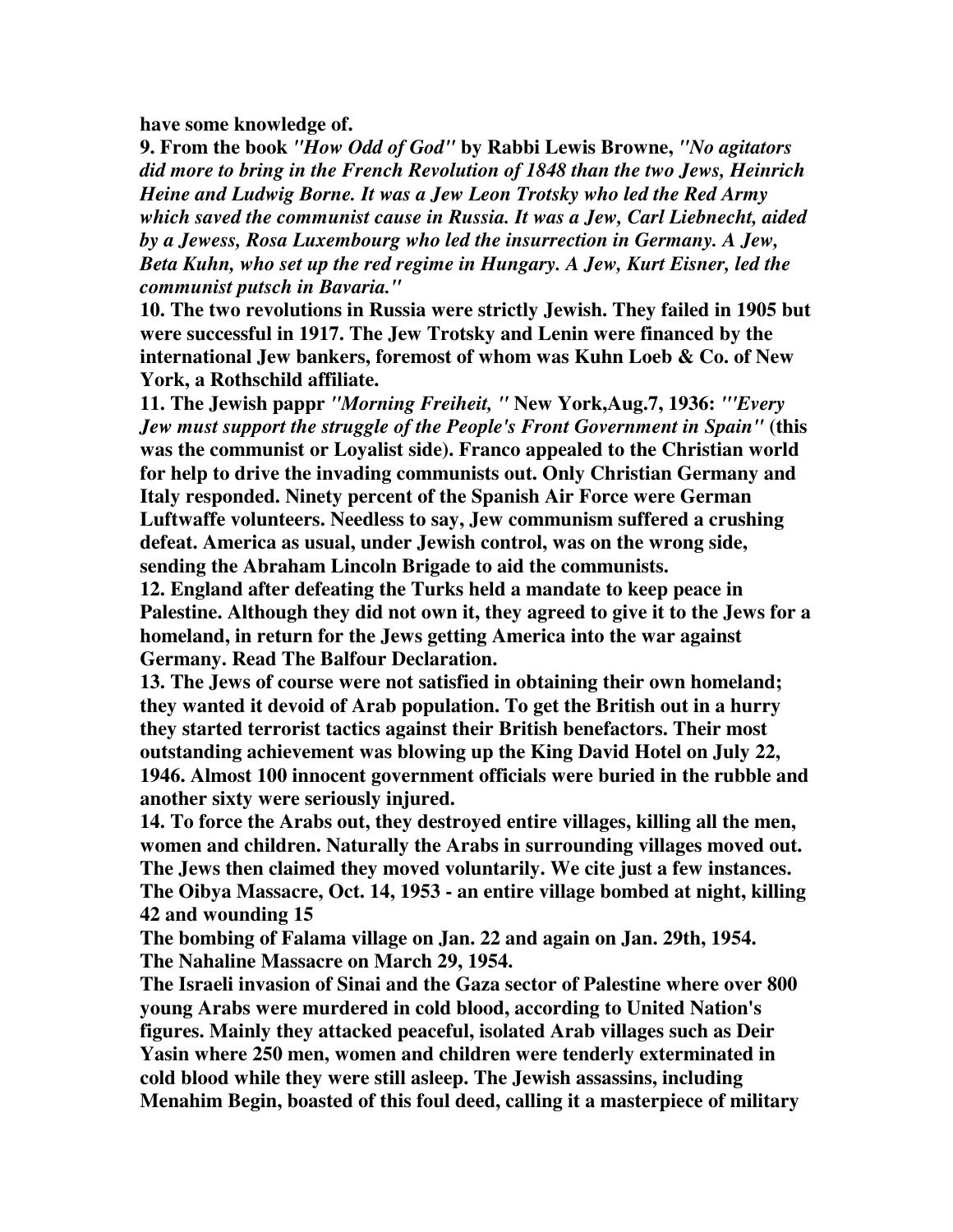**tactics. In Oalkilya 820 houses out of 1,100 were bulldozed. Over 100,000 men, women and children in Lydda and Ramieh were driven into the desert.** 

**From the Official Report of the United Nations General Assembly titled,**  *"Report of Special Committee to Investigate Israeli Practices Affecting the Human Rights of the Occupied Territories. "* **This is not rumor but documented testimony approved by more than 100 member nations of the U.N. We quote:** *"A named witness testified that he was tortured by being hanged up by his feet, burned with cigarette butts, given forced enemas loaded with red pepper. He was allowed to hang this way for 16 hours at a time while being beaten with rubber whips that had been reinforced with metal wire* **(item 90, page 37). -***Six Egyptian soldiers lost in the Sinai desert after the six day war were captured and tortured. They were forced to commit acts of homosexuality on one another and they became so desperate that one of the six poured kerosene on his body and destroyed himself with fire* **(item 94, page 38).**

*At Naboose Prison Arabs were tortured as follows:* 

*Suspension of the individual by his hands and simultaneous traction of his other members until consciousness was lost.* 

*Burns by cigarette stubs.* 

*Blows by rods on the sexual organs.* 

*Subjected to biting dogs.* 

*Electric shocks in the temples, the mouth and the sexual extremities* **(item 108, page 43).** *Many homes were demolished.with the families still in them* **(item 116,page 46).** *The, encouragement of homosexual assault on Arab prisoners is scandalous and disgraceful beyond belief"* **(page 115). From this shocking report, which all U.N. members are well aware of, it is obvious that insanity is the norm for the Jewish Race. THE BEHAVIOR PATTERN OF THE NORMAL JEW IS IDENTICAL TO THAT OF AN INSANE CHRISTIAN. 15. In February 1945, when the war was practically over, the city of Dresden was destroyed to satisfy the lust of the Jews. Dresden was the culture center of Germany and not a military or industrial target. Hundreds of thousands of Christian anti-communists, fleeing the advancing Red Armies, had swelled the population to well over a million. Such a concentration of defenseless Christians was too much for the Jews to resist. On Feb. 13th Shrove Tuesday, a Christian holiday, and Feb. 14th, which was both Ash Wednesday and Valentine's Day, the Jews knew the entire population would be celebrating in the streets, parades, costumes, floats, etc. On Feb. 13th at 10:13 P.M. British bombers dropped hundreds of thousands of fire bombs. Three hours later at 1:13 A.M. they returned with such a heavy concentration, a firestorm developed, sucking all the oxygen out of the city. Later in the morning at 12:12 P.M. a huge force of American Bl 7s destroyed what was left of the city. After the Bl 7s left, American P51 fighters came in low and killed anything**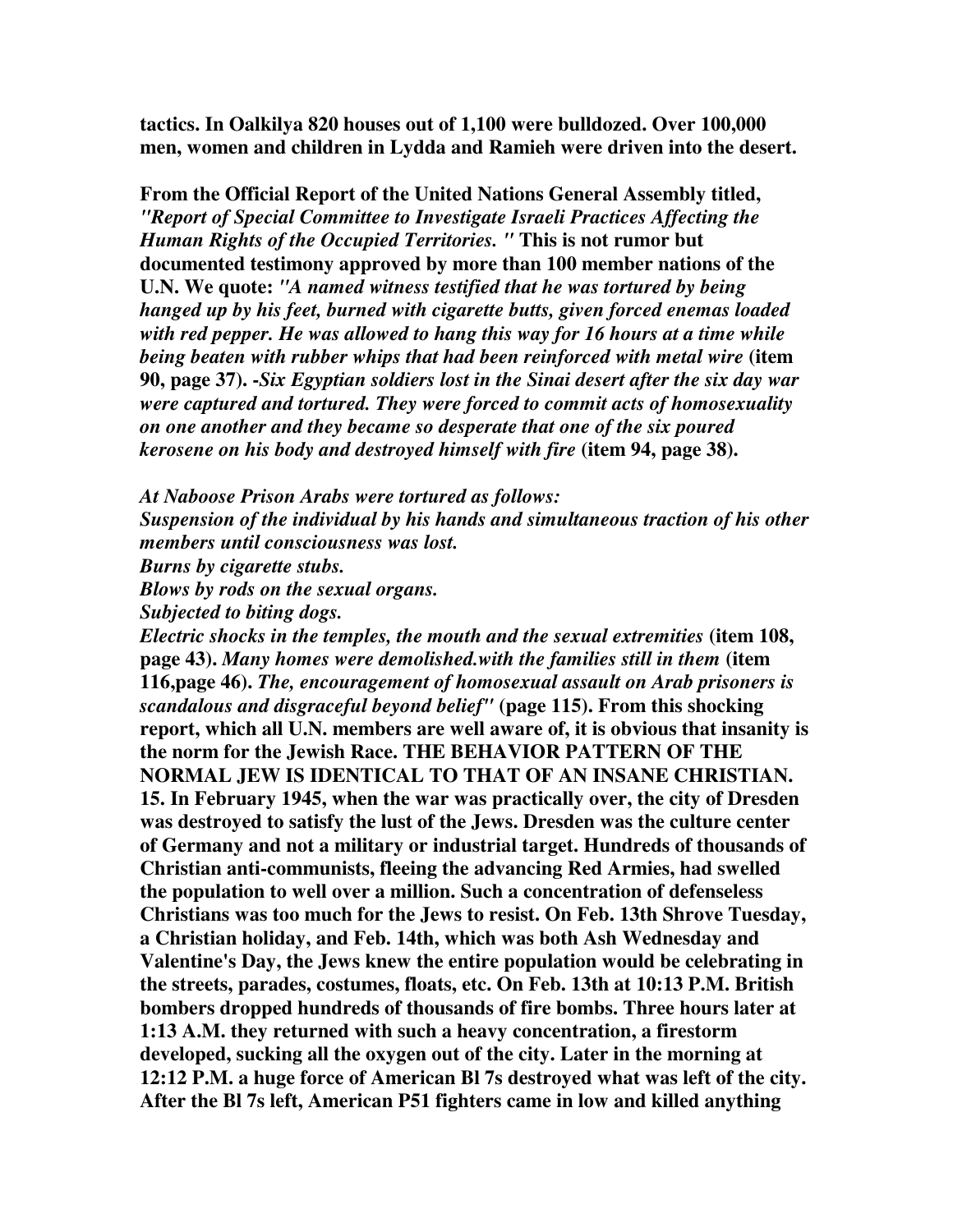**that moved in the city and along the river banks. Over 250,000 men, women and children were slaughtered by Jew controlled England and America. This was nothing but massive Jewish ritual murder. THIS RAID COULD NOT HAVE BEEN CARRIED OUT WITHOUT THE BLESSING OF THE DRUNKEN SWINE CHURCHILL, THE INSIPID EISENHOWER AND THE DEVOUT ZIONIST AGENT HARRY S. TRUMAN.** 

**16. In Bleiberg, Austria, 250,000 Croatian soldiers and civilians had crossed the border to escape the Tito communists. But they were stopped at Bleiberg by British troops under Marshall Harold Alexander. He told them to surrender, give up their arms and return to Yugoslavia. Furthermore he assured them that the British and Yugoslav government had made an agreement whereby all Croatian prisoners of war would be treated according to international law and set free.** 

**All civilians would be escorted home. They turned in their arms, then the British sent them back across the border to Tito who murdered all of them. These poor innocent Christians accepted the word of the British, not understanding that a nation no longer has any honor, when it is ruled by Jews.** 

**17. At the end of hostilities there were 30,000 Cossacks in and around Lienz. Many thousands of them had left Russia between 1917 and 1920, so were never Soviet citizens. The Cossack Camp at Peggetz was in charge of British Major Davis. On May 28th he ordered all Cossack officers, military officials and physicians to attend a conference with higher British officials, promising they would be returned at 6 P.M. the same day: "I assure you on my word of honor as a British Officer, you are just going to a conference." These 2,749 Cossacks, of whom 2,201 were officers, were driven to a prisoner of war camp at Spittal, Austria, then forcefully repatriated to Russia and certain death. One Cossack officer remarked, "The NKVD would have slain us with truncheons, the British did it with their word of honor. "** 

**18. General Vlasov defected to the Germans with thousands of troops,'planning to return to Russia after Jew communism was defeated. The Americans and British dropped millions of leaflets promising asylum if they surrendered. Many civilians joined Vlasov and surrendered to escape the oncoming Russian hordes, just over 900,000 in all. The British and Americans broke their word as usual and repatriated each and every one to Russia. Viasov, his officers and many intellectuals among the civilians, were hung; the young and healthy sent to Siberia; the elderly and those in poor health were exterminated.**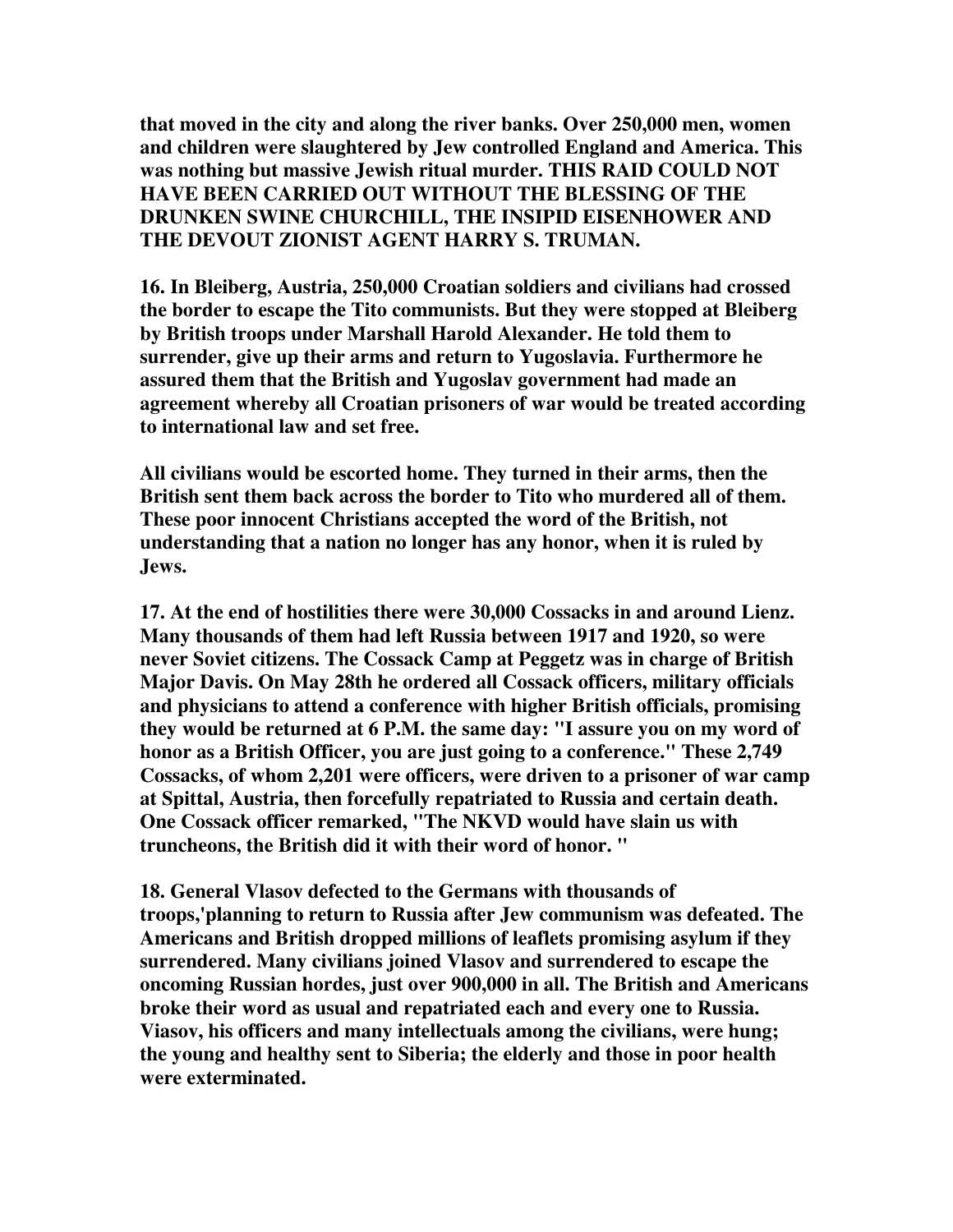**19. Two hundred Soviet Nationals were interned here in the United States in Seattle, Wash. They also had surrendered to the Americans after being assured that they would never be repatriated to Russia against their will. The Army attempted to ship them back to Russia from Seattle, but they reacted so violently, some even committing suicide, they were transferred to Ft. Dix, New Jersey. There, on being forced to board a Soviet ship, they fought with their bare hands, finally disabling the ship's engines. The next try was successful; the Army drugged their coffee, put them on another Soviet ship, and off they sailed to a meeting with Stalin's hangmen, with the best wishes of Eisenhower and Truman.** 

**The Katyn forest Massacre has ar in eresting angle recently revealed. The Russians murdered 15,000 Polish Officers and intellectuals burying them in mass graves. The Allies of course tried to blame the Germans when they were not even in that area at the time. The communists had dossiers of all the population of Poland. When they moved in, Stalin ordered the execution of all who might lead the Polish people to resist. Ropes were cut in advance, all the same length, and, with their hands tied behind them, the victims were forced to kneel; then one bullet in the back of each head solved the problem of the Polish Patriots. Stalin knew full well that even his bloodthirsty Mongolian troops did not have the stomach for such a slaughter, so he hand-picked Jews to do the actual killing. He knew the Jews would not only do it, but enjoy every minute of it. Remember, the Talmud teaches the Jew that the killing of Christians is like killing wild animals. The Jews assassinated many individuals who did not go along with their plans. We list just a few well known victims: Czar Alexander I and Alexander II, Czar Nicholas II, his Czarina and their four daughters, Alexander of Yugoslavia, Archduke Francis-Ferdinand, King Henry IV, Gustav II, Louis XVI and his family, King Carlos, Huey Long and Abraham Lincoln, here in America.** 

**When someone asks you** *"Which is the greatest threat to what remains of the free world, Russia or Red China?"* **you can be sure that person has not done his homework. The greatest threat is the Jew controlled United States of America. Without our dedicated aid, communism would have expired long ago. Your tax money and mine have built Jew communism into a world power. In fact, little Germany would have destroyed communism if the United States had not entered the war at the insistence of today's Pharisees, the Jews.** 

**Yes, the Pharisees have quite a record of accomplishments. God warns us often throughout the Bible not to let strangers (other races) rule over us. We do far worse: we select the one race that is genetically insane, then praise this Babylonian world they have given us.**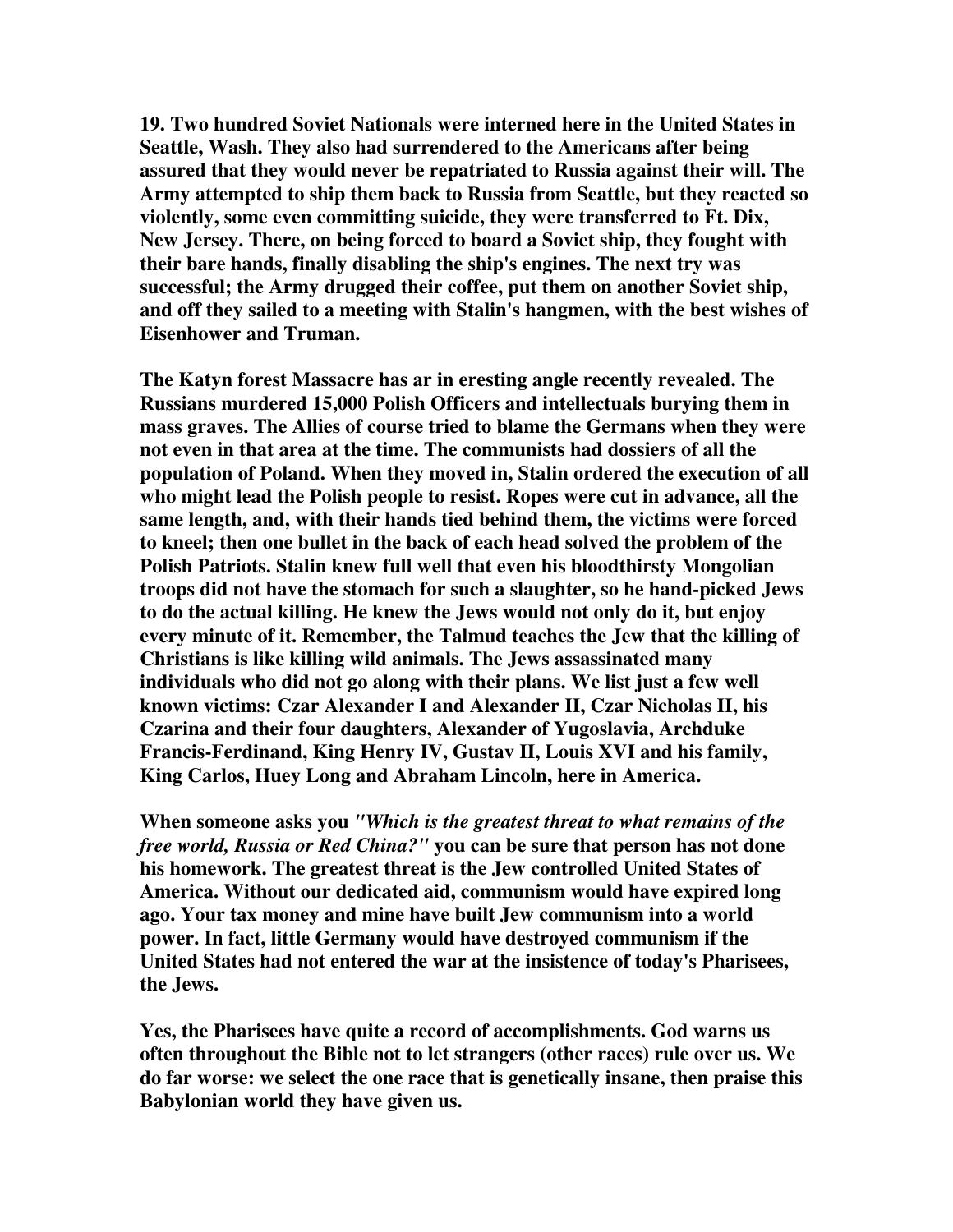**From the book** *"You Gentiles"* **by Zionist leader Maurice Samuels:** *"We Jews are destroyers - even in the instruments of destruction to which we turn for relief. Jews will remain destroyers forever. Nothing that you do will meet with our demands."***.** 

**Now that you have a few examples of the behavior pattern of the Jews throughout the years, I believe you must agree that their behavior substantiates all the documentation- THE JEWS ARE THE PHARISEES AND THEY ARE INSANE.** 

**An outstanding Christian, who, when history is rewriten truthfully, will be hailed as one of the great Martyrs of this century, said it all in one** *"As the potato bug destroys the potato and the potato field because it is his nature to do so, the Jew destroys people and nations. "*

**Jeremiah was well aware of the position we would be in today because of the insane Pharisaic Jew (Jeremiah 5: 31):***" There is a shameful and horrible thing in the country! The preachers preach falsehood, and the priests trick with their hands - and my people love to have it so - and what can be done viler that that?"*

# LET'S EAT YOUR SON TODAY, MINE TOMORROW

**Once upon a time, in a far away land, the people had sunk to the lowest level possible. They turned away from God and became worshippers of Baal (Satan). Under the influence of Satan and his children, they discarded God's laws, which had made them healthy and prosperous, and accepted man made laws. They even took colored wives and fathered mongrel children. These colored mates turned them even further away from God just as the Bible warns us in Deut. 7: 3-4.** *"Neither shalt thou make marriages with them; thy daughter thou shalt not give unto his son, nor his daughter shalt thou take unto thy son. For they will turn away thy son from following me, that they may serve other gods; so will the anger of the Lord be kindled against you, and destroy thee suddenly. "*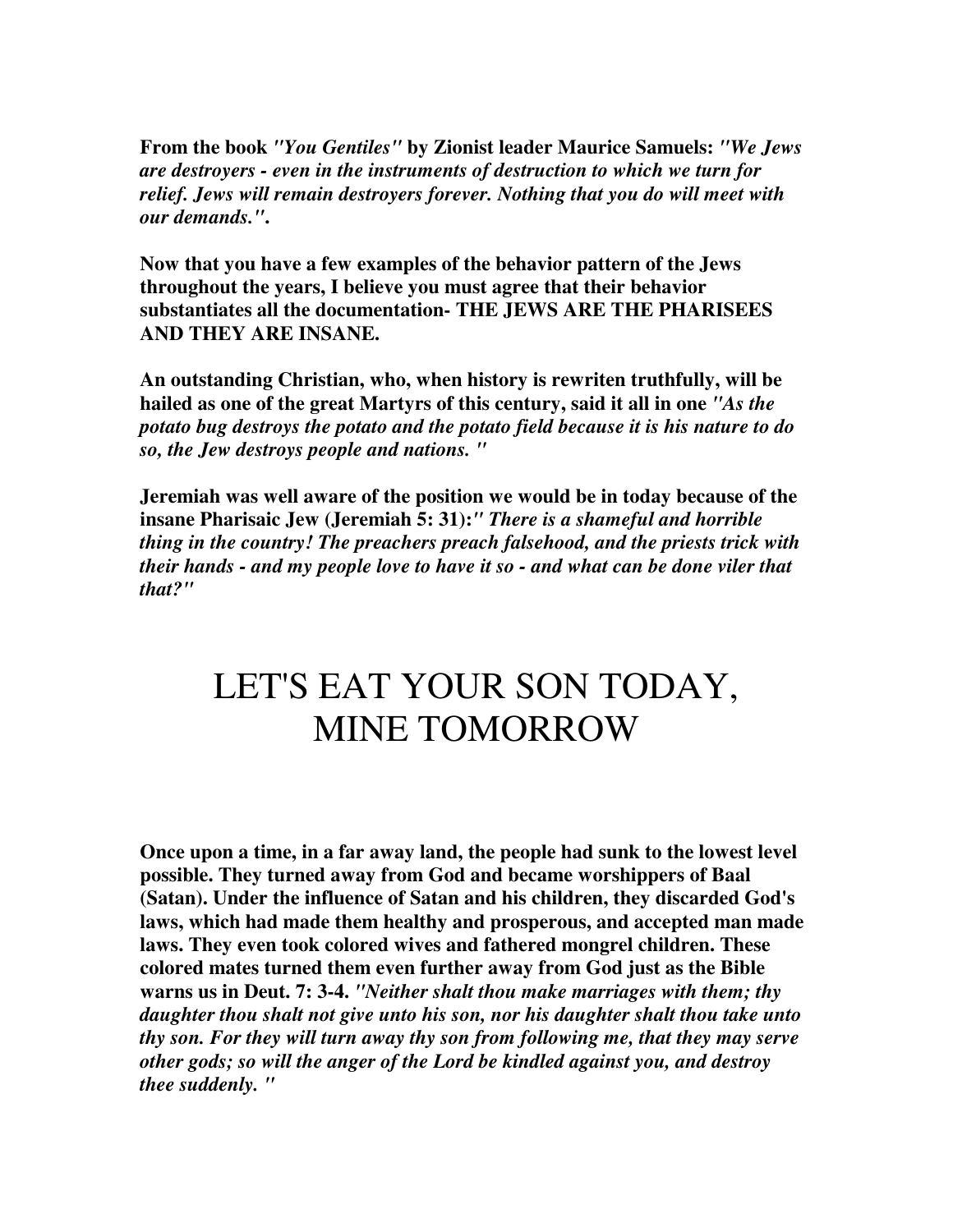**Producing a mongrel child is the most serious physical sin one can commit, yet these people had to compound their crime by flaunting these abominations before the eyes of God; feeding them, clothing them, allowing them to reach adulthood and produce more mongrels.** 

**The people had allowed Baal priests to lead them, and soon they were practicing homosexuality, sodomy, perversion of every type, every foul and Satanic act these Jew priests could dream up for them. When the White Race, the physical offspring of God, accept the Jewish way of life, they become twice the children of Hell that the Jews are. (Matt. 23: 15.)** 

**As punishment our Father in Heaven had a neighboring king raise an army and beseige this wicked city, causing a great famine. What little food there was available, sold for fantastic prices.** 

**One woman went to a friend and said,** *"Give up your son that we may eat him today, and we will eat mine tomorrow. "* **The first woman (also completely under the influence of Baal) readily agreed, SO THEY BOILED HER SON AND ATE HIM. The next day, the second woman hid her son away. The first woman complained to the king that she had been tricked. The king was so furious that he rent his clothes, not because of the evilness of the deed, but because of the trickery.** 

**Sounds fantastic! You just can not believe it. Does this sound like a gruesome fairy tale or a tall story from "The Decameron?" IT IS NOT. It actually happened and you can read about it in our Bible, II Kings, the 6th chapter, starting with the 24th verse.** 

**This is normal behavior for the Canaanites but it can also happen to Whites when they fall under the influence of Satan's children, the Jews. In fact, the word cannibal is a combination of two words, "Cain" and "Baal. "** 

**Now let us check a few documented historical cases of the Jews practicing cannibalism. From the book "Roman History" by Cassius, one of the world's most famous and respected historians: "THE JEWS WHO LIVED ALONG CYRENA, HAVING FOR THEIR CAPTAIN A CERTAIN ANDREAS, KILLED ALL THE GREEKS AND ROMANS, ATE THEIR FLESH AND ENTRAILS, BATHED IN THEIR BLOOD AND DRESSED WITH THEIR SKINS. THEY VERY CRUELLY KILLED SOME OF THEM SAWING FROM THE TOPS OF THEIR HEAD DOWN THROUGH THE MIDDLE OF THEIR BODY. IN ALL THE JEWS KILLED 220,000. "**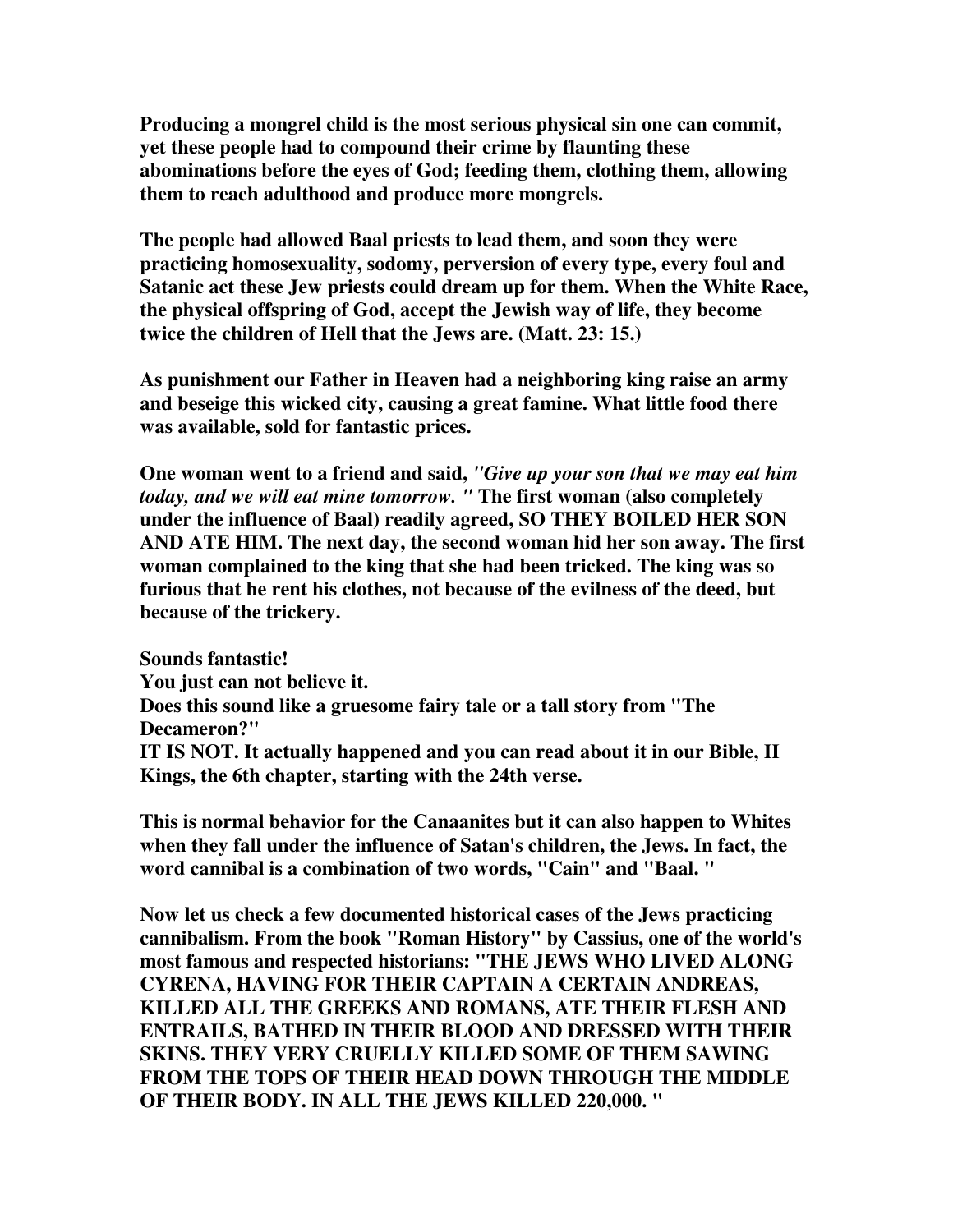**The famous work, "Decline and Fall of The Roman Empire" by Gibbons, backs up this report by Cassius, adding that the Jews killed 240,000 more in Cyprus, most of them sawed alength.** 

**We quote from "The History of The Jews" by Flavius Josephus, who lived in those days and was an eye witness to many of, the events he wrote about. This takes place in Jerusalem when the city was besieged by Titus. Volume III pages 443-445:** *"There was a certain woman that dwelt beyond Jordan, her name was Mary; her father was Eleazer, of the village Bethezub, which signifies The House of Hyssop. She was eminent for her family and her wealth, and had fled away to Jerusalem with the rest of the multitude, and was with them besieged at this time ... it was now impossible for her, any way, to find any more food, while the famine pierced through her very bowels and marrow, when also her passion was fired to a degree beyond the famine itself; nor did she consult with anything but with her passion and the necessity she was in. She then attempted a most unnatural thing; and snatching up her son, who was a child sucking at her breast, she said, "0, thou miserable infant! for whom shall I preserve thee in this war, this famine, and this sedition? As to the war with the Romans, if they preserve our lives, we must be slaves! This famine also will destroy us, even before that slavery comes upon us; - yet are these seditious rogues more terrible than both the other. COME ON, BE THOU MY FOOD, and be thou a fury to these seditious varlots and a by-word to the world, which is all that is now wanting to complete the calamities of us Jews. " AS SOON AS SHE HAD SAID THIS SHE SLEW HER SON; AND THEN ROASTED HIM, AND ATE THE ONE HALF OF HIM, AND KEPT THE OTHER HALF BY HER CONCEALED. Upon this the seditious came in presently and smelling the horrid scent of this food, they threatened her, that they would cut her throat immediately if she did not show them what food she had gotten ready. She replied that she had saved a very fine portion of it for them; and withal uncovered what was left of her son,* 

*"Hereupon they were seized with a horror and amazement of mind, and stood astonished at the sight when she said to them* **"THIS IS MINE OWN SON; AND WHAT HATH BEEN DONE WAS MINE OWN DOING! COME, EAT OF THIS FOOD; FOR I HAVE EATEN OF IT MYSELF! D0 NOT YOU PRETEND TO BE EITHER MORE TENDER THAN A WOMAN, OR MORE COMPASSIONATE THAN A MOTHER; BUT IF YOU BE SO SCRUPULOUS AND DO ABOMINATE THIS MY SACRIFICE, AS I HAVE EATEN THE ONE HALF, LET THE REST BE RESERVED FOR ME ALSO."** *After which those men went out trembling, being never so much affrighted at anything as they were at this, and with some difficulty they left the rest of that meat to the mother.... This sad instance was quickly told to the*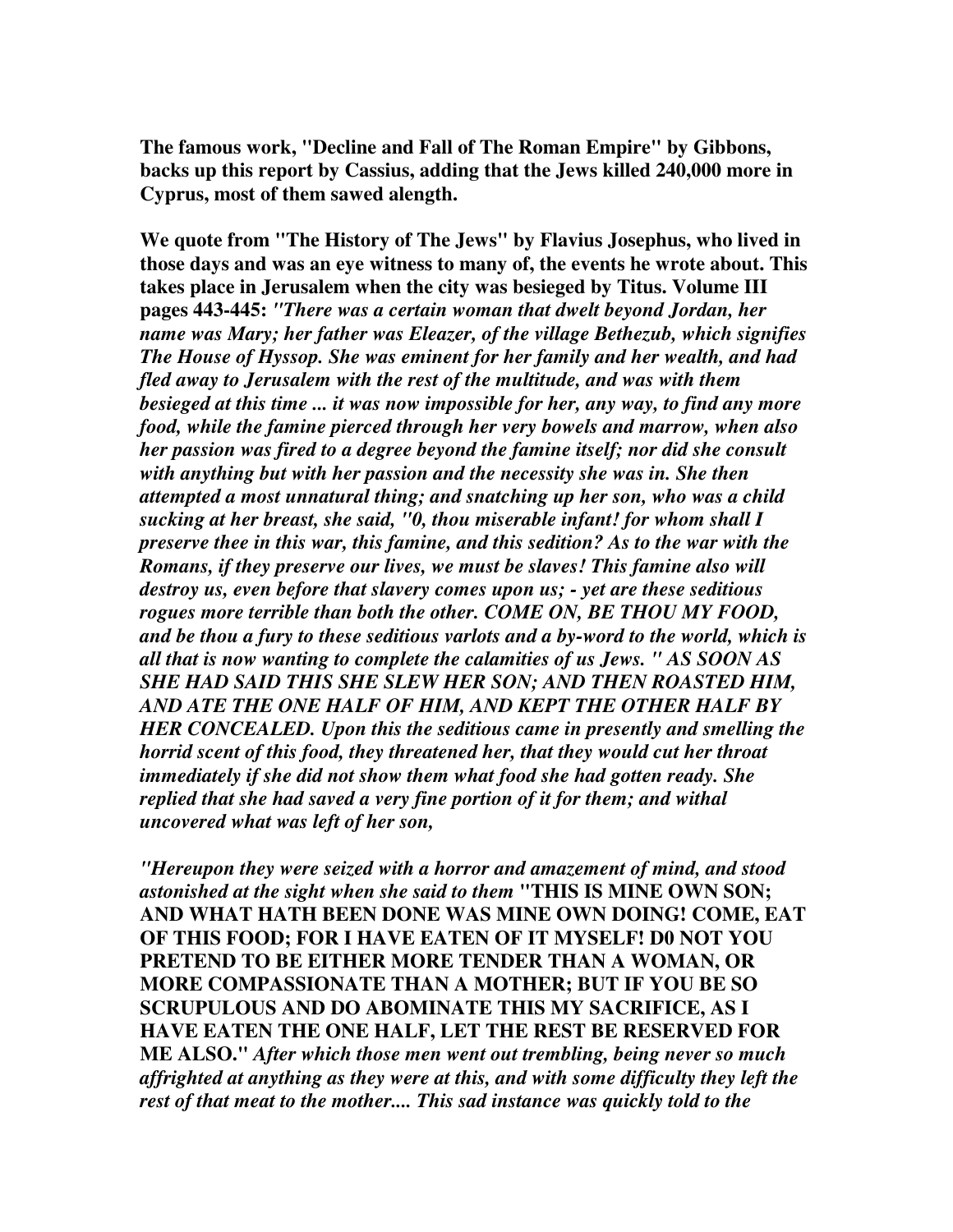*Romans, some of whom could not believe it, and others pitied the distress which the Jews were under, but there were many of them who were hereby induced to a more bitter hatred than ordinary against our nation; - but for Caesar, he excused himself before God as to this matter, and said, that he had proposed peace and liberty to the Jews, as well as an oblivion of all their former insolent practices; but that they, instead of concord, had chosen sedition, instead of peace, war, and before satiety and abundance, a famine .... That however, this horrid action of eating one's own child ought to be covered with the overthrow of their very country itself; and men ought not to leave such a city upon the habitable earth to be seen by the sun. "* 

*Cannibalism has always been a normal practice among the asiatic, negro and mongrelized races, curbed only when under the control of White Men. Even here in North America, the Aztecs, a mongrel race, primarily asiatic, developed bestial lust and depravity to the extent that cannibalism was readily accepted and enjoyed by the entire population. It started as usual with sacrifices to hideous Satanic gods. All enemy prisoners were automatically sacrificed to the FLAYED GOD, the SUN GOD and other Baal deities. Often the priests wore their victims's skins, as the Jews did in Cyrenea. The Aztecs became so engrossed with sacrifices, even the Spaniards were shocked. They wrote at great length on the subject.* 

*From "White Man Think Again," one of the most underrated books ever published , we quote. "Montezuma's father, Auitotzin [Lord Water Opossum], was reliably estimated to have dedicated the great temple of the Humming Bird of the Left with no fewer than 20,000 sacrificial victims, who queued up patiently for twenty days for the inescapable, but accepted, honor of having their still-palpitating hearts torn from their bodies and held up to the sun. The priests, dressed in black, their long hair matted with blood, wielded their obsidian knives until they could no longer raise their arms; and after the slaughter there, Were great public banquets of arms and legs - the mounds of trunks being fed to the grateful animals in the Tenichtotlan Zoo. Montezuma himself, in front of the Spaniards, sacrificed choice victims with his own hands. He too, habitually, ate human flesh; although being a dainty and fastidious person, he always ate behind a screen and would eat only the tenderest flesh from the legs of children. When, in fact, this King of America picked up a child and told him he would like to gotible him up, he was not playing but was speaking in all earnestness. "* 

**Our liberal mattoid educators, who are rewriting history to conform with the imbecility of their diseased minds, would have us believe the Aztecs developed a great civilization, destroyed by the totally evil White Man. They do not want you to know that it was not given to the non-white races to understand Christianity. Some of them pretend to accept it, as long as we hand out food,**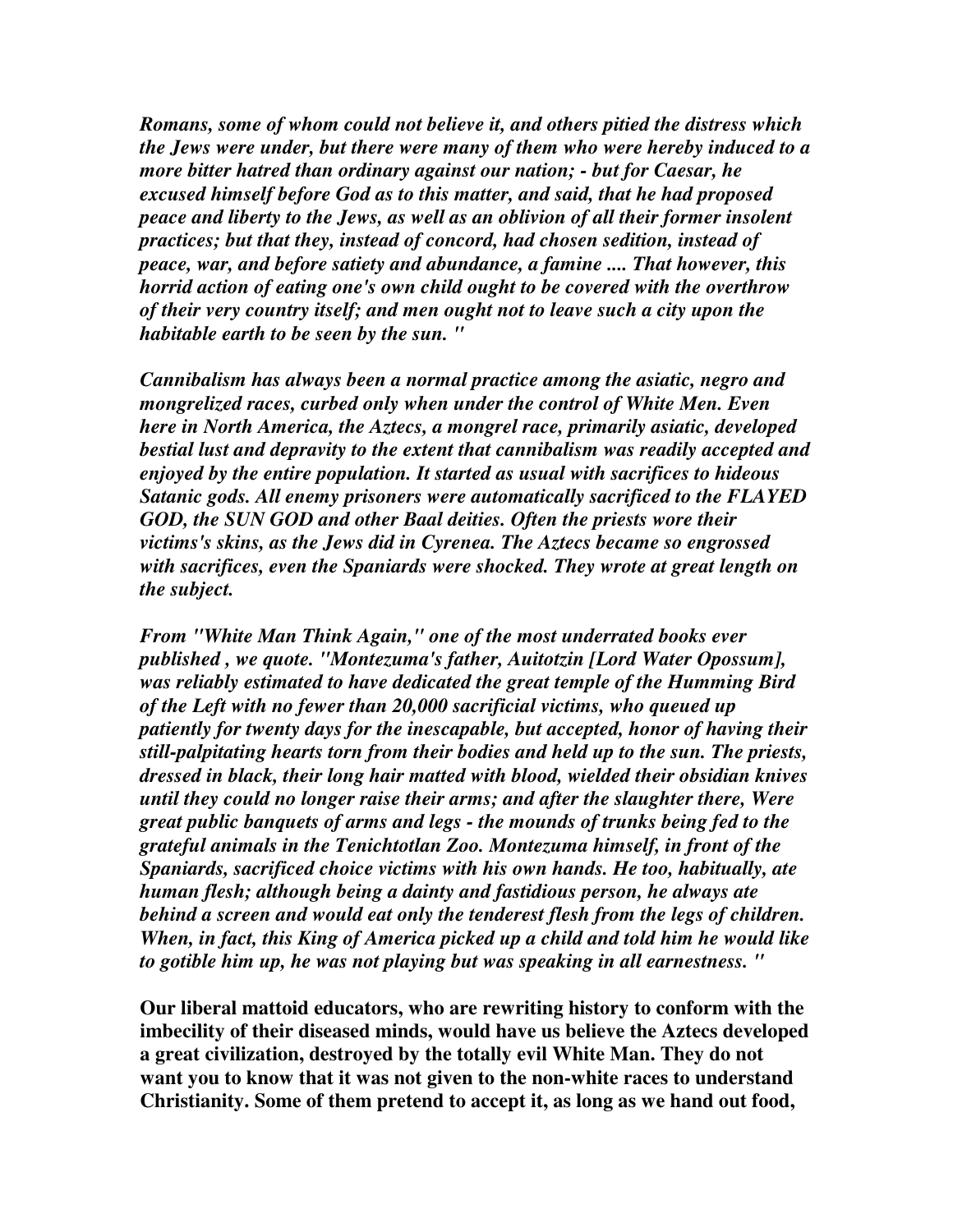**medicine, clothing and colored glass beads, but it is only lip service. Actually they all worship Baal in one form or another. The Jews admit they do not accept Christ, but claim they believe in God. This is another Jewish lie. They believe in a god alright, but not ours; they worship Baal. If the Jews ever take over completely, the deeds of the Aztecs will seem like a Sunday afternoon church picnic.** 

**EVEN JEWISH RITUAL MURDER OF YOUNG WHITE CHRISTIAN CHILDREN WILL BE DONE IN THE OPEN, PROBABLY ON T.V., AS YOU WILL BE POWERLESS TO PREVENT IT.** 

**There are no words in the English language, or any other, to adequately describe a Jew. You can not, hard as you may try, insult a Jew because the very vilest and foulest things, you can think of to say about him, are nothing but pure and unadulterated flattery in comparison to what he really is.** 

# **ONLY** THE UNITED STATES COULD BE THE NEW JERUSALEM

### NO OTHER NATION FITS ALL DESCRIPTIONS

Most Bible students agree on this, however the geographical size, a 12,000 furlong square (Rev. 21: 16) confuses many. A furlong being 1/8 of a mile, would make this a 1500 mile square which would not fit into our boundaries, but in Biblical days a furlong was 1/10 of a mile, reducing this square to 1200 miles, which fits very nicely. (See Smith's Bible Dictionary, tables of weights and measures, page 813.)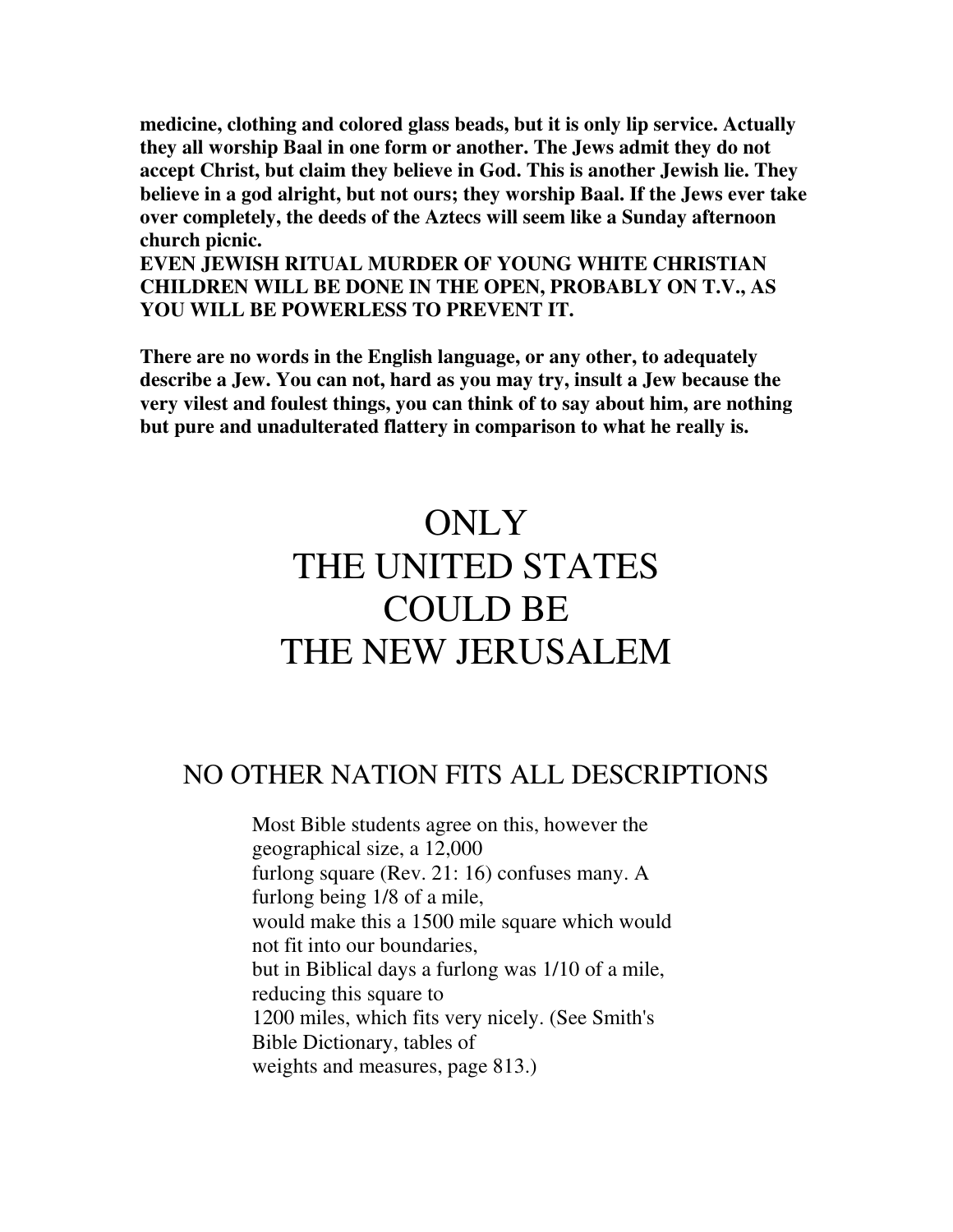This encompasses an area of 1,440,000 square miles, which eliminates, not only Old Jerusalem, but the entire State of Israel. Yet, for fear of the Jews, or lack of knowledge, many ministers preach that the bandit State of Israel fulfills Bible Prophecy.

**Some Bible Dictionaries appear to disagree with Smith; actually they are just using the modern furlong which is 1/8 of a mile. Perhaps they did not consider it important enough for an in depth study. In those days a "foot" was the length of a man's foot and that is the exact and only reason for calling it a "foot." It was customary to use the foot of the King or ruler of that particular area, consequently the measurement varied from one domain to another, depending entirely on the size of the King's foot. The average man's foot is ten inches or 5/6 of today's foot. Therefore the Biblical furlong would be 5/6 of today's furlong. This would back up Smith's statement that the furlong was 1/10 of today's mile.** 

# SOME ENGLISH VERSIONS OF THE BIBLE

### *Early Anglo-Saxon Versions.*

*Caedmon,* **by 680, had rendered Bible stories in common speech in poetic paraphrase, according to Bede. Bede (died 735) is credited with a translation of John's Gospel. King Alfred (848-901) had portions of the Bible translated into the vernacular. But until the time of Wycliffe (14th cen.) and Tyndale (16th cen.), the Bible was translated Into English only sporadically and piecemeal.** 

*Wycliffe's Version* **(1382). This was the first complete translation into English, revised c. 1400, condemned and burned in 1415. At least 170 MS. copies have survived. Its weakness was that it was based on the Latin Vulgate instead of the original Greek.**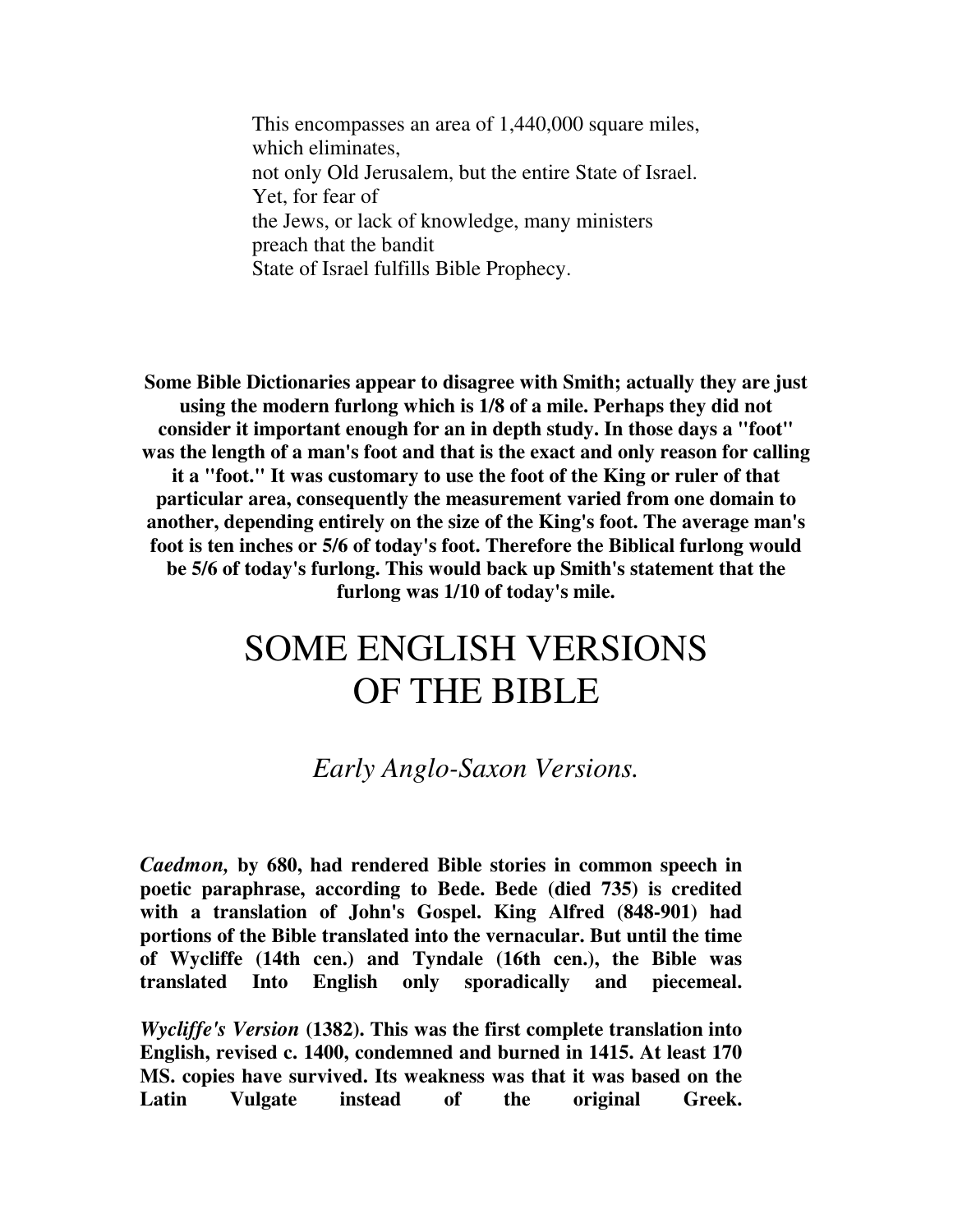*Tyndale's Translation* **(1525-35). Translated from the original Hebrew and Greek, the significance of Tyndale's version lies in its being first in a line of translations, so creative and impressive in its style that it formed the backbone of the Authorized King James Version of** 1611.

*The Coverdale Version* **(1535). Miles Coverdals leaned on Tyndale's scholarly work. He supplemented it, where it had not been finished, by his own translation from German' and Latin. He presented the first completed English Bible in print.** 

*The Thomas Matthew Bible* **(1537). Largely a revision of Tyndale by Tyndale's friend John Rogers, it was nevertheless published under the name of Thomas Matthew.** 

*The Taverner's Bible* **(1539), a revision by Richard Taverner of the Matthew Bible minus most of the notes and polemic data.** 

*The Great Bible* **(1539) was the first authorized Bible, called "great" from its size. It was also styled the***"Cranmer Bible"* **because of Archbishop Cranmer's preface to the second edition (1540).** 

*The Geneva Bible* **(1560) was a revision of the Great Bible.** 

*The Bishops Bible* **(1568) was the second authorized English Bible and was intended to supersede the Geneva Bible, the Bible of the people, and the Great Bible, the pulpit Bible of the churches. The translation work was done mainly by scholarly bishops.** 

*The Douay Version* **(1609-10) was the first Roman Catholic Bible in English.** 

*The King James Version* **(1611) was the culmination of these preceding early translations and revisions, and became the third "authorized" English Bible, sponsored by James I of England. It employed the chapter divisions of Stephen Langton, archbishop of Canterbury in the 13th cen., and the verse divisions of Robert Estienne (1551). This version reigned supreme from 1611 to 1881.** 

*The Revised Version* **(1881-85). A revision of the King James Version based on a literal translation of the Greek and Hebrew texts by sixty-**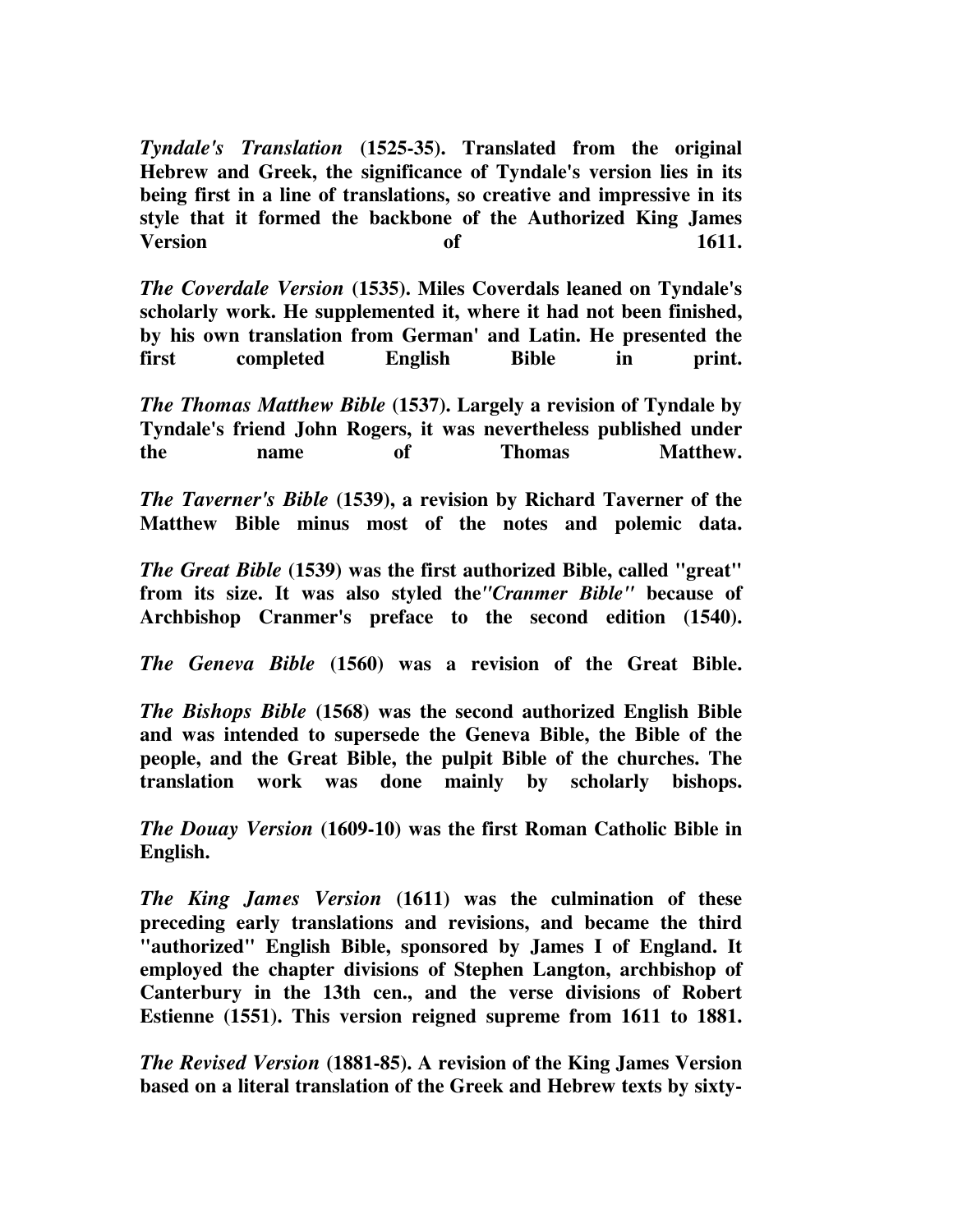| ngnsn |
|-------|
|-------|

**five** English Scholars.

*The American Standard Version* **(1901). An American edition of the Revised Version of 1885, including preferred readings and format changes, by a group of American scholars under the direction of William H. Green of Princeton Seminary.** 

*The Revised Standard Version of the Bible* **(1952); New Testament (1946). Authorized by the National Council of Churches of Christ in the U.S.A., widely used by denominations in that group and many not in its membership. Although this version has many exceliencies, it is weak and obscure in its translation of certain key O.T. messianic passages.** 

*The New English Bible: New Testament* **(1961). A new translation by English scholars under the direction of 0. H. Dodd of Cambridge. It is aimed at the original Greek into idiomatic English, from archaisms and from transient modernisms. It has enjoyed an enthusiastic reception in the U.S., but not without question by many evangelicals.** 

## **MODERN SPEECH TRANSLATIONS**

*The Twentieth Century New Testament* **(1898-1901, .1904), by an anonymous** group of scholars. *The New Testament in Modern Speech* **(1903), by .F. Weymouth, which has been revised twice by others.**  *The New Testament: A New Translation* **(1913), by Moffatt. His Old Testament appeared in 1924 and a final revision in 1935.**  *The New Testament: An American Translation* **by Edgar J. Goodspeed, in American colloquial language**  *The Riverside New Testament* **(1923, revised 1934), William G. Ballantine.**  *The New Testament: A Translation in the Language of the People* **(1937), by Charles B. Williams.**